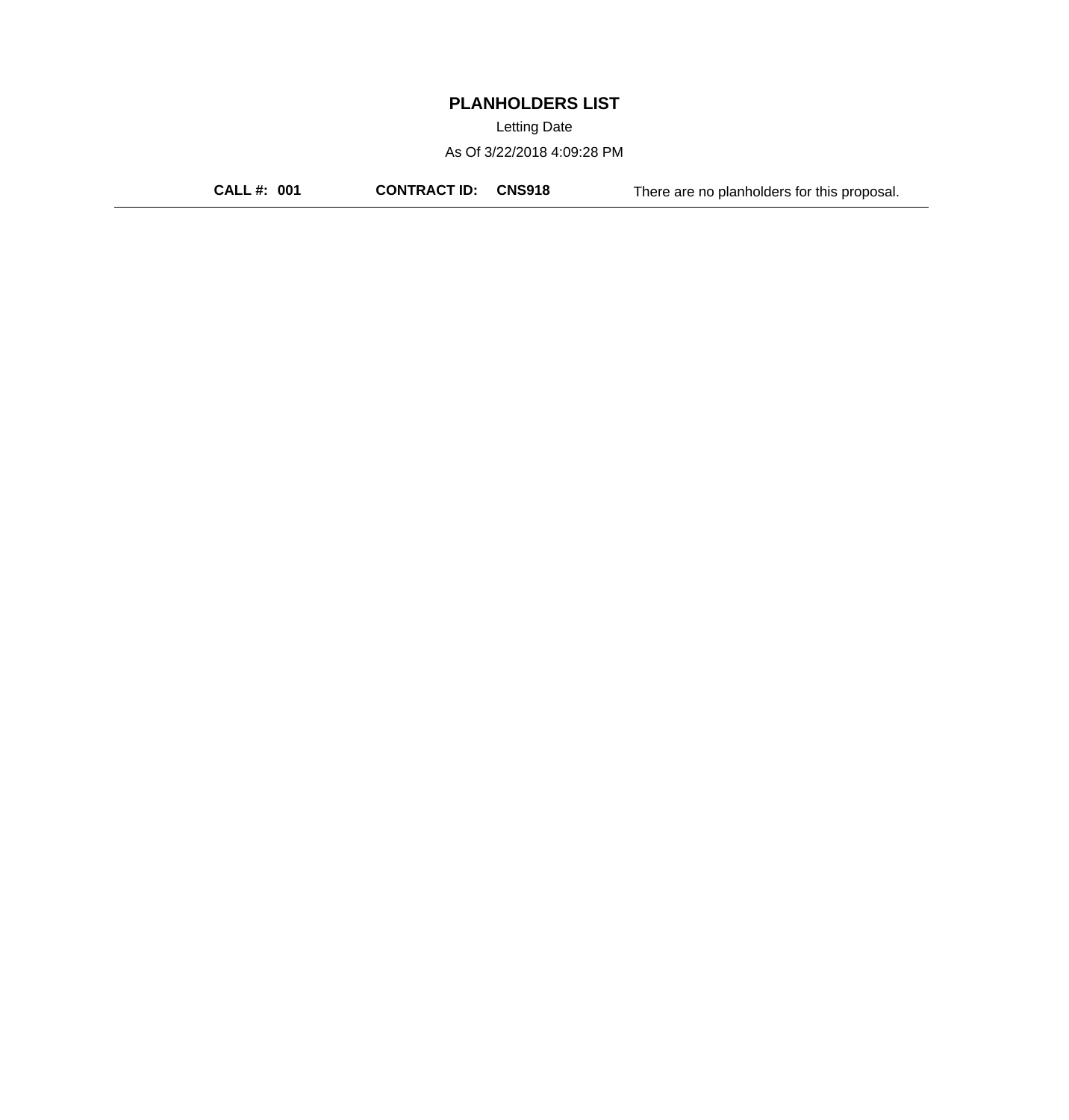Letting Date

As Of 3/22/2018 4:09:29 PM

**CALL #: 002 CONTRACT ID: CNS919** There are no planholders for this proposal.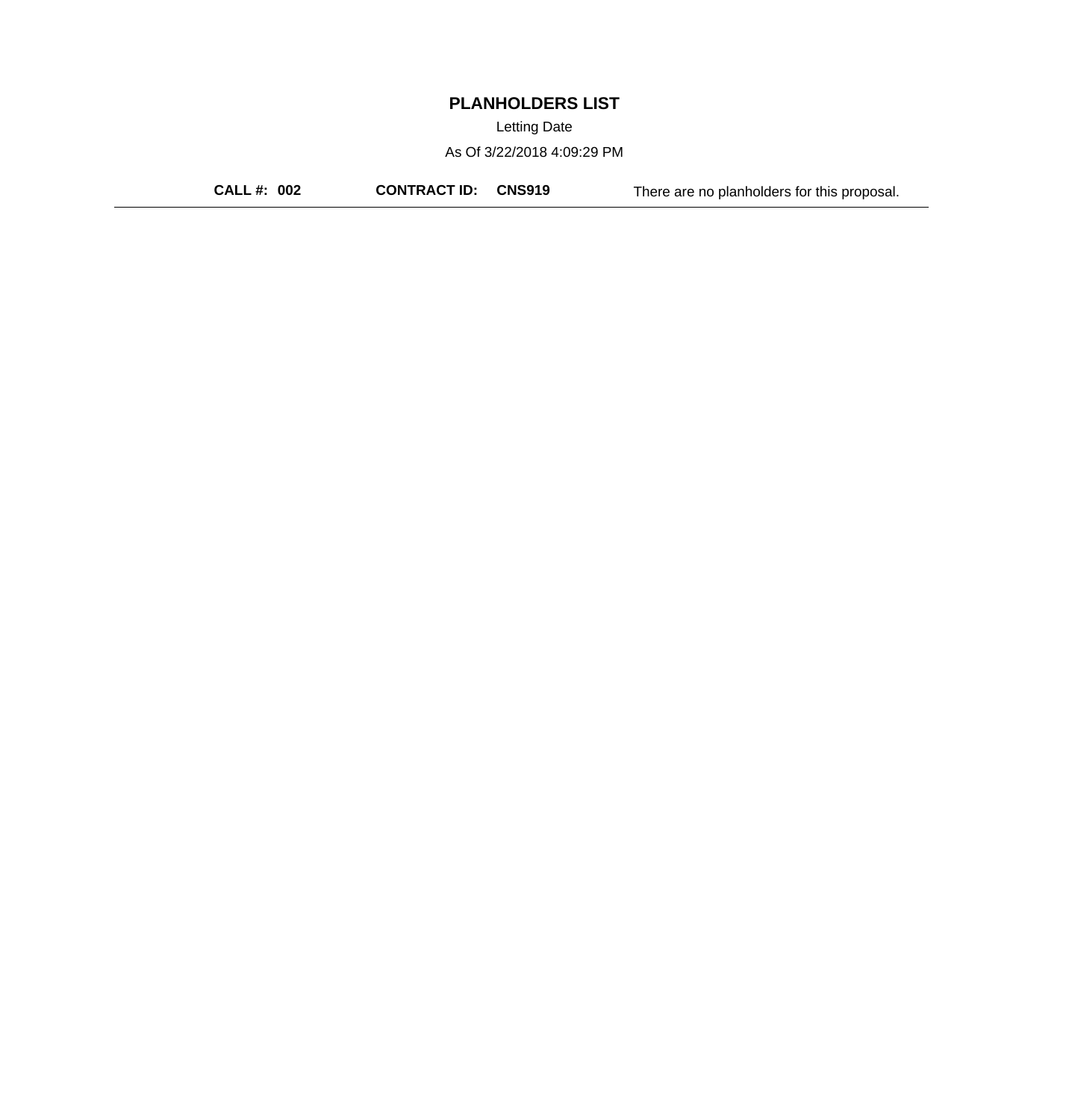Letting Date

As Of 3/22/2018 4:09:29 PM

**CALL #: 003 CONTRACT ID: CNS920** There are no planholders for this proposal.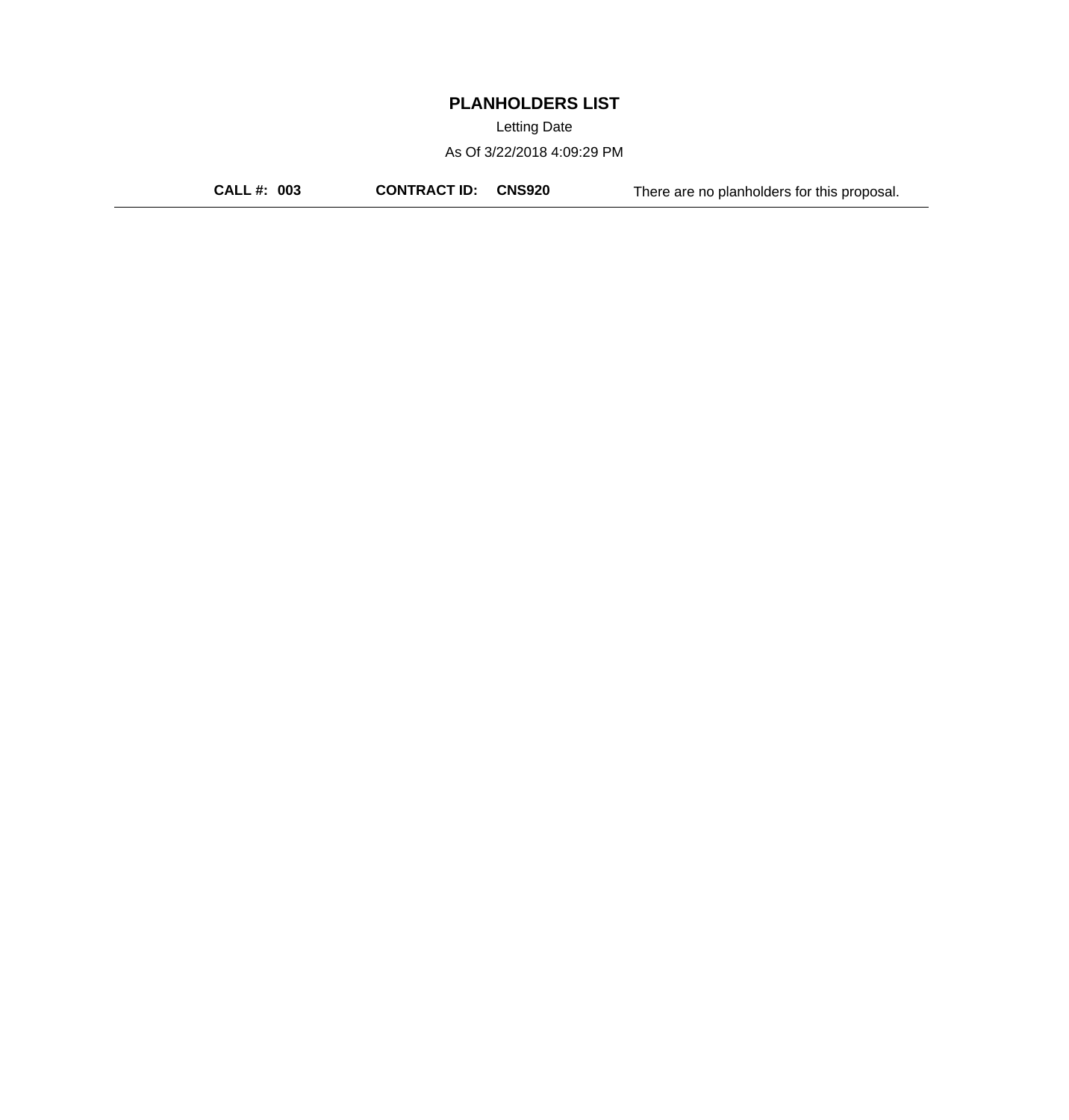For Letting of March 23, 2018

| <b>CALL #: 004</b>                          | <b>CONTRACT ID:</b><br><b>CNS921</b>       | <b>COUNTY: ROANE</b>                                   |
|---------------------------------------------|--------------------------------------------|--------------------------------------------------------|
|                                             |                                            |                                                        |
| 1. 2/26/2018 11:27:36                       | KNOXVILLE BUILDERS EXCHANGE - K            | 300 CLARK STREET<br>KNOXVILLE, TN, 37921               |
| 2. 2/26/2018 2:30:31                        | Jones Bros. Contractors, LLC               | 2209 Crestmoor Road, Suite 210<br>Nashville, TN, 37215 |
| $3. \ \frac{2}{27}{2018} \ \frac{12}{1119}$ | Rogers Group, Inc.                         | 601 MARYVILLE PIKE<br>KNOXVILLE, TN, 37920             |
| 4. 3/1/2018 7:49:08                         | Davis H. Elliot Construction Company, Inc. | 673 Blue Sky Parkway<br>Lexington, KY, 40509           |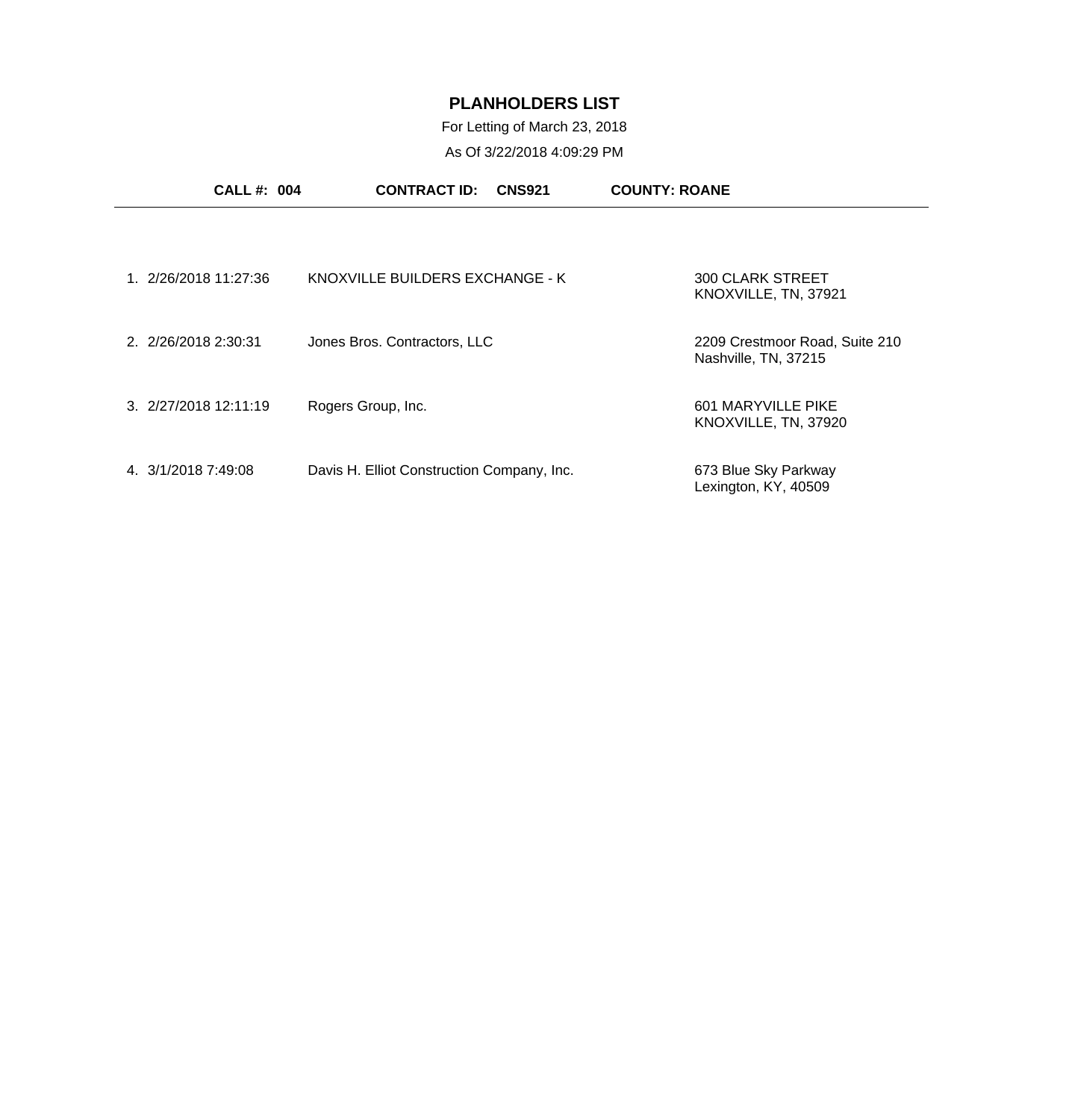### For Letting of March 23, 2018

|                       | <b>CALL #: 005</b> | <b>CONTRACT ID:</b>                | <b>CNS902</b> | <b>COUNTY: TIPTON</b>                                         |
|-----------------------|--------------------|------------------------------------|---------------|---------------------------------------------------------------|
|                       |                    |                                    |               |                                                               |
| 1. 1/23/2018 9:47:19  |                    | KNOXVILLE BUILDERS EXCHANGE - K    |               | 300 CLARK STREET<br>KNOXVILLE, TN, 37921                      |
| 2. 1/23/2018 10:15:16 |                    | Lehman-Roberts Company             |               | 1111 Wilson Street<br>Memphis, TN, 38106                      |
| 3. 1/23/2018 2:46:29  |                    | LU, Inc.                           |               | 429 West Kingston Springs Road<br>Kingston Springs, TN, 37082 |
| 4. 1/24/2018 11:36:33 |                    | J. M. Duncan, INC.                 |               | 700 Terry Street<br>Ripley, MS, 38663                         |
| 5. 1/25/2018 11:34:42 |                    | All-Brite, Inc.                    |               | 200 Commerce Center Circle<br>Jackson, TN, 38301              |
| 6. 2/26/2018 10:34:34 |                    | Kiewit Infrastructure South Co.    |               | 1700 Hayes Street<br>Nashville, TN, 37203                     |
| 7. 2/26/2018 11:27:36 |                    | KNOXVILLE BUILDERS EXCHANGE - K    |               | <b>300 CLARK STREET</b><br>KNOXVILLE, TN, 37921               |
| 8. 2/26/2018 2:30:32  |                    | Jones Bros. Contractors, LLC       |               | 2209 Crestmoor Road, Suite 210<br>Nashville, TN, 37215        |
| 9. 2/27/2018 3:43:34  |                    | <b>Ford Construction Company</b>   |               | 1311 East Court Street<br>Dyersburg, TN, 38024                |
| 10. 2/27/2018 3:47:06 |                    | Madden Phillips Construction, Inc. |               | 305 Mann Drive<br>Collierville, TN, 38017                     |
| 11. 3/1/2018 7:50:55  |                    | J. M. Duncan, INC.                 |               | 700 Terry Street<br>Ripley, MS, 38663                         |
| 12. 3/8/2018 9:42:33  |                    | Ferrell Paving, Inc.               |               | 2174 East Person Avenue<br>Memphis, TN, 38114                 |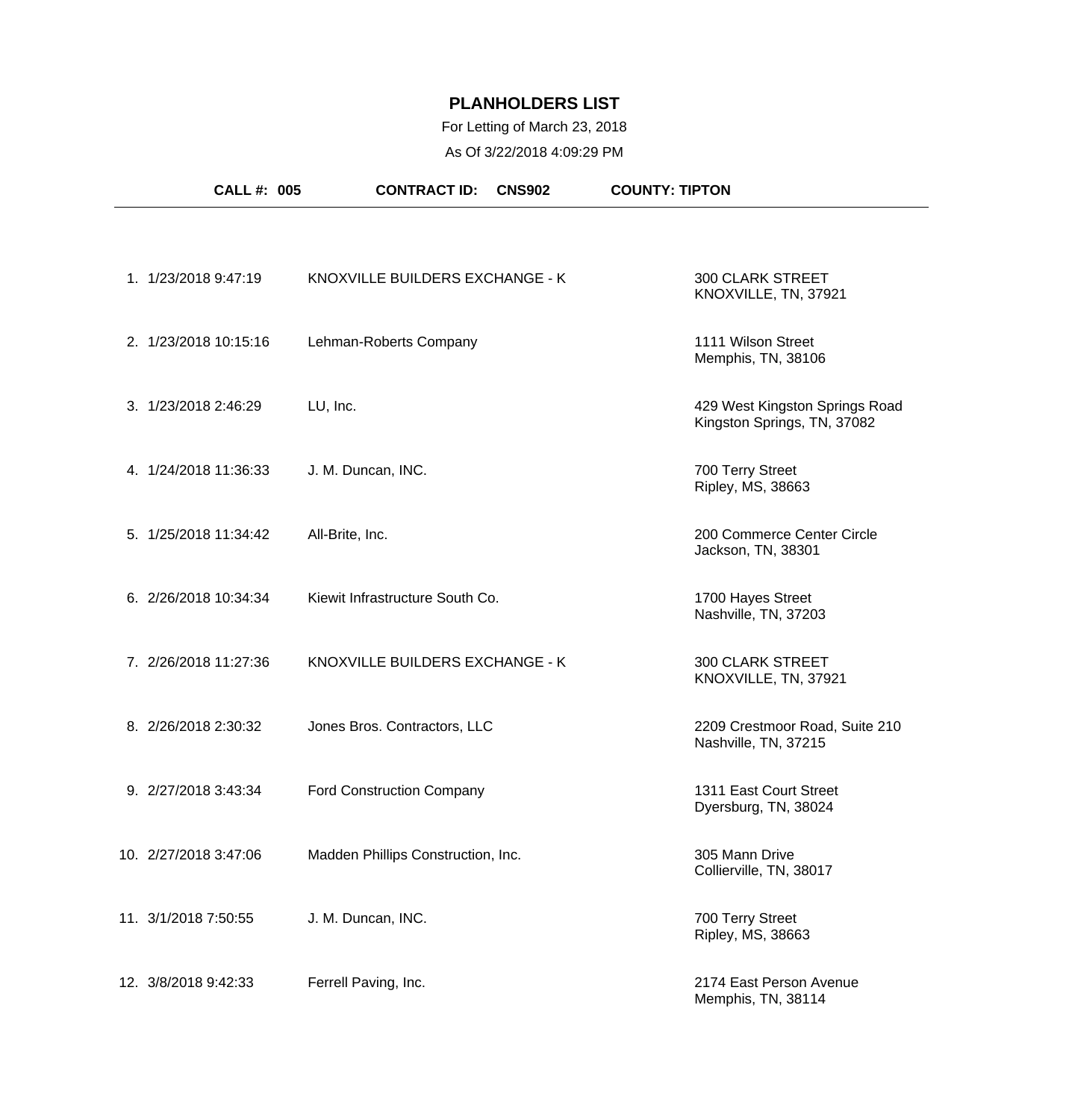# For Letting of March 23, 2018

| <b>CALL#: 006</b>     | <b>CONTRACT ID:</b><br><b>CNS917</b> | <b>COUNTY: WHITE</b>                                          |
|-----------------------|--------------------------------------|---------------------------------------------------------------|
|                       |                                      |                                                               |
| 1. 2/26/2018 11:27:37 | KNOXVILLE BUILDERS EXCHANGE - K      | <b>300 CLARK STREET</b><br>KNOXVILLE, TN, 37921               |
| 2. 2/26/2018 2:30:32  | Jones Bros. Contractors, LLC         | 2209 Crestmoor Road, Suite 210<br>Nashville, TN, 37215        |
| 3. 3/1/2018 9:04:52   | McKinnon Construction Company LLC    | 7255 Corporate Park Drive<br>Loudon, TN, 37774                |
| 4. 3/1/2018 10:48:14  | LU, Inc.                             | 429 West Kingston Springs Road<br>Kingston Springs, TN, 37082 |
| 5. 3/8/2018 10:14:05  | International Traffic Systems, Inc.  | 2401 Cleveland Heights Boulevard<br>Lakeland, FL, 33803       |
| 6. 3/13/2018 8:04:41  | Rogers Group, Inc.                   | 50 W. Davis Road<br>Cookeville, TN, 38506                     |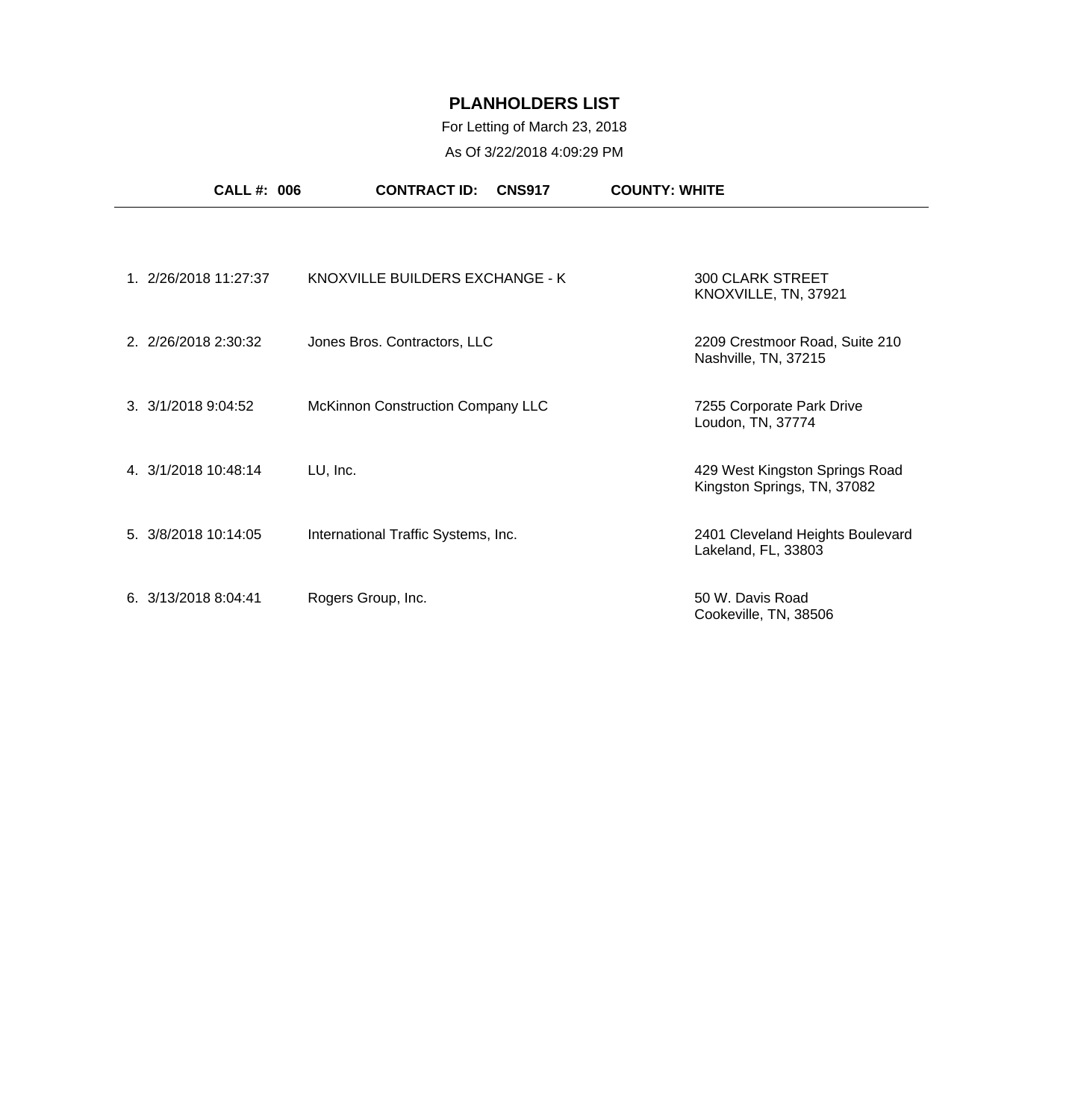Letting Date

As Of 3/22/2018 4:09:30 PM

**CALL #: 007 CONTRACT ID: CNS130** There are no planholders for this proposal.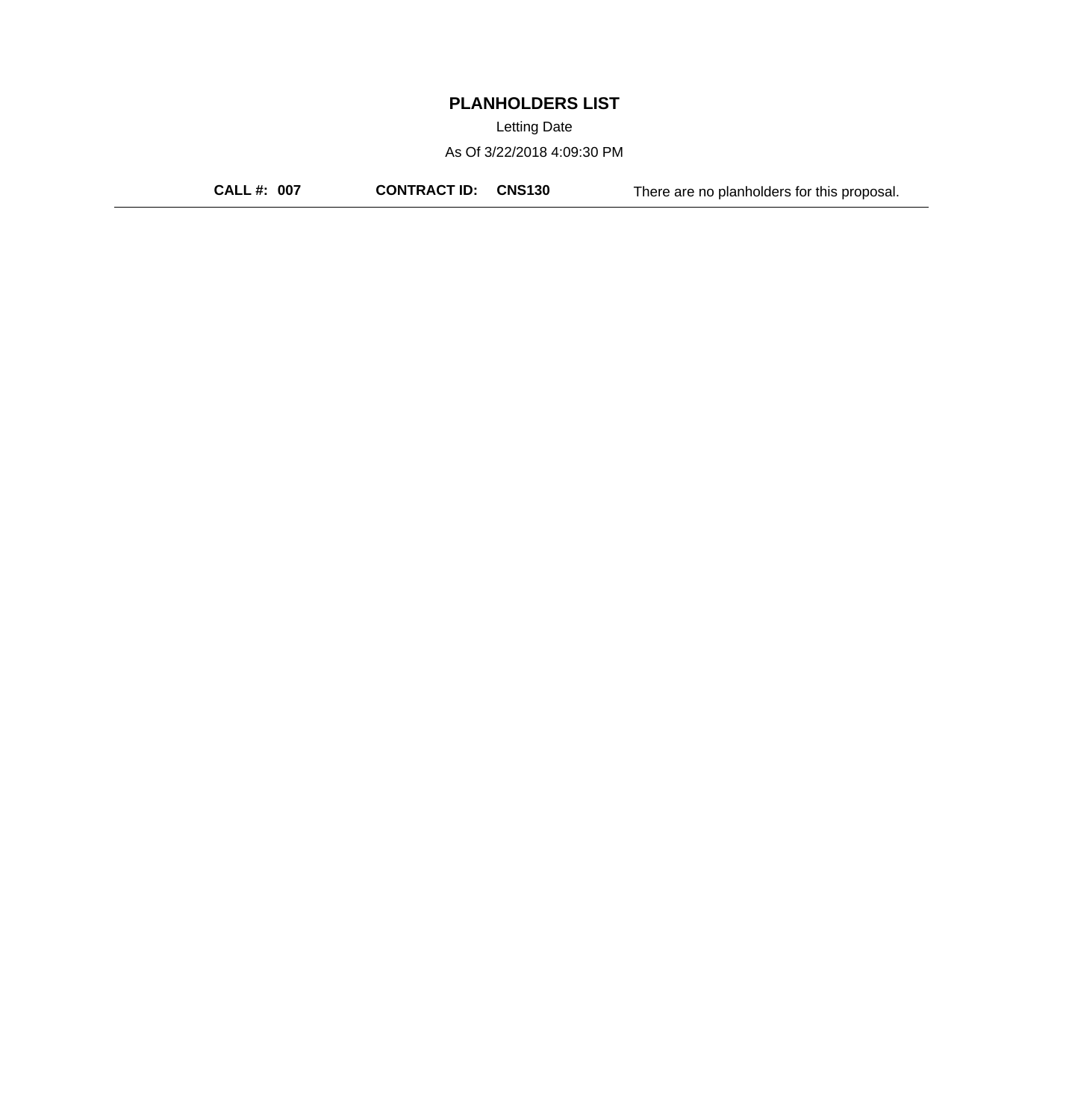Letting Date

As Of 3/22/2018 4:09:30 PM

**CALL #: 008 CONTRACT ID: CNS139** There are no planholders for this proposal.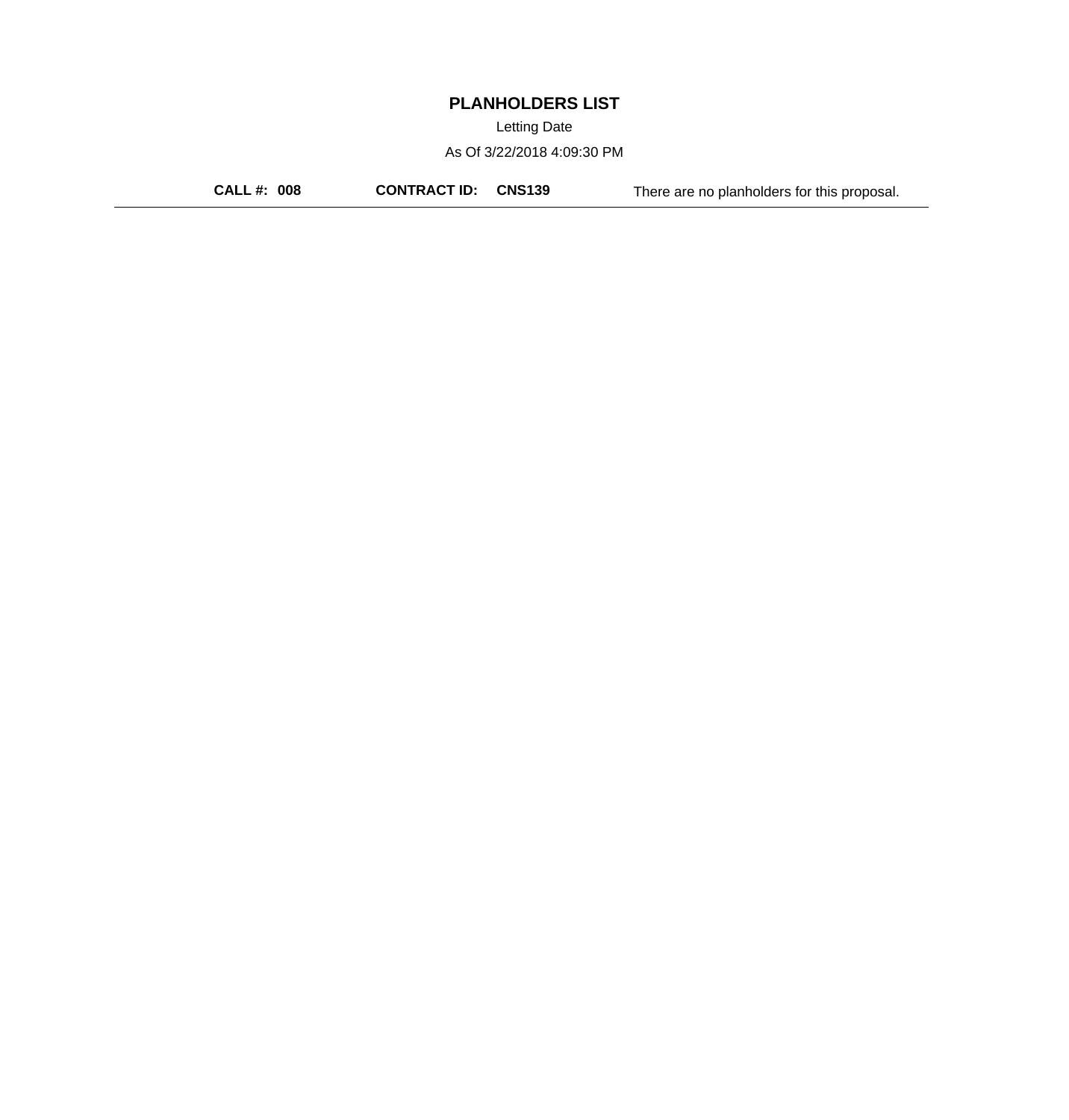Letting Date

As Of 3/22/2018 4:09:30 PM

**CALL #: 009 CONTRACT ID: CNS141** There are no planholders for this proposal.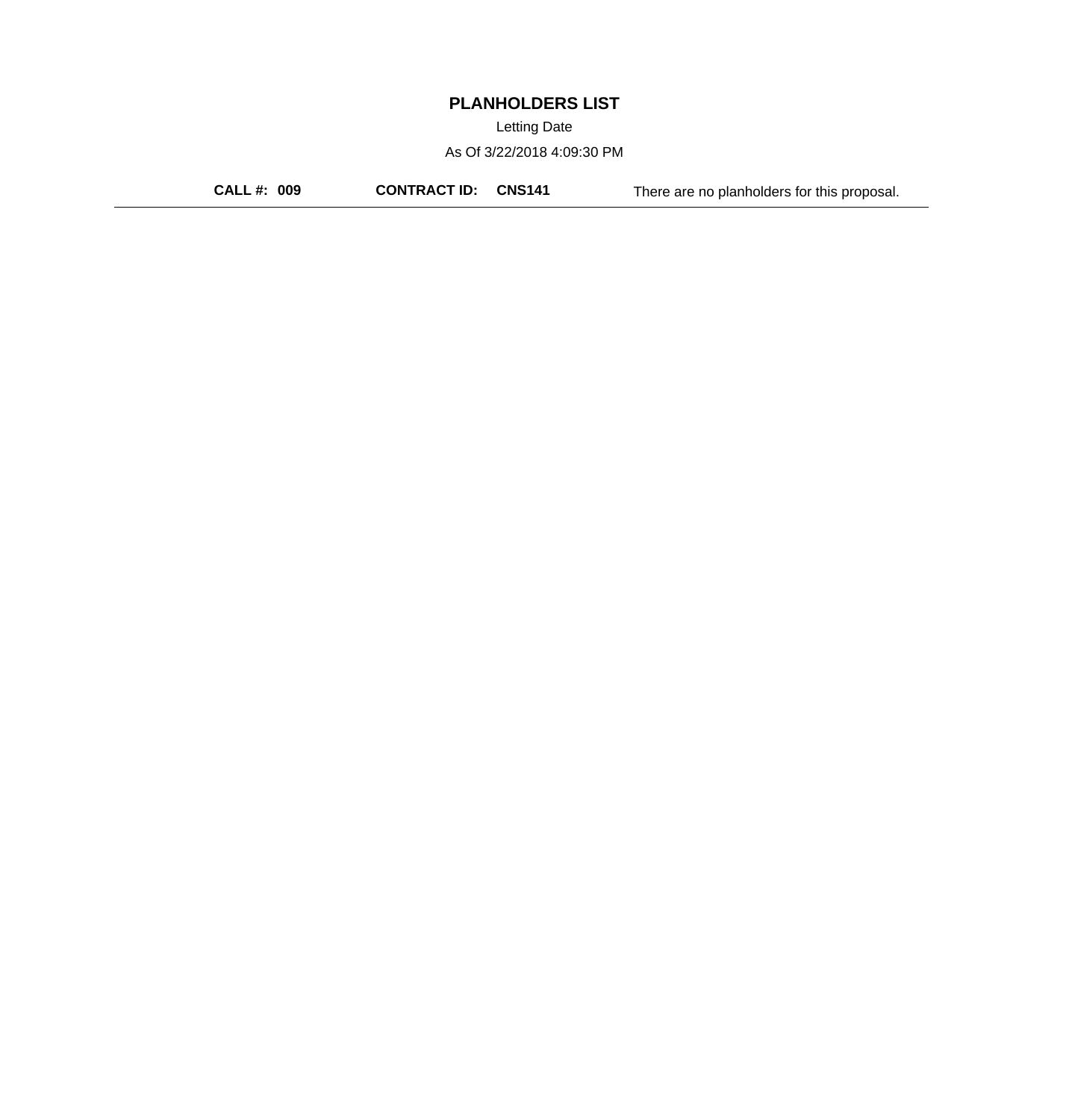Letting Date

As Of 3/22/2018 4:09:30 PM

**CALL #: 010 CONTRACT ID: CNS143** There are no planholders for this proposal.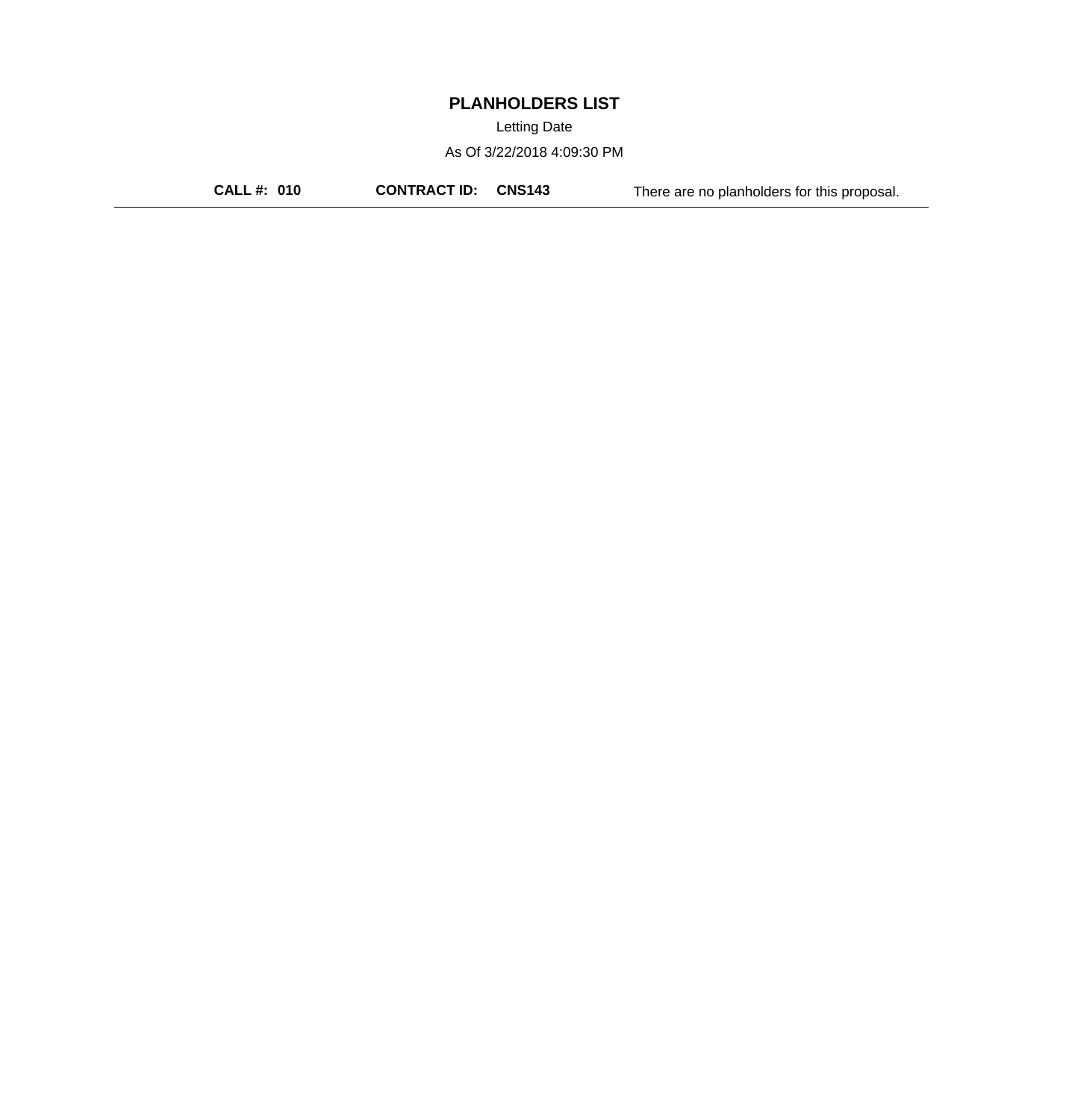Letting Date

As Of 3/22/2018 4:09:30 PM

**CALL #: 011 CONTRACT ID: CNS132** There are no planholders for this proposal.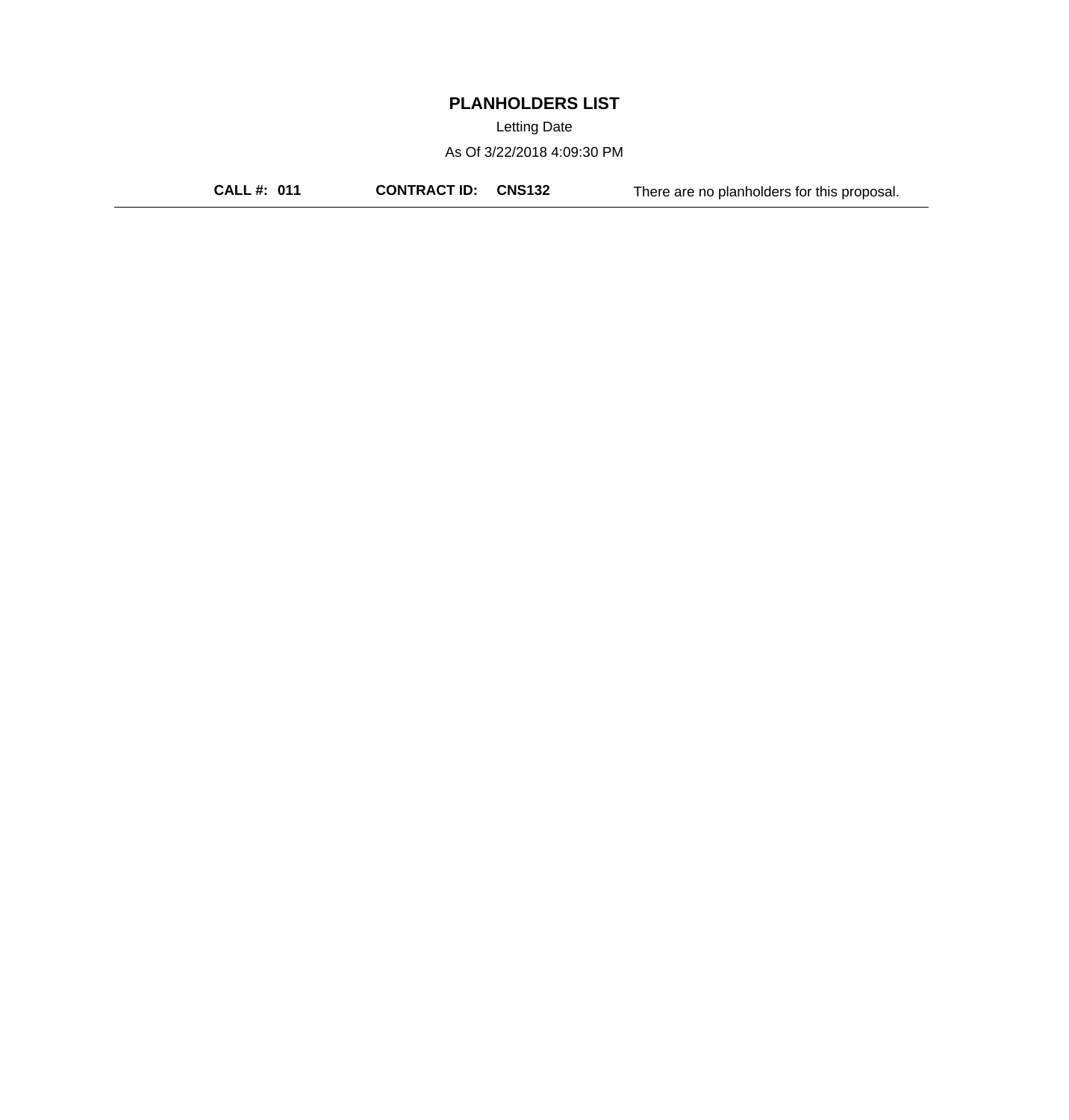Letting Date

As Of 3/22/2018 4:09:31 PM

**CALL #: 012 CONTRACT ID: CNS140** There are no planholders for this proposal.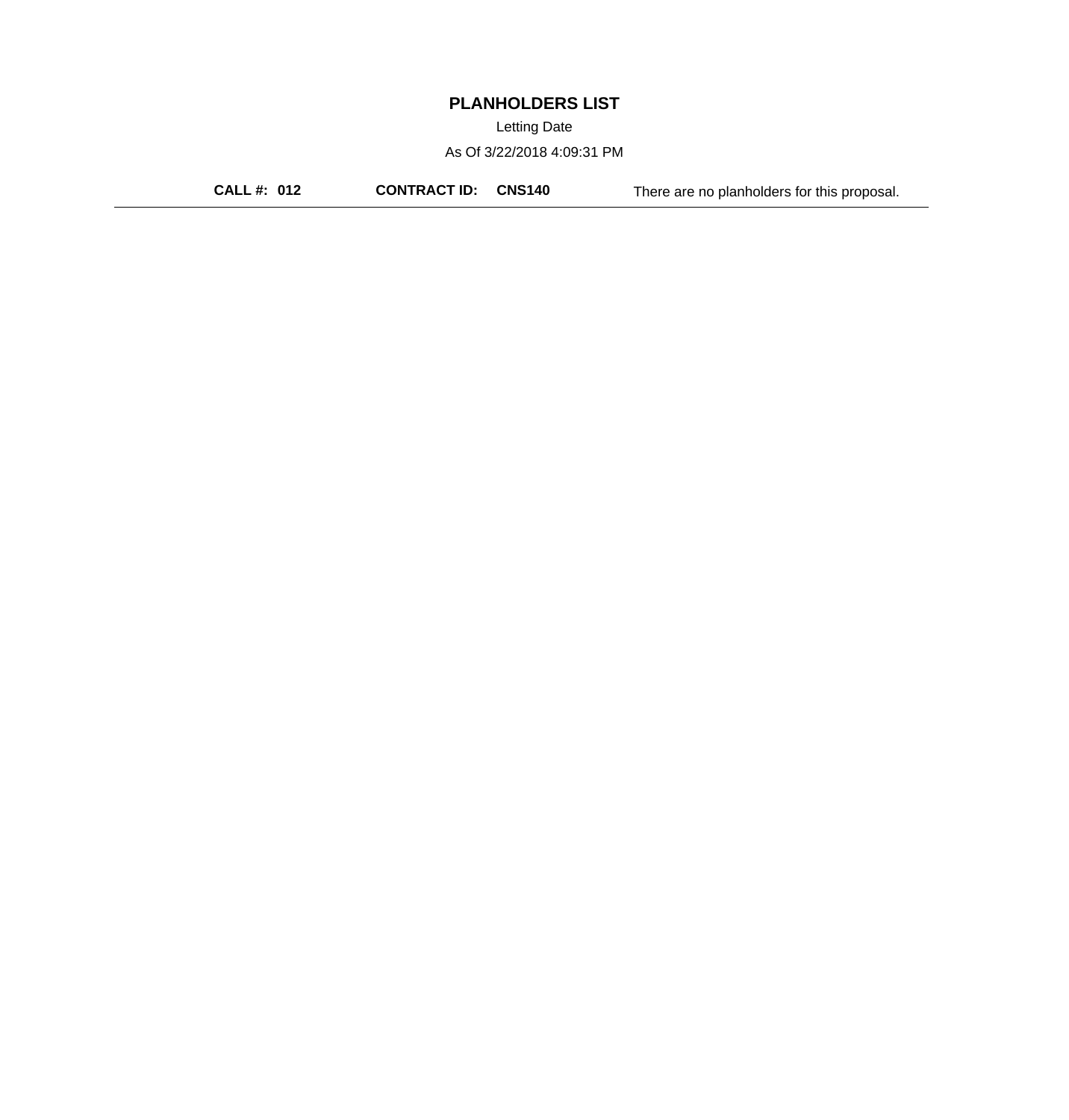#### For Letting of March 23, 2018 As Of 3/22/2018 4:09:31 PM

| <b>CALL#: 013</b>     | <b>CONTRACT ID:</b>                 | <b>CNS123</b> | <b>COUNTY: BLEDSOE &amp; RHEA</b>                       |
|-----------------------|-------------------------------------|---------------|---------------------------------------------------------|
|                       |                                     |               |                                                         |
| 1. 2/26/2018 11:27:37 | KNOXVILLE BUILDERS EXCHANGE - K     |               | <b>300 CLARK STREET</b><br>KNOXVILLE, TN, 37921         |
| 2. 2/26/2018 2:30:32  | Jones Bros. Contractors, LLC        |               | No Address Was Found                                    |
| 3. 2/27/2018 12:11:20 | Rogers Group, Inc.                  |               | 601 MARYVILLE PIKE<br>KNOXVILLE, TN, 37920              |
| 4. 3/8/2018 10:14:05  | International Traffic Systems, Inc. |               | 2401 Cleveland Heights Boulevard<br>Lakeland, FL, 33803 |
| 5. 3/13/2018 8:04:41  | Rogers Group, Inc.                  |               | 50 W. Davis Road<br>Cookeville, TN, 38506               |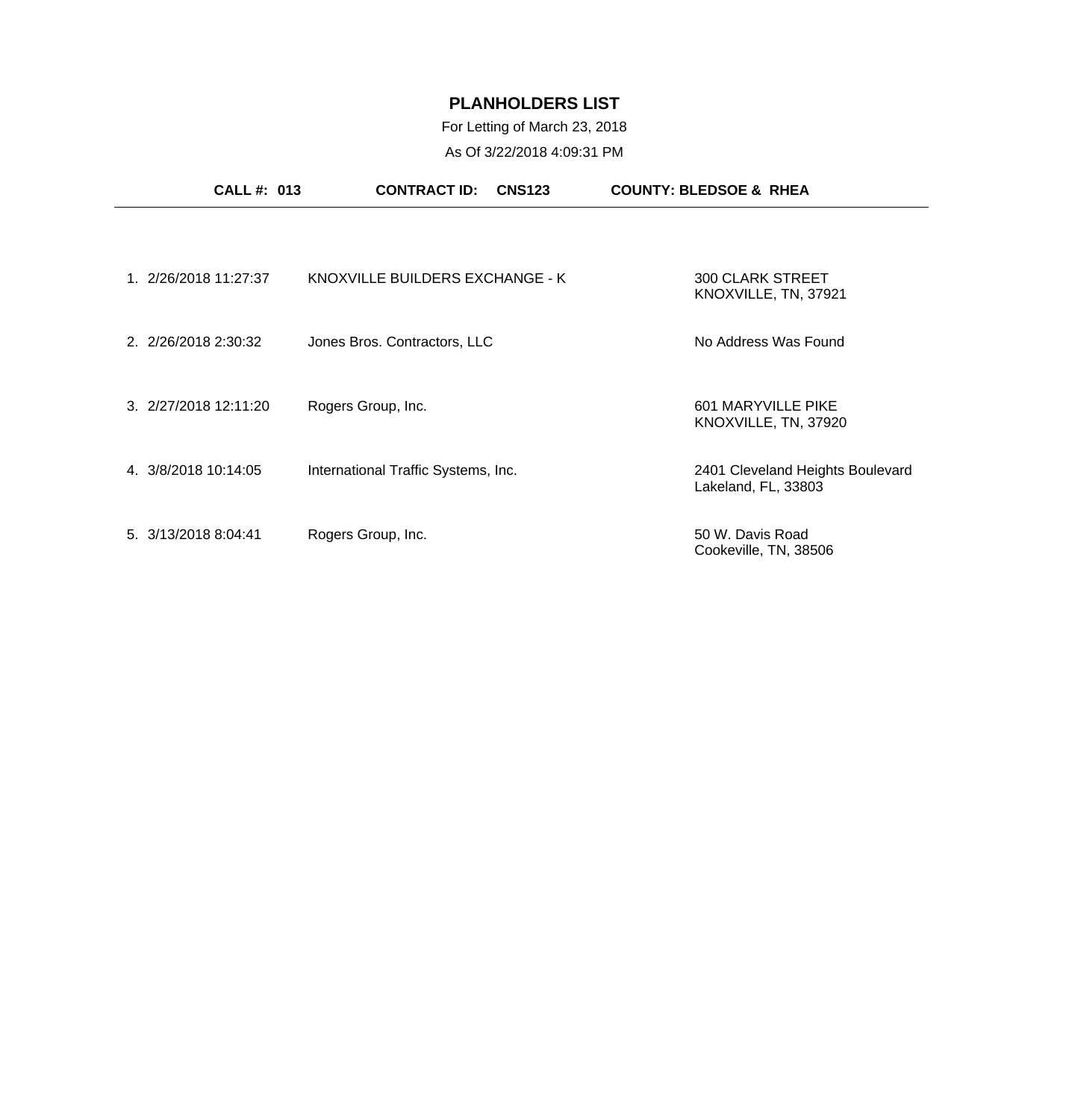## For Letting of March 23, 2018

|                              | <b>CALL#: 014</b>     | <b>CONTRACT ID:</b>                        | <b>CNS096</b> | <b>COUNTY: BRADLEY</b>                                             |  |
|------------------------------|-----------------------|--------------------------------------------|---------------|--------------------------------------------------------------------|--|
|                              |                       |                                            |               |                                                                    |  |
|                              | 1. 2/26/2018 11:27:37 | KNOXVILLE BUILDERS EXCHANGE - K            |               | <b>300 CLARK STREET</b><br>KNOXVILLE, TN, 37921                    |  |
|                              | 2. 2/26/2018 2:30:33  | Jones Bros. Contractors, LLC               |               | 2209 Crestmoor Road, Suite 210<br>Nashville, TN, 37215             |  |
| $3. \frac{3}{2}/20188:35:20$ |                       | Wright Brothers Construction Company, Inc. |               | 1500 Lauderdale Memorial<br>Highway, N.W.<br>Charleston, TN, 37310 |  |
| 4. 3/8/2018 9:39:53          |                       | Talley Construction Company, Inc.          |               | 1751 McFarland Avenue<br>Rossville, GA, 30741                      |  |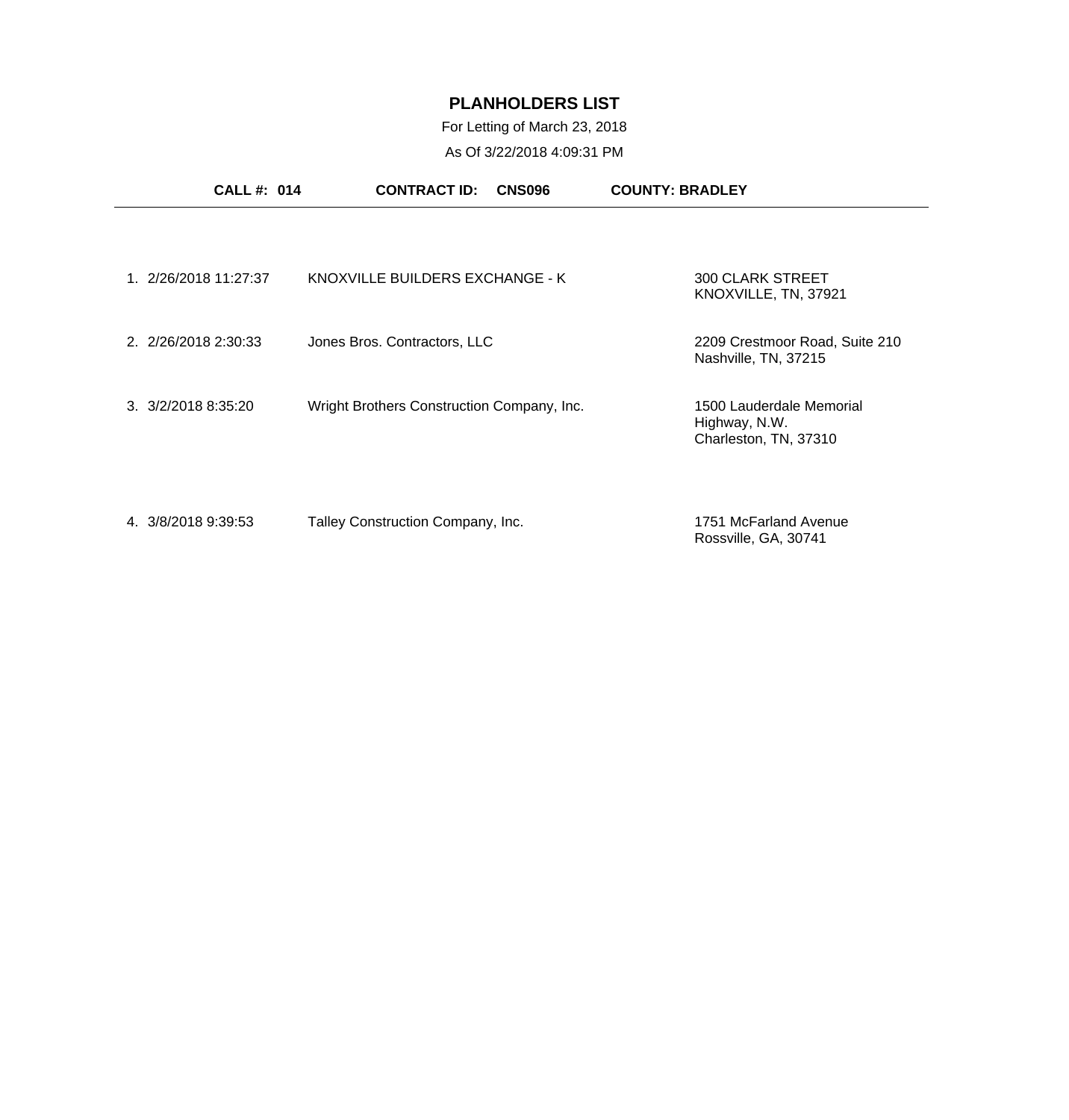Letting Date

As Of 3/22/2018 4:09:31 PM

**CALL #: 015 CONTRACT ID: CNS119** There are no planholders for this proposal.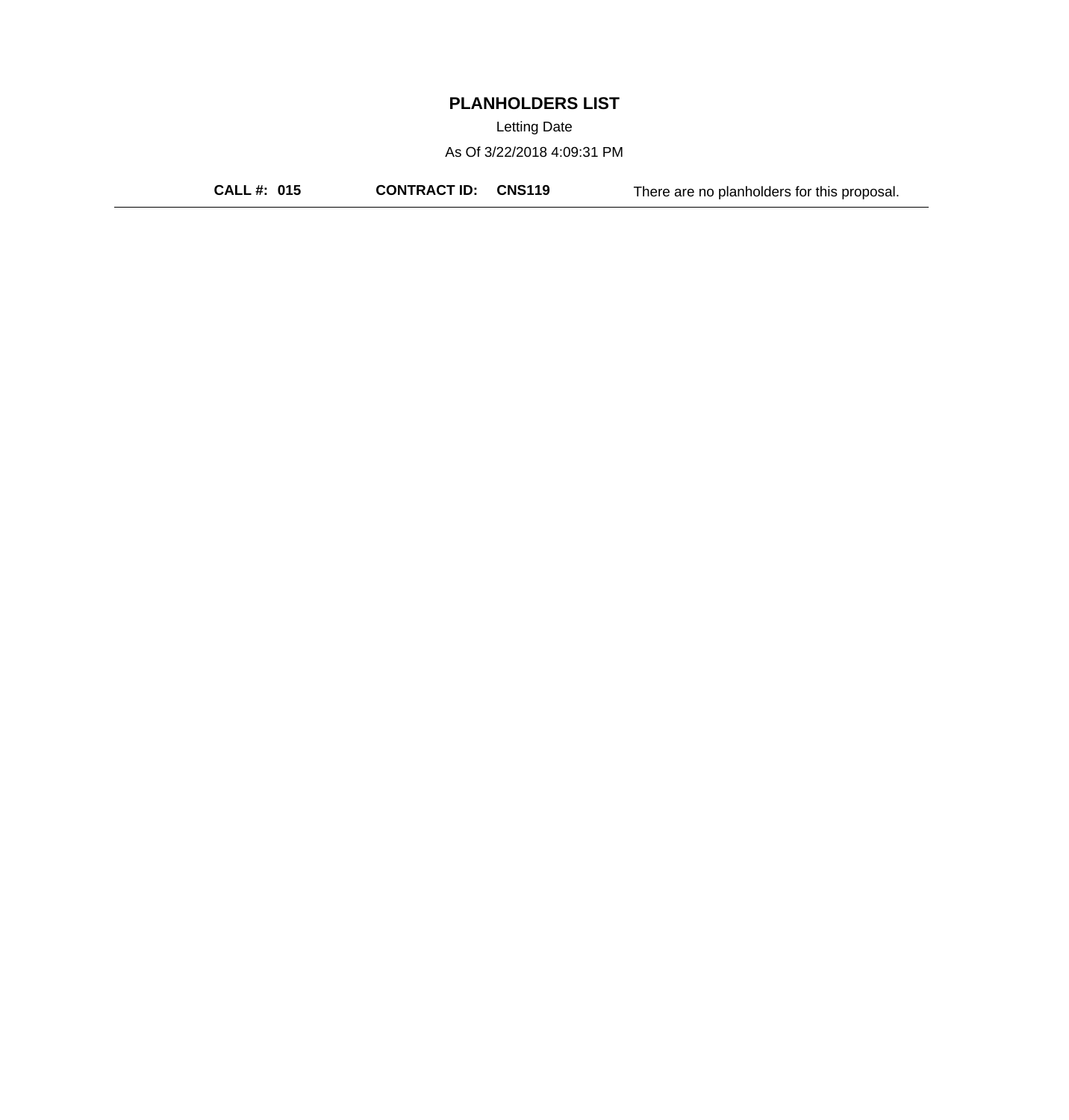### For Letting of March 23, 2018

|                       | <b>CALL #: 016</b> | <b>CONTRACT ID:</b>             | <b>CNS045</b> | <b>COUNTY: CAMPBELL</b>                                       |  |
|-----------------------|--------------------|---------------------------------|---------------|---------------------------------------------------------------|--|
|                       |                    |                                 |               |                                                               |  |
| 1. 2/26/2018 10:34:35 |                    | Kiewit Infrastructure South Co. |               | 1700 Hayes Street<br>Nashville, TN, 37203                     |  |
| 2. 2/26/2018 11:11:29 |                    | Twin K Construction, Inc.       |               | 13271 Scott Highway<br>Helenwood, TN, 37755                   |  |
| 3. 2/26/2018 11:27:38 |                    | KNOXVILLE BUILDERS EXCHANGE - K |               | <b>300 CLARK STREET</b><br>KNOXVILLE, TN, 37921               |  |
| 4. 2/27/2018 12:11:20 |                    | Rogers Group, Inc.              |               | 601 MARYVILLE PIKE<br>KNOXVILLE, TN, 37920                    |  |
| 5. 3/1/2018 10:36:08  |                    | LU, Inc.                        |               | 429 West Kingston Springs Road<br>Kingston Springs, TN, 37082 |  |
| 6. 3/2/2018 8:26:13   |                    | J.D. Anderson Contracting, LLC  |               | 316 Imperial Heights Lane<br>LaFollette, TN, 37766            |  |
| 7. 3/7/2018 7:44:37   |                    | Adams Contracting, LLC          |               | 131 Prosperous Place, Suite 19A<br>Lexington, KY, 40509       |  |
| 8. 3/7/2018 7:53:01   |                    | Potter South East LLC           |               | 511 East Monticello Pike<br>Huntsville, TN, 37756             |  |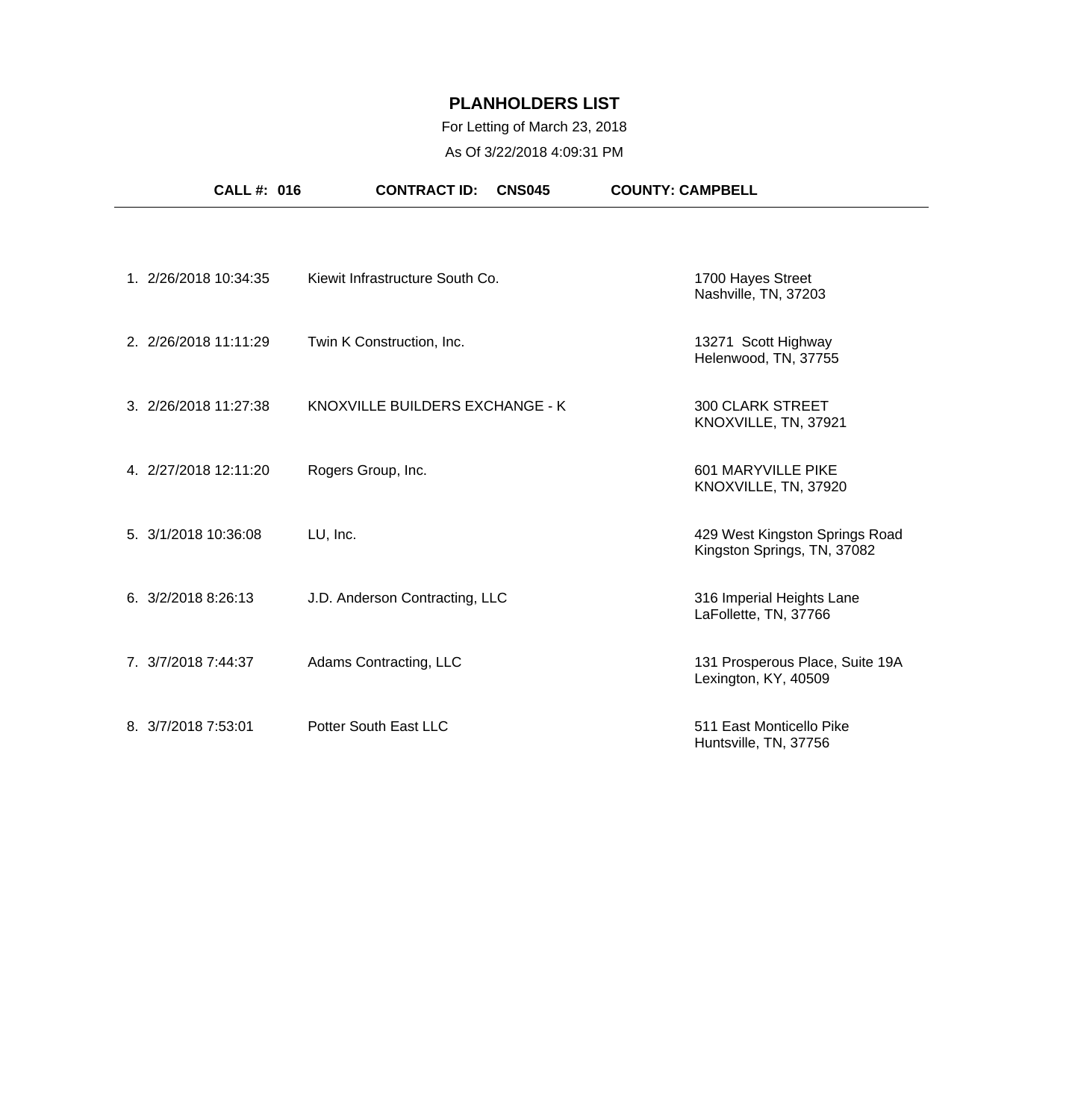# For Letting of March 23, 2018

| <b>CALL #: 017</b>    | <b>CONTRACT ID:</b><br><b>CNS097</b>      | <b>COUNTY: CANNON</b>                                         |
|-----------------------|-------------------------------------------|---------------------------------------------------------------|
|                       |                                           |                                                               |
| 1. 2/26/2018 11:27:38 | KNOXVILLE BUILDERS EXCHANGE - K           | <b>300 CLARK STREET</b><br>KNOXVILLE, TN, 37921               |
| 2. 2/26/2018 2:30:34  | Jones Bros. Contractors, LLC              | 2209 Crestmoor Road, Suite 210<br>Nashville, TN, 37215        |
| 3. 3/1/2018 10:36:08  | LU, Inc.                                  | 429 West Kingston Springs Road<br>Kingston Springs, TN, 37082 |
| 4. 3/5/2018 2:14:08   | Wright Paving Contractors, Inc.           | 372 Shelbyville Highway<br>Fayetteville, TN, 37334            |
| 5. 3/8/2018 9:33:50   | <b>Vulcan Construction Materials, LLC</b> | 3556 Hermitage Industrial Drive<br>Hermitage, TN, 37076       |
| 6.3/8/201810:14:06    | International Traffic Systems, Inc.       | 2401 Cleveland Heights Boulevard<br>Lakeland, FL, 33803       |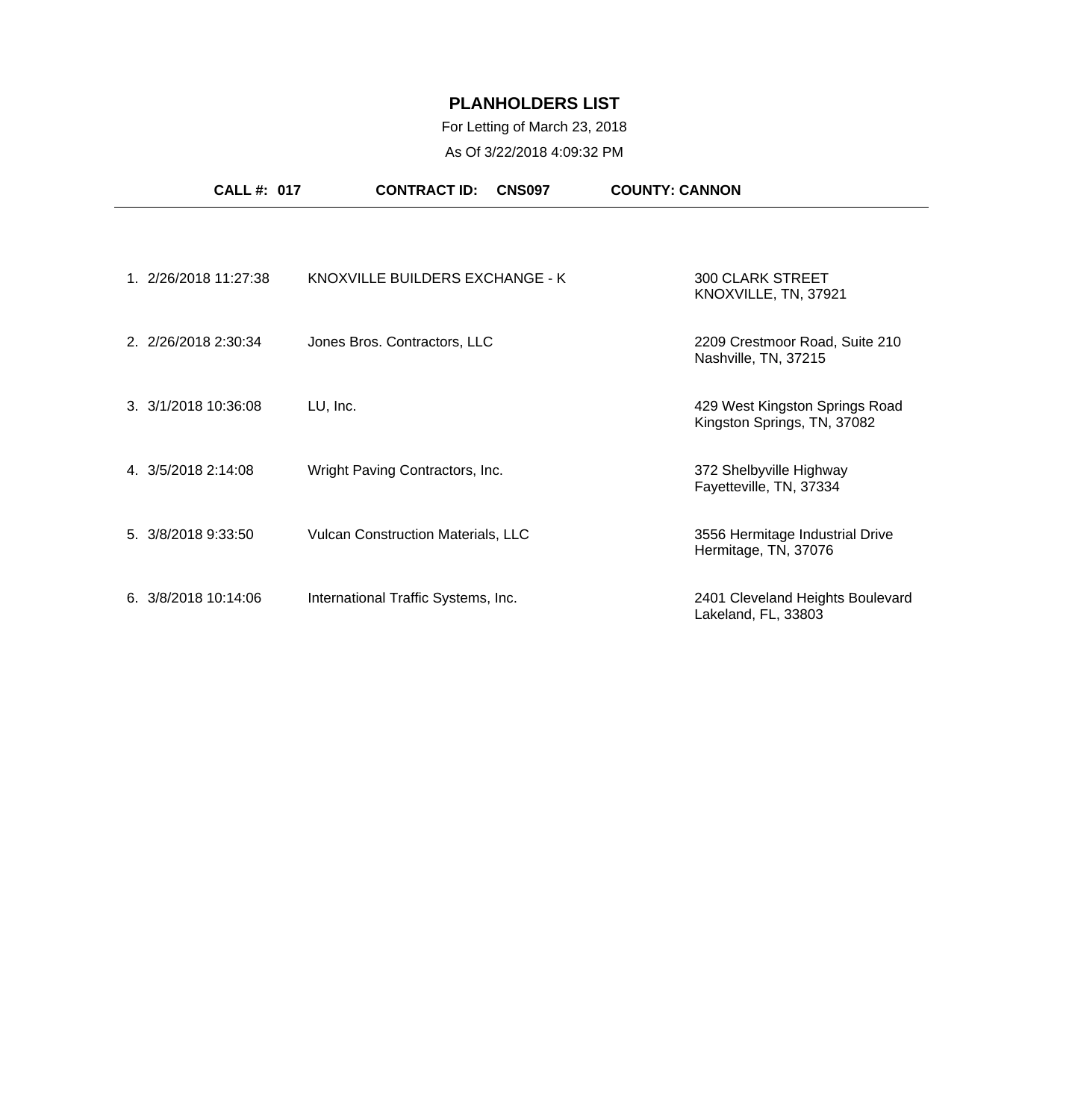Letting Date

As Of 3/22/2018 4:09:32 PM

**CALL #: 018 CONTRACT ID: CNS164** There are no planholders for this proposal.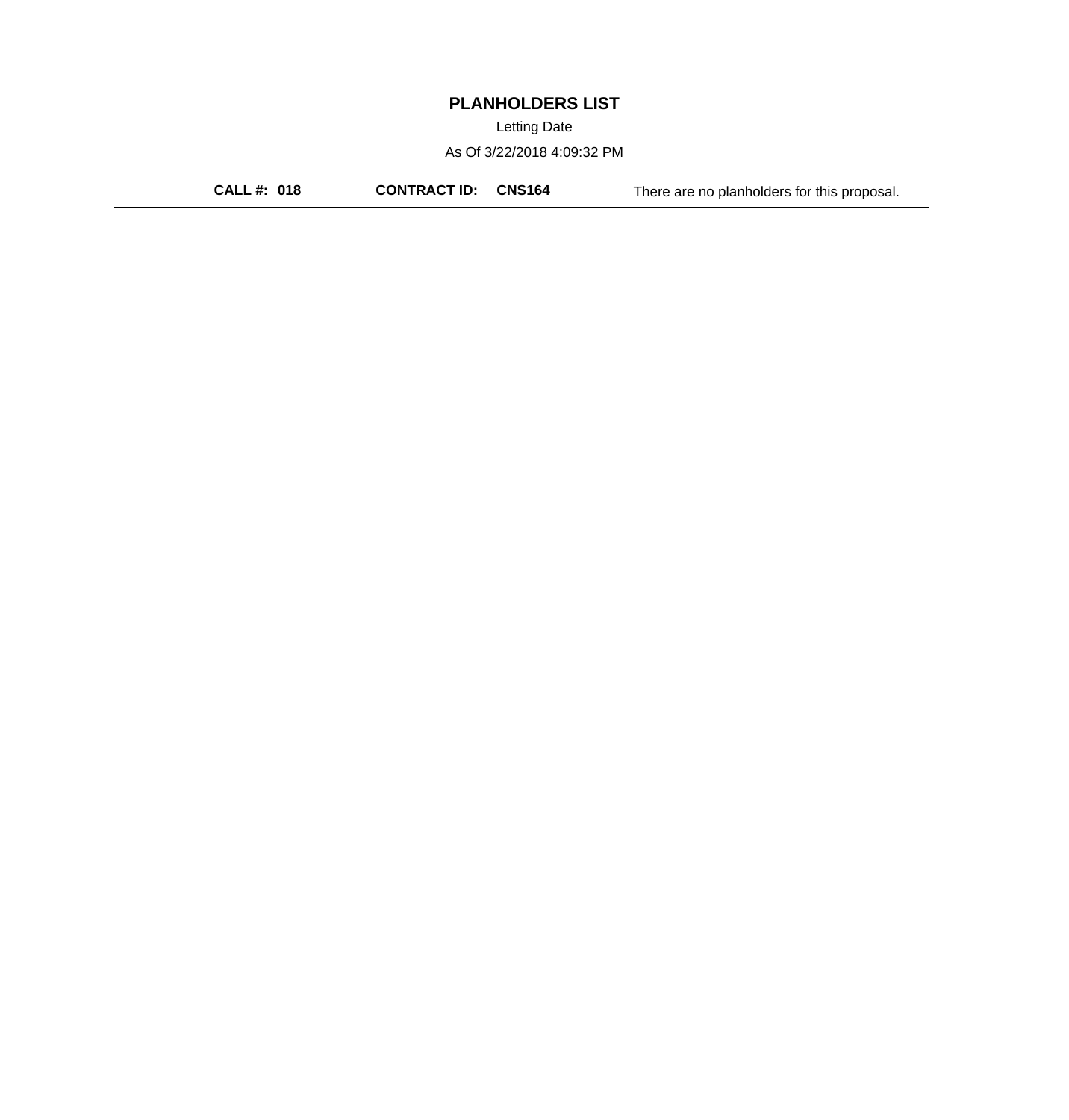## For Letting of March 23, 2018

| <b>CALL #: 019</b>    | <b>CONTRACT ID:</b><br><b>CNS162</b> | <b>COUNTY: CARROLL</b>                                 |
|-----------------------|--------------------------------------|--------------------------------------------------------|
|                       |                                      |                                                        |
| 1. 2/26/2018 10:34:35 | Kiewit Infrastructure South Co.      | 1700 Hayes Street<br>Nashville, TN, 37203              |
| 2. 2/26/2018 11:27:38 | KNOXVILLE BUILDERS EXCHANGE - K      | <b>300 CLARK STREET</b><br>KNOXVILLE, TN, 37921        |
| 3. 2/26/2018 2:30:34  | Jones Bros. Contractors, LLC         | 2209 Crestmoor Road, Suite 210<br>Nashville, TN, 37215 |
| 4. 2/27/2018 8:00:13  | Bell & Associates Construction, L.P. | 255 Wilson Pike Circle<br>Brentwood, TN, 37027         |
| 5. 2/27/2018 8:03:26  | Dement Construction Company, LLC     | 96 Smith Lane<br>Jackson, TN, 38301                    |
| 6. 2/27/2018 8:05:31  | <b>Ford Construction Company</b>     | 1311 East Court Street<br>Dyersburg, TN, 38024         |
| 7. 2/27/2018 8:08:17  | Jamison Construction, LLC            | 4532 Indian Creek Road<br>McEwen, TN, 37101            |
| 8. 2/27/2018 3:44:53  | Volunteer Bridge Construction, Inc.  | 3935 Highwy 64<br>Crump, TN, 38327                     |
| 9. 3/1/2018 10:32:35  | Construction Products, Inc. of TN    | 1631 Ashport Road<br>Jackson, TN, 38305                |
| 10. 3/1/2018 11:02:24 | All-Brite, Inc.                      | 200 Commerce Center Circle<br>Jackson, TN, 38301       |
| 11. 3/8/2018 10:01:21 | Tennessee Texture, LLC               | 1241 Highway 12 N<br>Ashland City, TN, 37015           |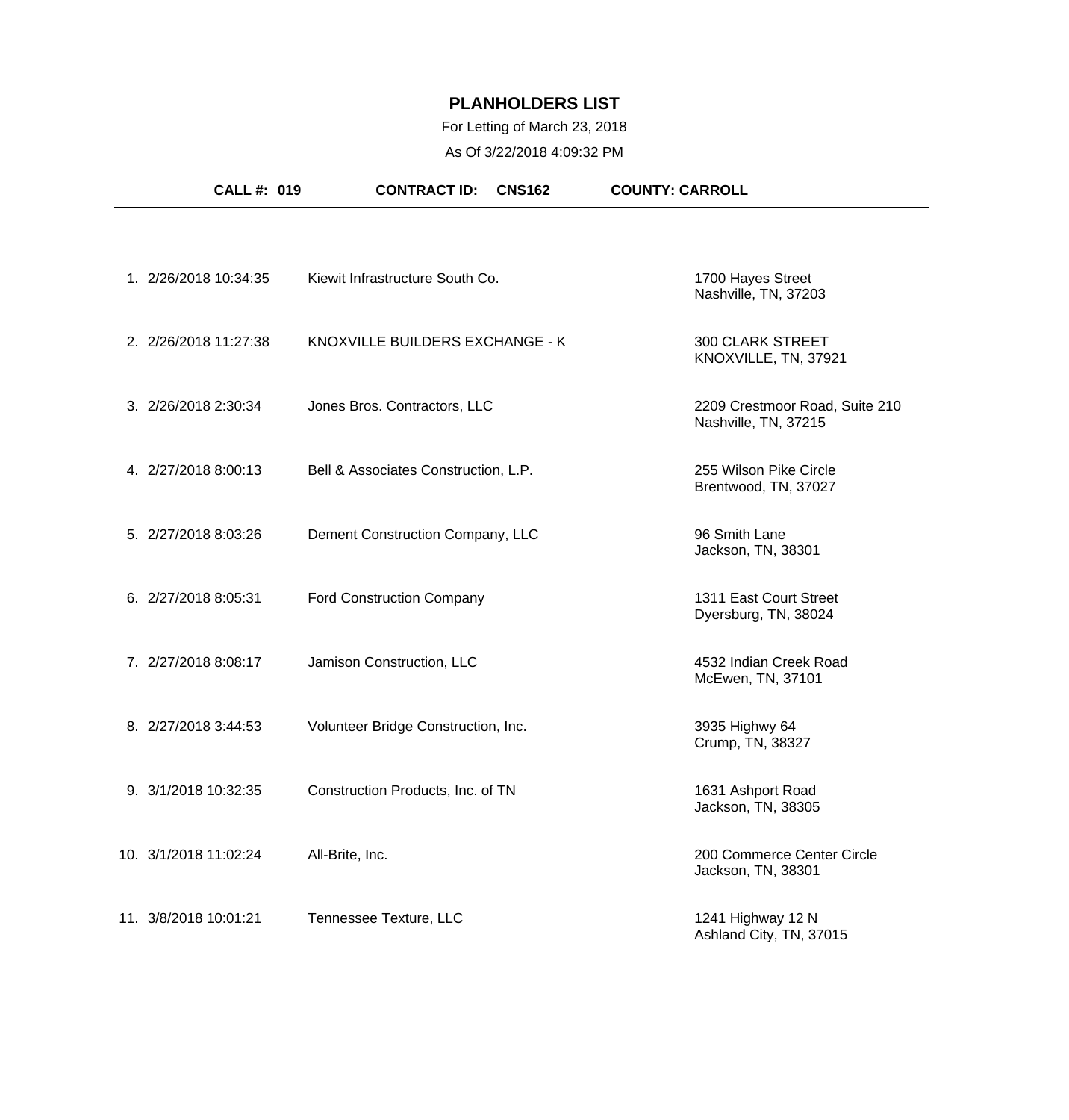#### For Letting of March 23, 2018 As Of 3/22/2018 4:09:32 PM

| <b>CALL #: 020</b>    | <b>CONTRACT ID:</b><br><b>CNS121</b> | <b>COUNTY: CARTER &amp; SULLIVAN</b>                          |
|-----------------------|--------------------------------------|---------------------------------------------------------------|
|                       |                                      |                                                               |
| 1. 2/26/2018 11:27:39 | KNOXVILLE BUILDERS EXCHANGE - K      | <b>300 CLARK STREET</b><br>KNOXVILLE, TN, 37921               |
| 2. 2/26/2018 2:30:35  | Jones Bros. Contractors, LLC         | 2209 Crestmoor Road, Suite 210<br>Nashville, TN, 37215        |
| 3. 2/27/2018 12:04:51 | <b>ALH Construction Company</b>      | 415 West E Street<br>Elizabethton, TN, 37643                  |
| 4. 3/1/2018 10:36:09  | LU, Inc.                             | 429 West Kingston Springs Road<br>Kingston Springs, TN, 37082 |
| 5. 3/2/2018 8:21:27   | Summers-Taylor, Inc.                 | 300 West Elk Avenue<br>Elizabethton, TN, 37643                |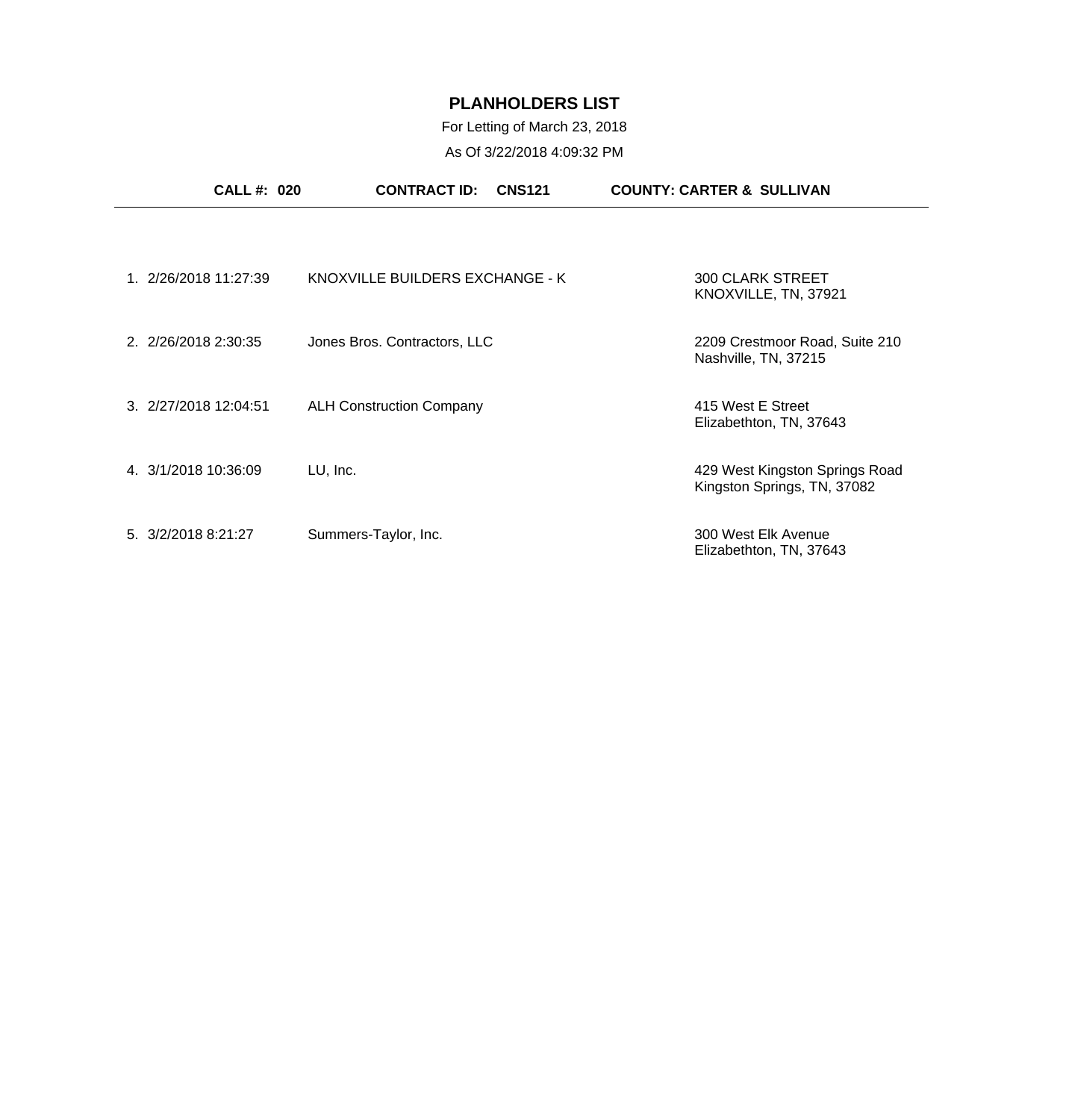For Letting of March 23, 2018 As Of 3/22/2018 4:09:32 PM

| <b>CALL#: 021</b>    | <b>CONTRACT ID:</b>             | <b>CNS150</b> | <b>COUNTY: CHESTER &amp; MCNAIRY</b>                   |
|----------------------|---------------------------------|---------------|--------------------------------------------------------|
|                      |                                 |               |                                                        |
| 1 2/26/2018 11:27:39 | KNOXVILLE BUILDERS EXCHANGE - K |               | 300 CLARK STREET<br>KNOXVILLE, TN, 37921               |
| 2. 2/26/2018 2:30:35 | Jones Bros. Contractors, LLC    |               | 2209 Crestmoor Road, Suite 210<br>Nashville, TN, 37215 |
| 3. 2/27/2018 7:56:31 | Delta Contracting Company, LLC  |               | 118 Hadley Drive<br>Humboldt, TN, 38343                |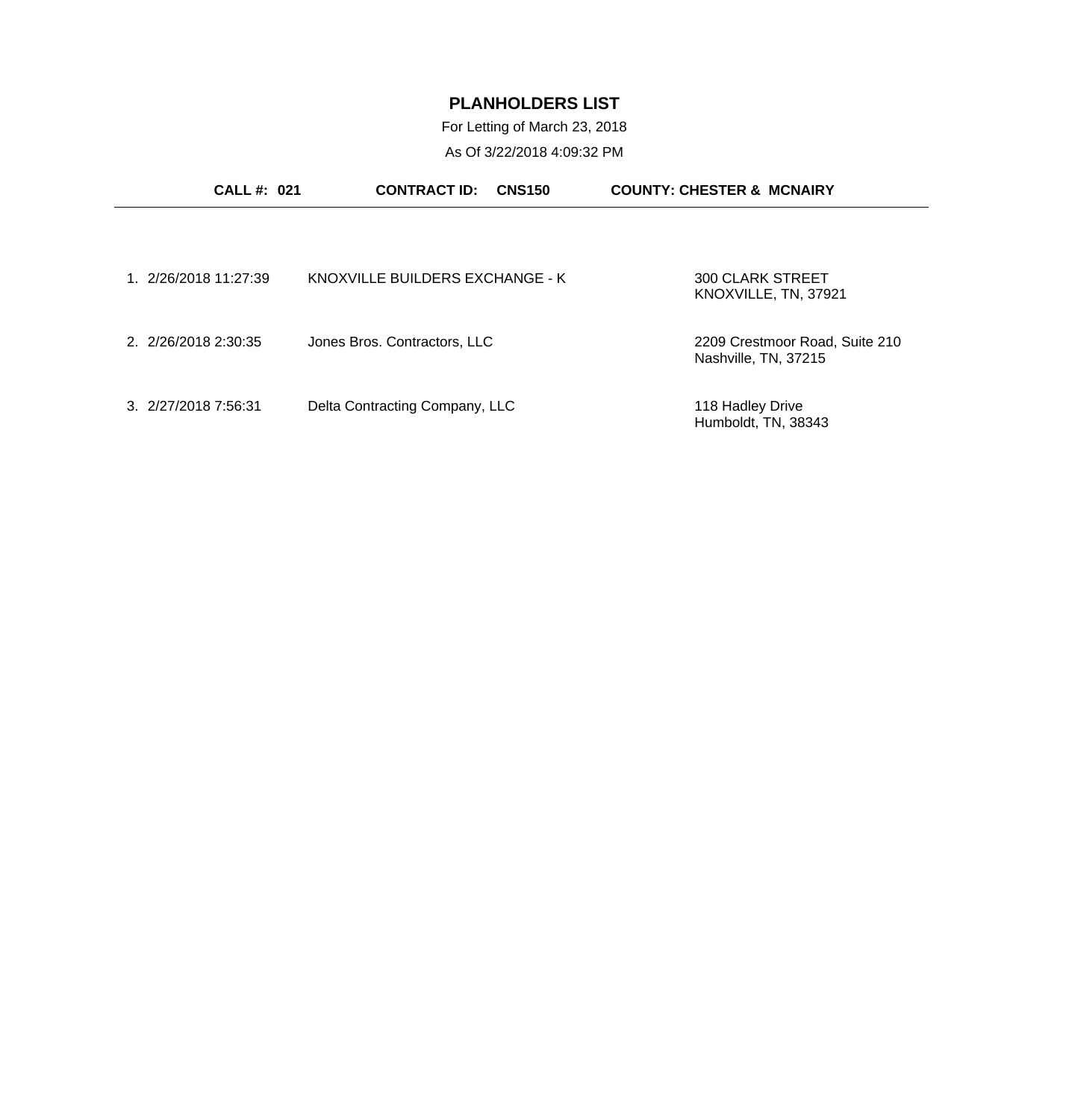### For Letting of March 23, 2018

| <b>CALL #: 022</b>    | <b>CONTRACT ID:</b><br>CNS010              | <b>COUNTY: COCKE</b>                                    |
|-----------------------|--------------------------------------------|---------------------------------------------------------|
|                       |                                            |                                                         |
| 1. 2/26/2018 11:27:39 | KNOXVILLE BUILDERS EXCHANGE - K            | <b>300 CLARK STREET</b><br>KNOXVILLE, TN, 37921         |
| 2. 2/27/2018 12:04:51 | <b>ALH Construction Company</b>            | 415 West E Street<br>Elizabethton, TN, 37643            |
| 3. 3/1/2018 7:46:52   | Southern Constructors, Inc.                | 1150 Maryville Pike<br>Knoxville, TN, 37920             |
| 4. 3/1/2018 7:49:08   | Davis H. Elliot Construction Company, Inc. | 673 Blue Sky Parkway<br>Lexington, KY, 40509            |
| 5. 3/8/2018 10:14:06  | International Traffic Systems, Inc.        | 2401 Cleveland Heights Boulevard<br>Lakeland, FL, 33803 |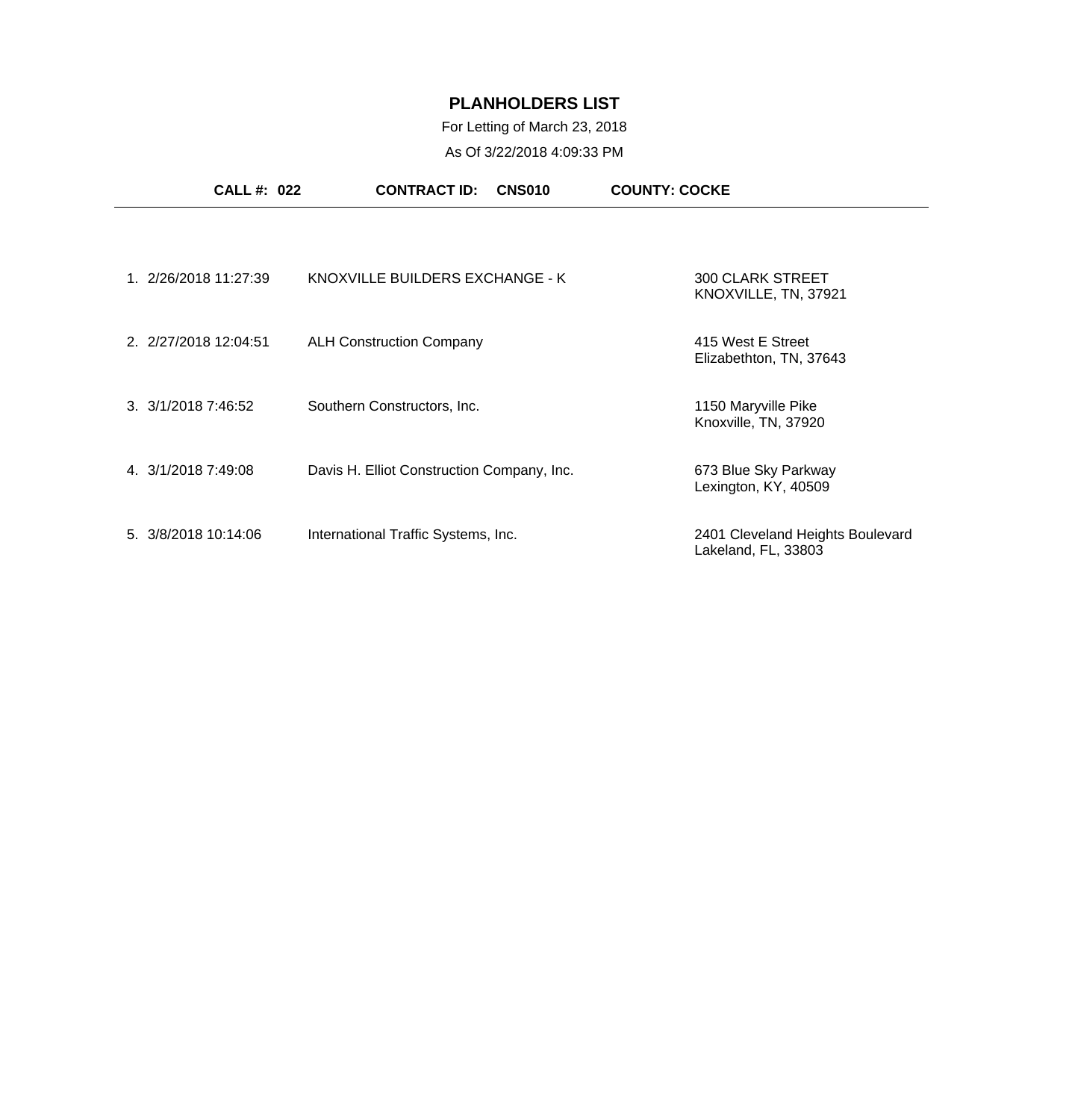## For Letting of March 23, 2018

| <b>CALL #: 023</b>    | <b>CONTRACT ID:</b>                  | <b>CNS001</b> | <b>COUNTY: DAVIDSON</b>                                       |
|-----------------------|--------------------------------------|---------------|---------------------------------------------------------------|
|                       |                                      |               |                                                               |
| 1. 2/26/2018 11:27:40 | KNOXVILLE BUILDERS EXCHANGE - K      |               | <b>300 CLARK STREET</b><br>KNOXVILLE, TN, 37921               |
| 2. 2/26/2018 2:30:36  | Jones Bros. Contractors, LLC         |               | 2209 Crestmoor Road, Suite 210<br>Nashville, TN, 37215        |
| 3. 2/27/2018 12:07:01 | Hoover, Inc.                         |               | 1205 Bridgestone Parkway<br>P. Box 400<br>LaVergne, TN, 37086 |
| 4. 2/27/2018 3:49:30  | Bell & Associates Construction, L.P. |               | 255 Wilson Pike Circle<br>Brentwood, TN, 37027                |
| 5. 2/27/2018 3:52:02  | STUD WELDING, INC.                   |               | 2296 SKYVIEW DRIVE<br>CENTERVILLE, TN, 37033                  |
| 6. 3/1/2018 9:59:03   | Hoover, Inc.                         |               | 1205 Bridgestone Parkway<br>P. Box 400<br>LaVergne, TN, 37086 |
|                       |                                      |               |                                                               |
| 7. 3/5/2018 12:41:06  | WATSON BOWMAN ACME CORPORATION       |               | 95 PINEVIEW DRIVE<br>AMHERST, NY, 14228                       |
| 8. 3/8/2018 9:33:50   | Vulcan Construction Materials, LLC   |               | 3556 Hermitage Industrial Drive<br>Hermitage, TN, 37076       |
| 9. 3/8/2018 9:45:33   | Mid-State Construction Company, Inc. |               | 9190 Bradford Hicks Drive<br>Livingston, TN, 38570            |
| 10. 3/8/2018 10:14:07 | International Traffic Systems, Inc.  |               | 2401 Cleveland Heights Boulevard<br>Lakeland, FL, 33803       |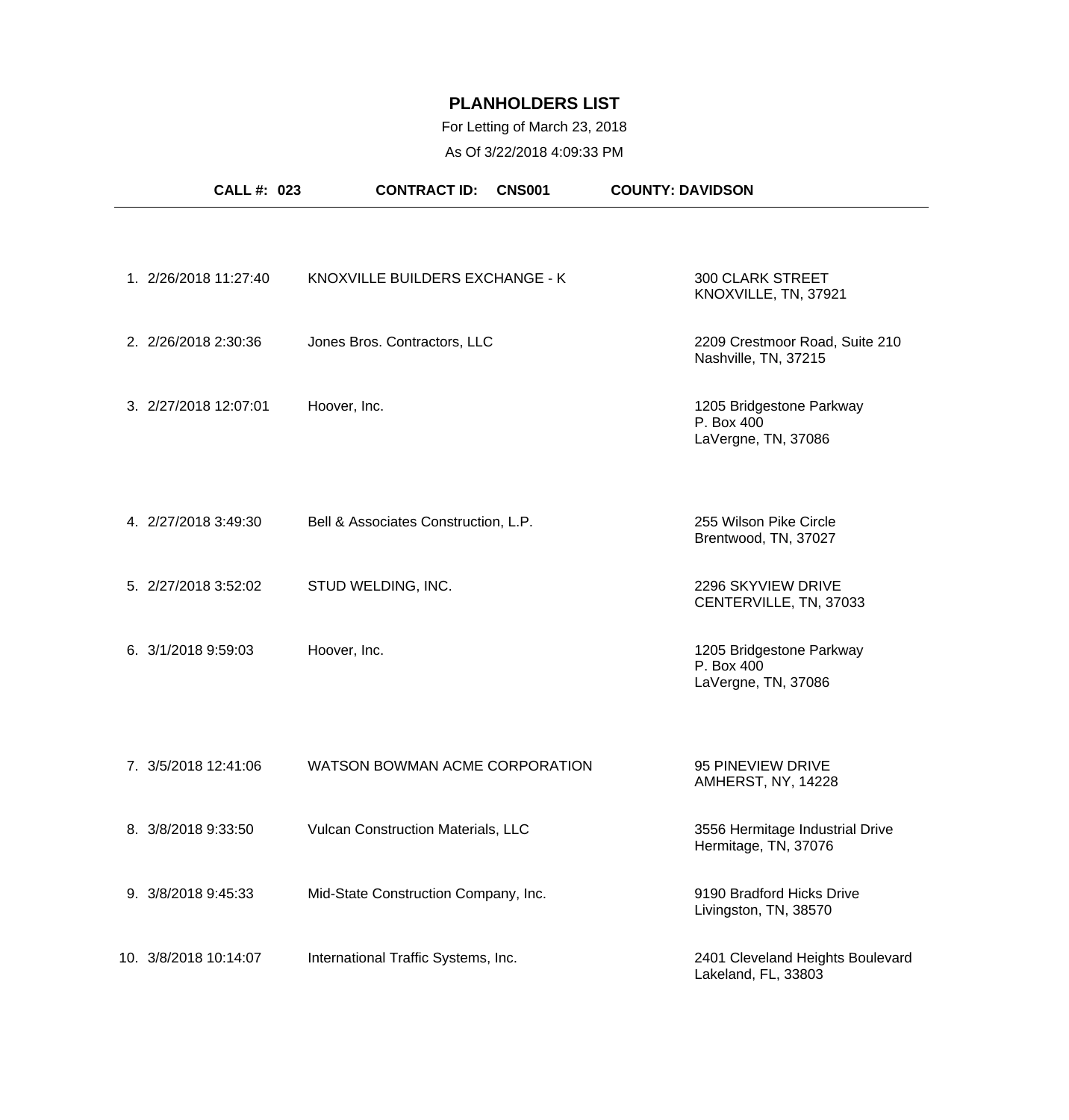Letting Date

As Of 3/22/2018 4:09:33 PM

**CALL #: 024 CONTRACT ID: CNS131** There are no planholders for this proposal.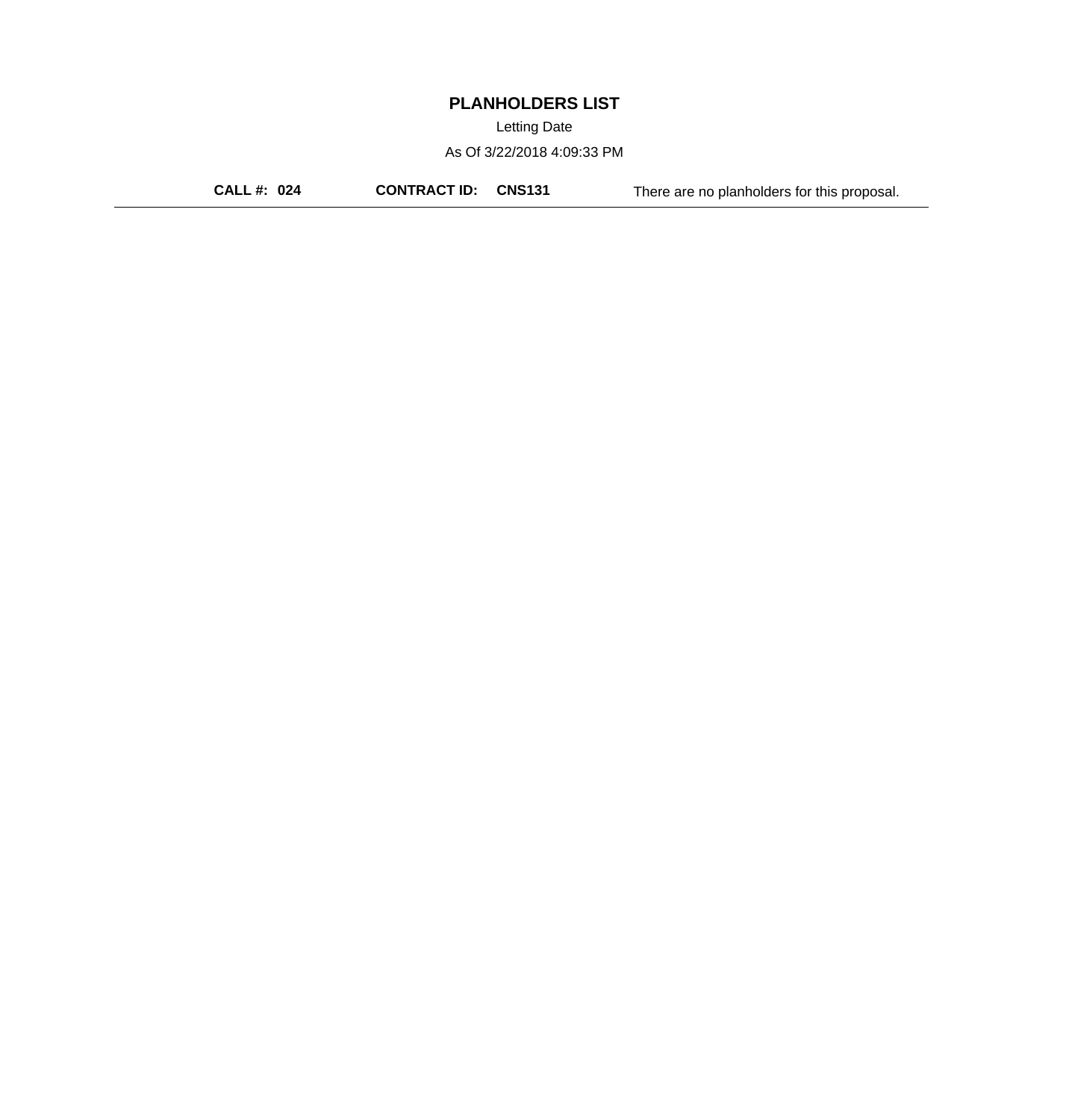For Letting of March 23, 2018

| <b>CALL #: 025</b>           | <b>CONTRACT ID:</b><br><b>CNS114</b> | <b>COUNTY: DICKSON</b>                                 |
|------------------------------|--------------------------------------|--------------------------------------------------------|
|                              |                                      |                                                        |
| 1. 2/26/2018 11:27:40        | KNOXVILLE BUILDERS EXCHANGE - K      | 300 CLARK STREET<br>KNOXVILLE, TN, 37921               |
| 2. 2/26/2018 2:30:36         | Jones Bros. Contractors, LLC         | 2209 Crestmoor Road, Suite 210<br>Nashville, TN, 37215 |
| $3. \frac{3}{8}/20189:49:38$ | Tennessee Valley Paving Co., Inc.    | 135 Old Carters Creek Pike<br>Franklin, TN, 37064      |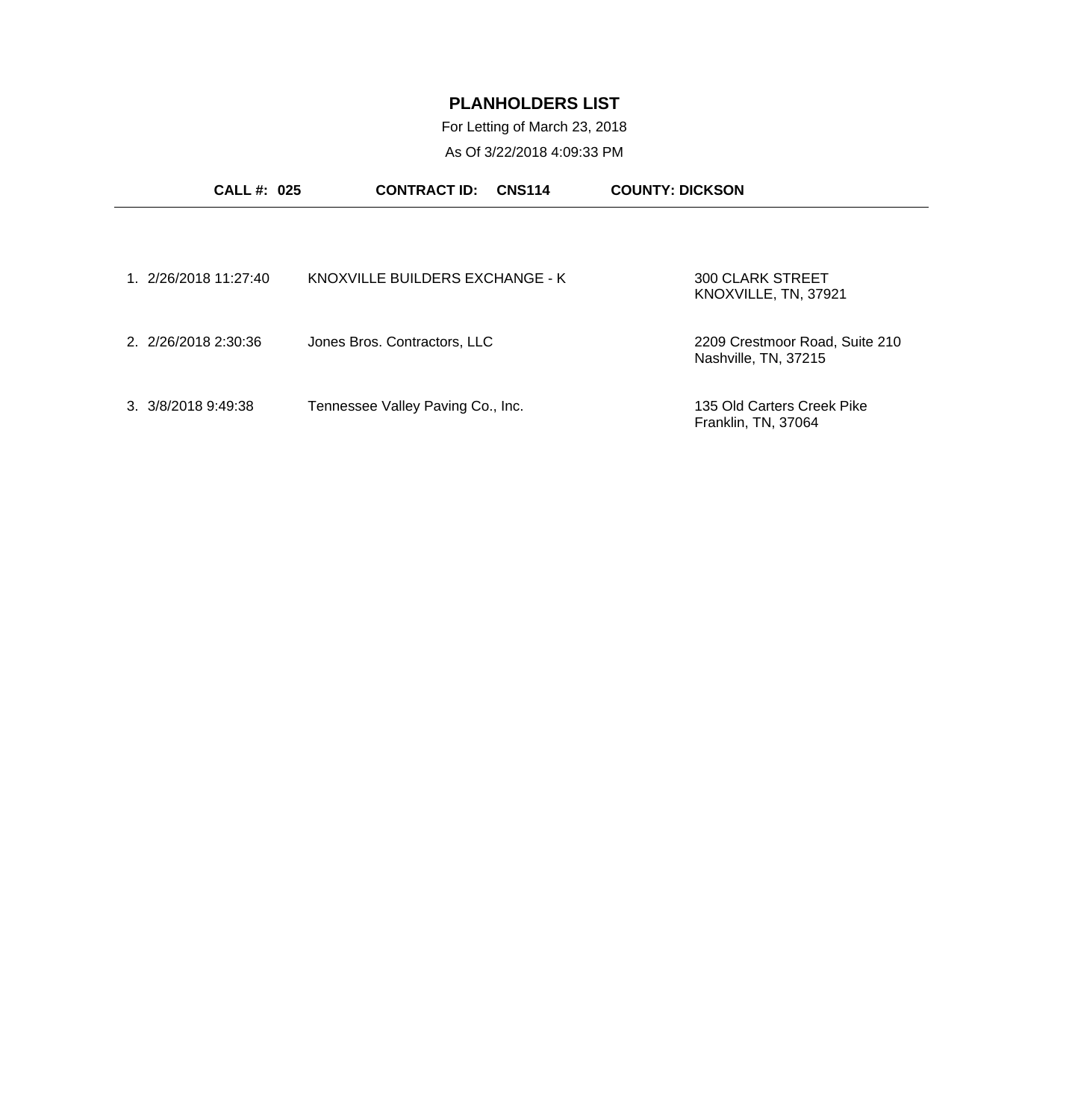Letting Date

As Of 3/22/2018 4:09:33 PM

**CALL #: 026 CONTRACT ID: CNS152** There are no planholders for this proposal.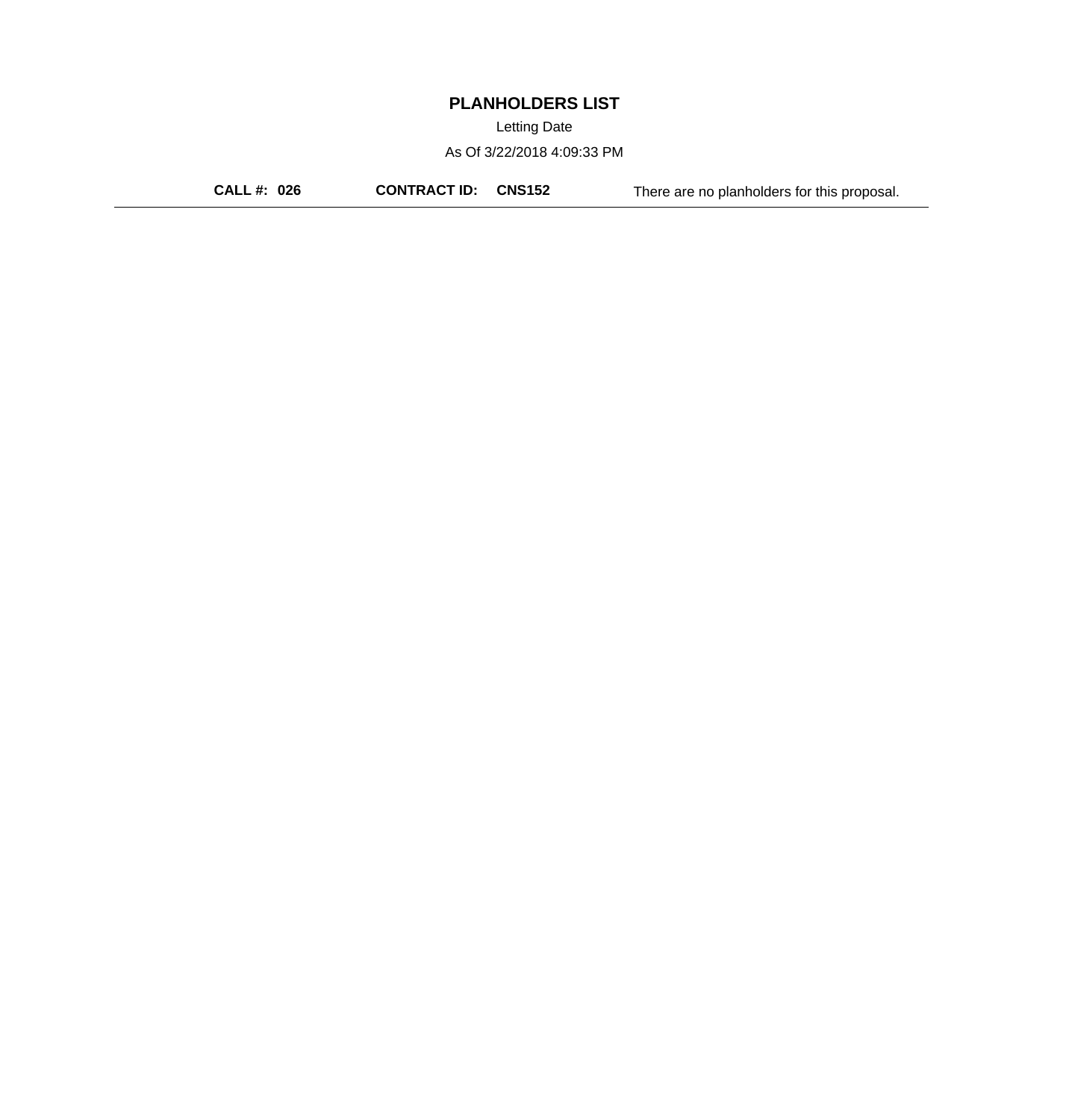# For Letting of March 23, 2018

| <b>CALL#: 027</b>            | <b>CONTRACT ID:</b>                 | <b>CNS129</b> | <b>COUNTY: DICKSON</b>                                  |
|------------------------------|-------------------------------------|---------------|---------------------------------------------------------|
|                              |                                     |               |                                                         |
| 1. 2/26/2018 11:27:40        | KNOXVILLE BUILDERS EXCHANGE - K     |               | <b>300 CLARK STREET</b><br>KNOXVILLE, TN, 37921         |
| 2. 2/26/2018 2:30:36         | Jones Bros. Contractors, LLC        |               | 2209 Crestmoor Road, Suite 210<br>Nashville, TN, 37215  |
| $3. \frac{3}{8}/20189:49:39$ | Tennessee Valley Paving Co., Inc.   |               | 135 Old Carters Creek Pike<br>Franklin, TN, 37064       |
| 4. 3/8/2018 10:14:07         | International Traffic Systems, Inc. |               | 2401 Cleveland Heights Boulevard<br>Lakeland, FL, 33803 |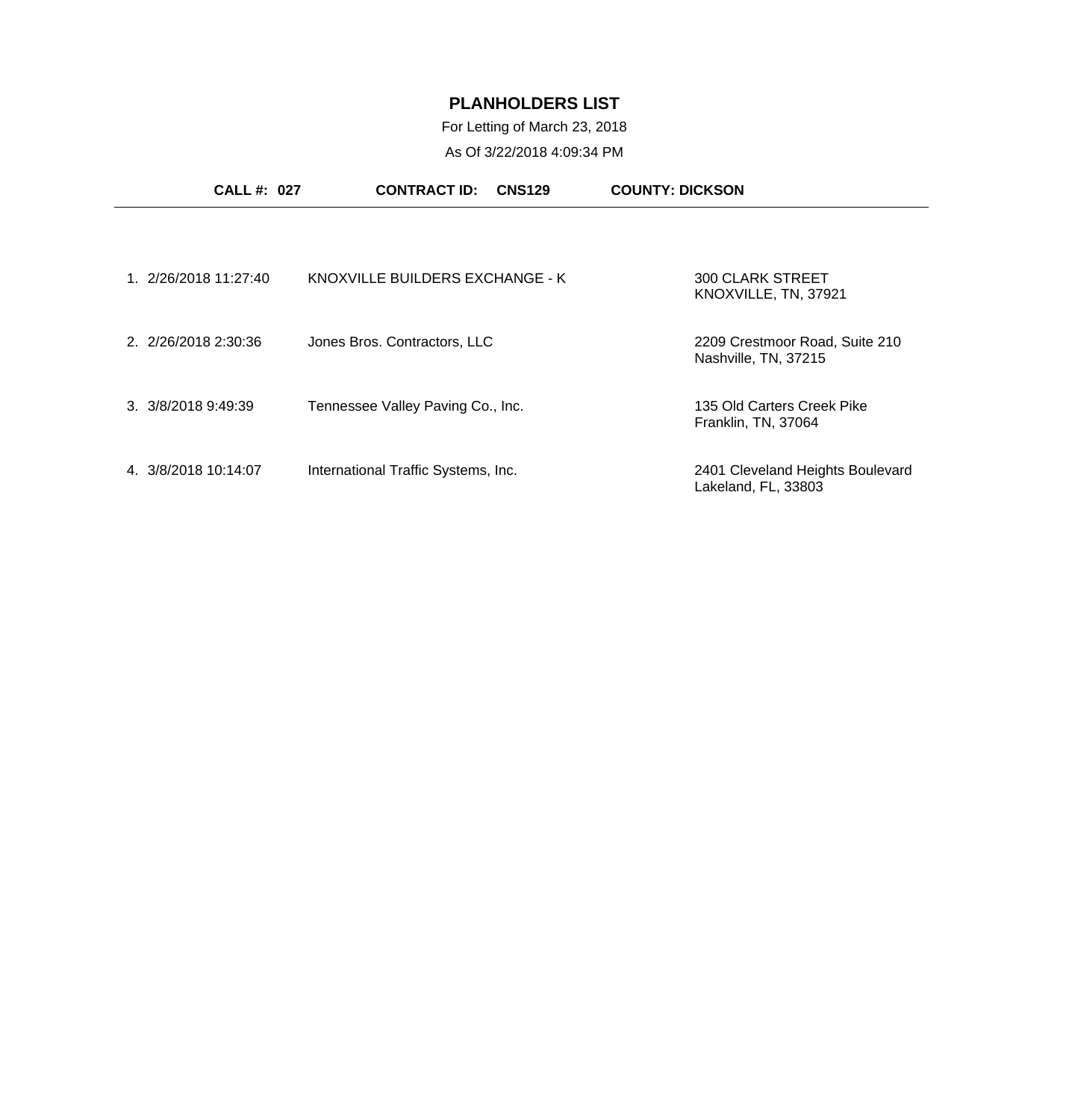## For Letting of March 23, 2018

|                      | <b>CALL #: 028</b>    | <b>CONTRACT ID:</b>                 | <b>CNS067</b> | <b>COUNTY: FAYETTE</b>                                        |
|----------------------|-----------------------|-------------------------------------|---------------|---------------------------------------------------------------|
|                      |                       |                                     |               |                                                               |
|                      | 1. 2/26/2018 11:27:41 | KNOXVILLE BUILDERS EXCHANGE - K     |               | <b>300 CLARK STREET</b><br>KNOXVILLE, TN, 37921               |
| 2. 2/26/2018 2:30:37 |                       | Jones Bros. Contractors, LLC        |               | 2209 Crestmoor Road, Suite 210<br>Nashville, TN, 37215        |
| 3. 3/1/2018 10:21:30 |                       | Standard Construction Company, Inc. |               | 7434 Raleigh LaGrange Road<br>Cordova, TN, 38018              |
| 4. 3/1/2018 10:36:09 |                       | LU, Inc.                            |               | 429 West Kingston Springs Road<br>Kingston Springs, TN, 37082 |
| 5. 3/1/2018 11:02:25 |                       | All-Brite, Inc.                     |               | 200 Commerce Center Circle<br>Jackson, TN, 38301              |
| 6. 3/2/2018 8:09:42  |                       | The WMC Contracting Co., Inc.       |               | <b>153 BATEMAN FARM ROAD</b><br>ERIN, TN, 37061               |
| 7. 3/13/2018 8:08:45 |                       | Lehman-Roberts Company              |               | 1111 Wilson Street<br>Memphis, TN, 38106                      |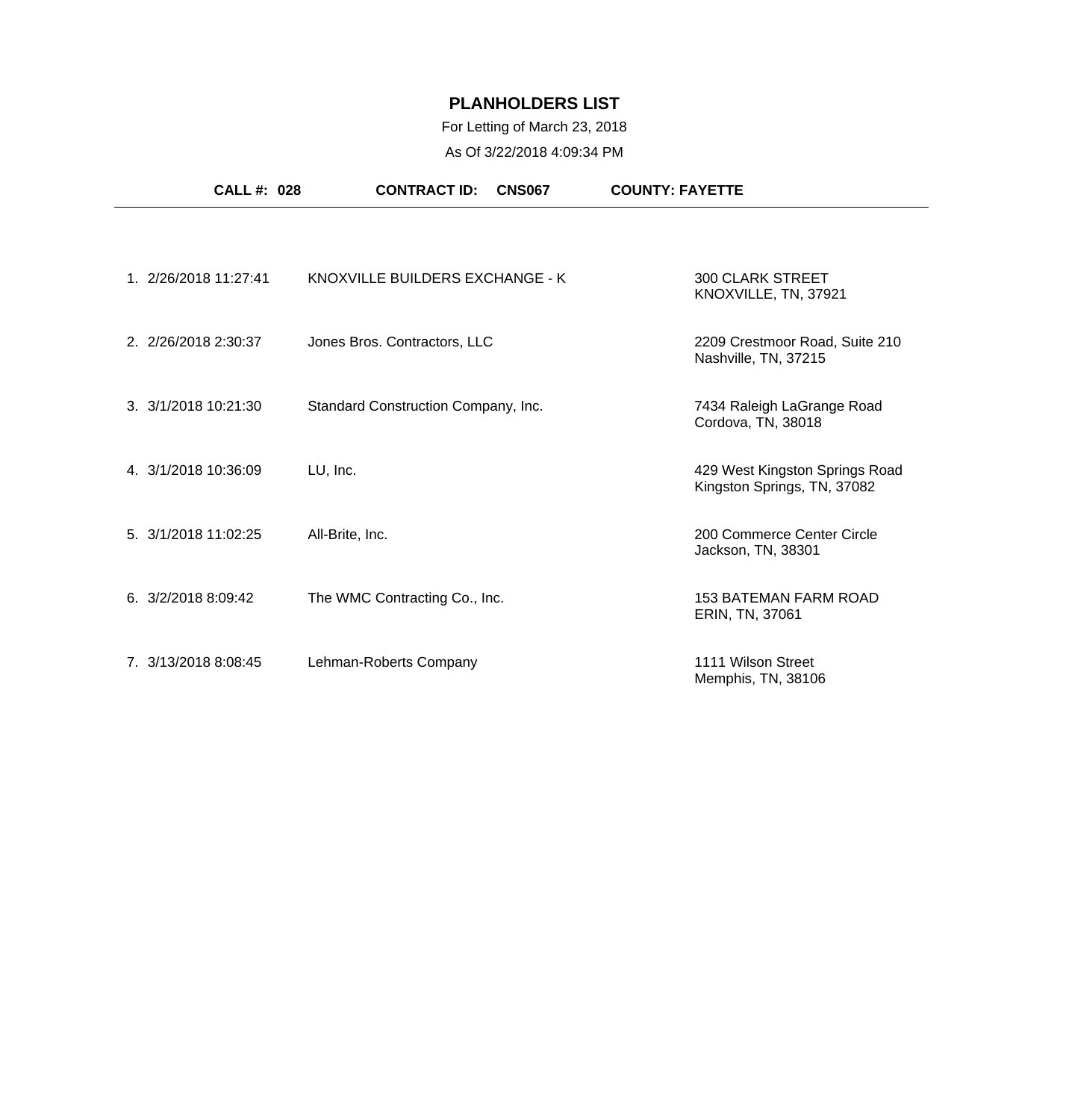Letting Date

As Of 3/22/2018 4:09:34 PM

**CALL #: 029 CONTRACT ID: CNS142** There are no planholders for this proposal.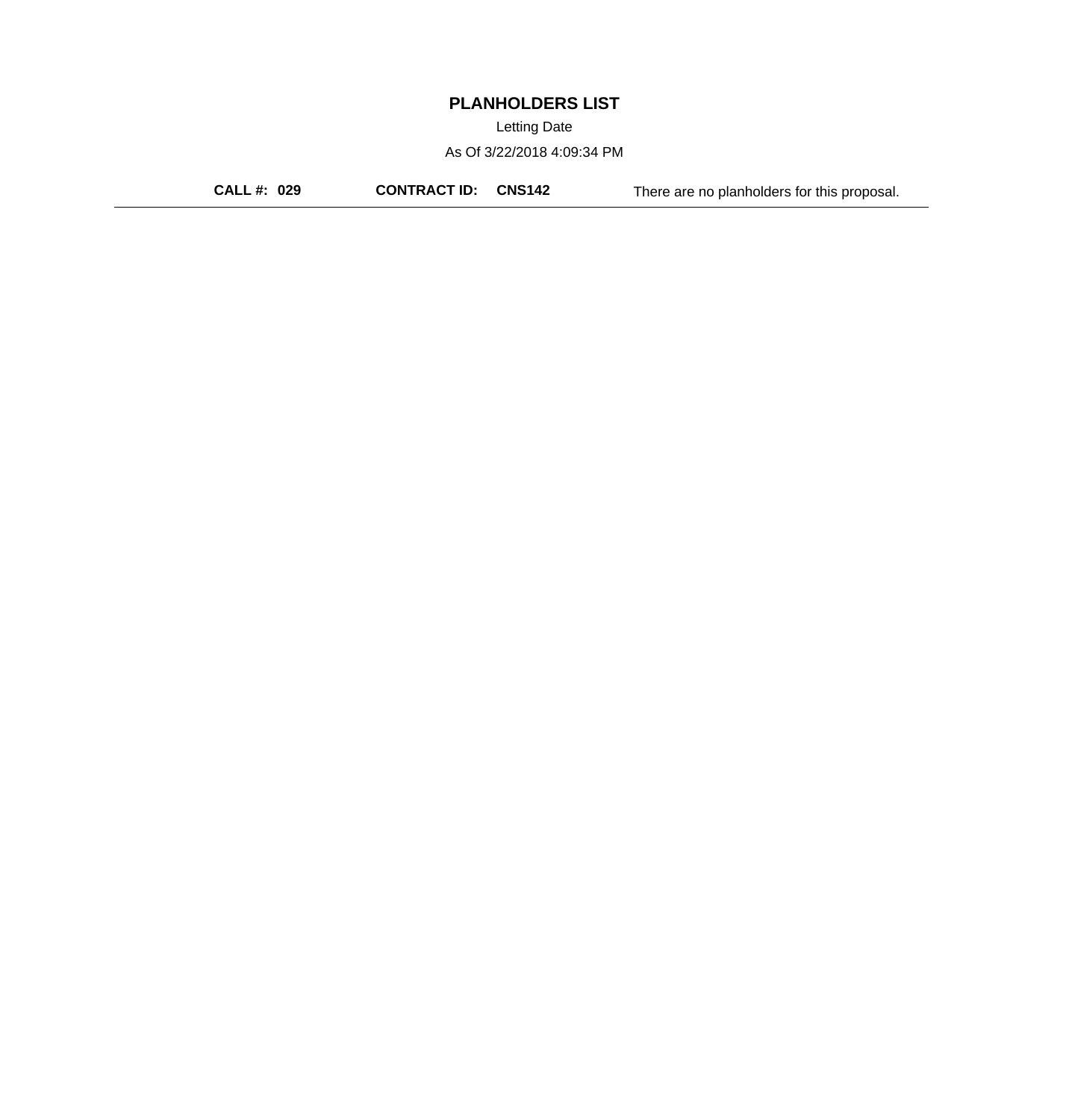# For Letting of March 23, 2018

| <b>CALL #: 030</b>               | <b>CONTRACT ID:</b><br><b>CNS098</b> | <b>COUNTY: FENTRESS</b>                                       |
|----------------------------------|--------------------------------------|---------------------------------------------------------------|
|                                  |                                      |                                                               |
| 2/26/2018 11:27:42               | KNOXVILLE BUILDERS EXCHANGE - K      | <b>300 CLARK STREET</b><br>KNOXVILLE, TN, 37921               |
| 2. 2/26/2018 2:30:37             | Jones Bros. Contractors, LLC         | 2209 Crestmoor Road, Suite 210<br>Nashville, TN, 37215        |
| $3. \ \frac{2}{27}{20188:10:27}$ | <b>Hudson Construction Company</b>   | 1615 Sholar Avenue<br>Chattanooga, TN, 37406                  |
| 4 3/1/2018 10:36:09              | LU, Inc.                             | 429 West Kingston Springs Road<br>Kingston Springs, TN, 37082 |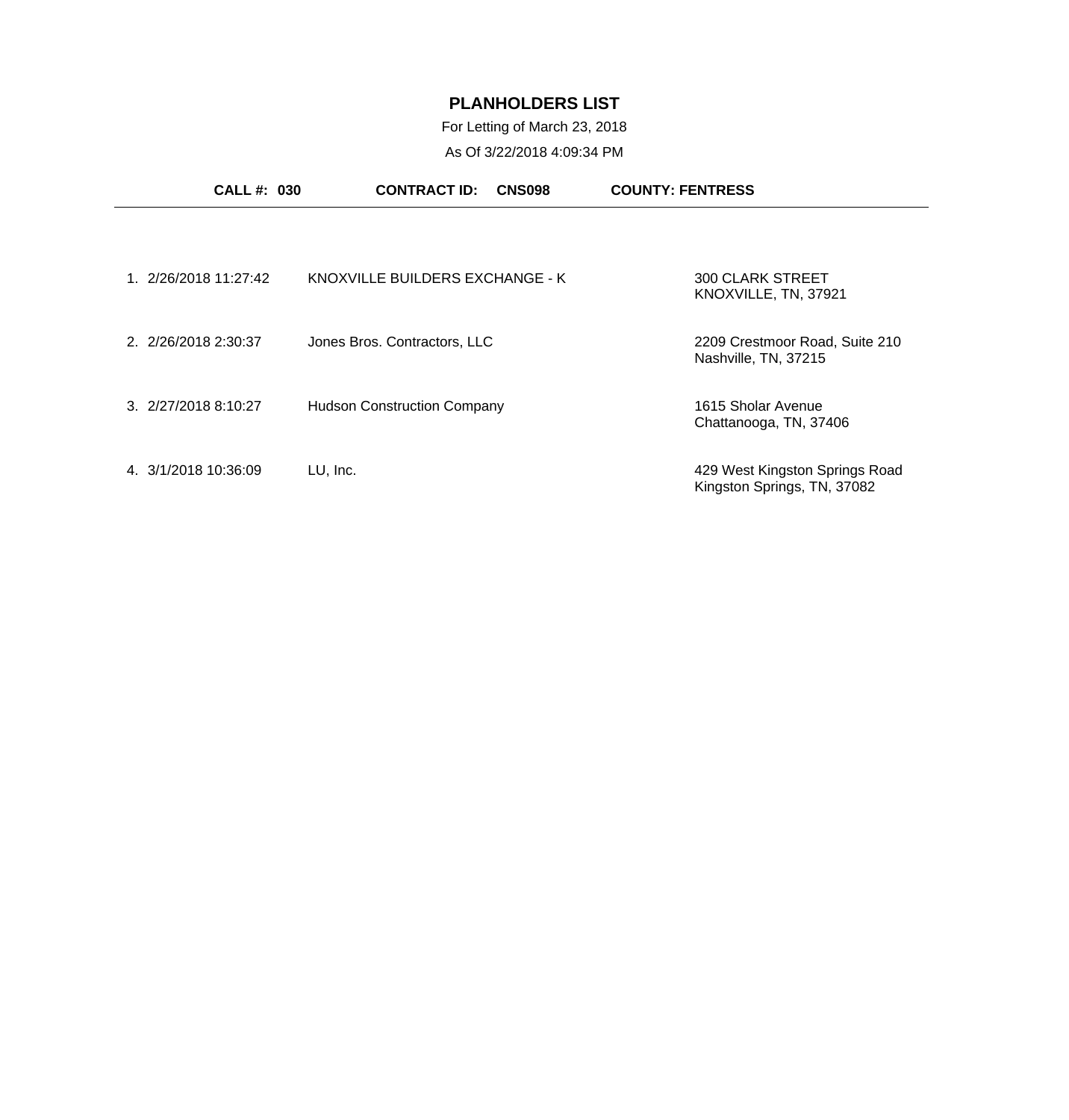For Letting of March 23, 2018 As Of 3/22/2018 4:09:35 PM

| CALL #: 031          | <b>CONTRACT ID:</b>                | <b>CNS099</b> | <b>COUNTY: FENTRESS &amp; OVERTON</b>                  |  |
|----------------------|------------------------------------|---------------|--------------------------------------------------------|--|
|                      |                                    |               |                                                        |  |
| 1 2/26/2018 11:27:42 | KNOXVILLE BUILDERS EXCHANGE - K    |               | 300 CLARK STREET<br>KNOXVILLE, TN, 37921               |  |
| 2. 2/26/2018 2:30:37 | Jones Bros. Contractors, LLC       |               | 2209 Crestmoor Road, Suite 210<br>Nashville, TN, 37215 |  |
| 3. 2/27/2018 8:10:27 | <b>Hudson Construction Company</b> |               | 1615 Sholar Avenue<br>Chattanooga, TN, 37406           |  |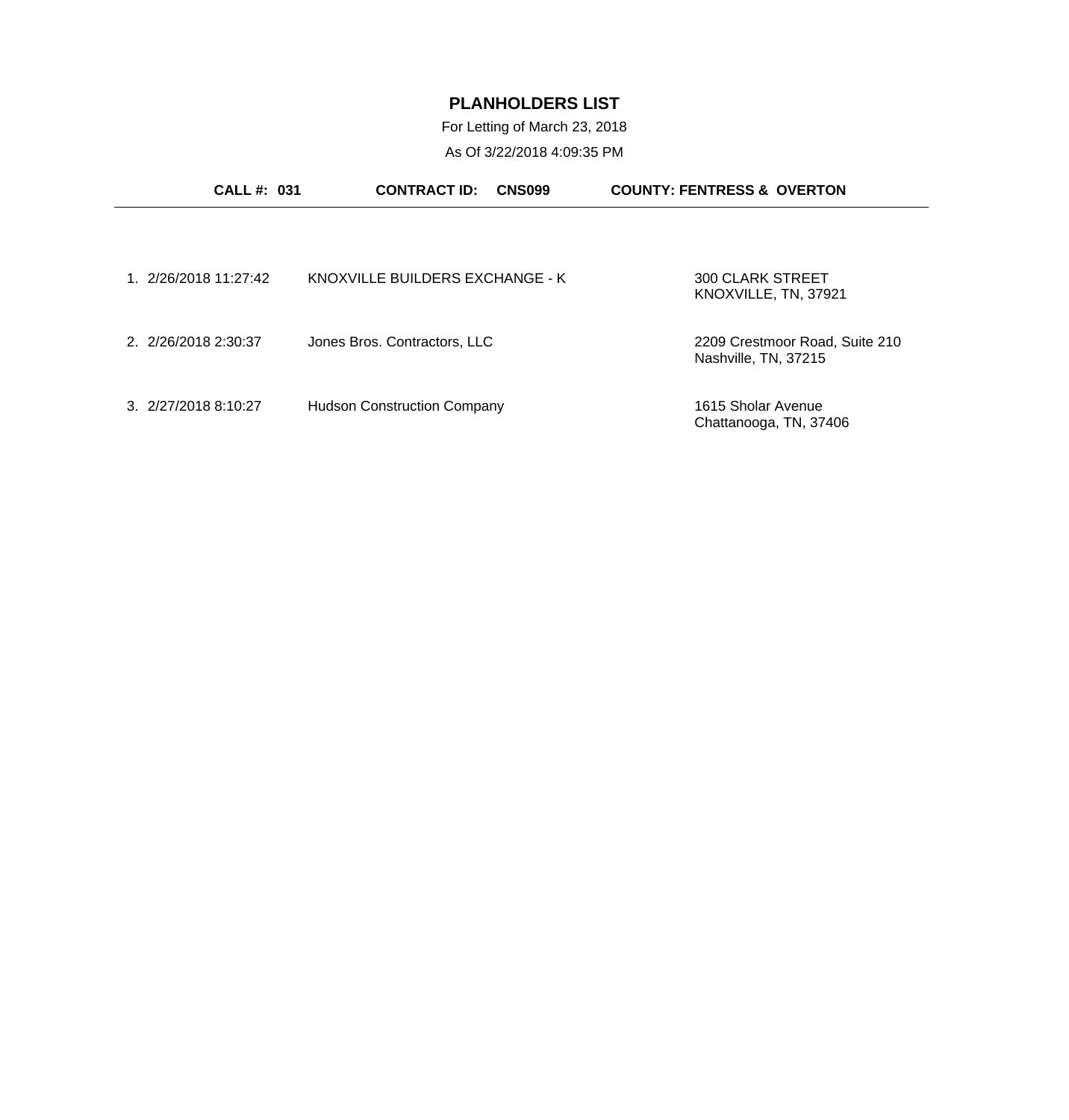For Letting of March 23, 2018

| <b>CALL #: 032</b>    | <b>CONTRACT ID:</b><br><b>CNS100</b> | <b>COUNTY: GRUNDY</b>                                  |
|-----------------------|--------------------------------------|--------------------------------------------------------|
|                       |                                      |                                                        |
| 1. 2/26/2018 11:27:42 | KNOXVILLE BUILDERS EXCHANGE - K      | <b>300 CLARK STREET</b><br>KNOXVILLE, TN, 37921        |
| 2. 2/26/2018 2:30:38  | Jones Bros. Contractors, LLC         | 2209 Crestmoor Road, Suite 210<br>Nashville, TN, 37215 |
| 3. 3/13/2018 8:04:42  | Rogers Group, Inc.                   | 50 W. Davis Road<br>Cookeville, TN, 38506              |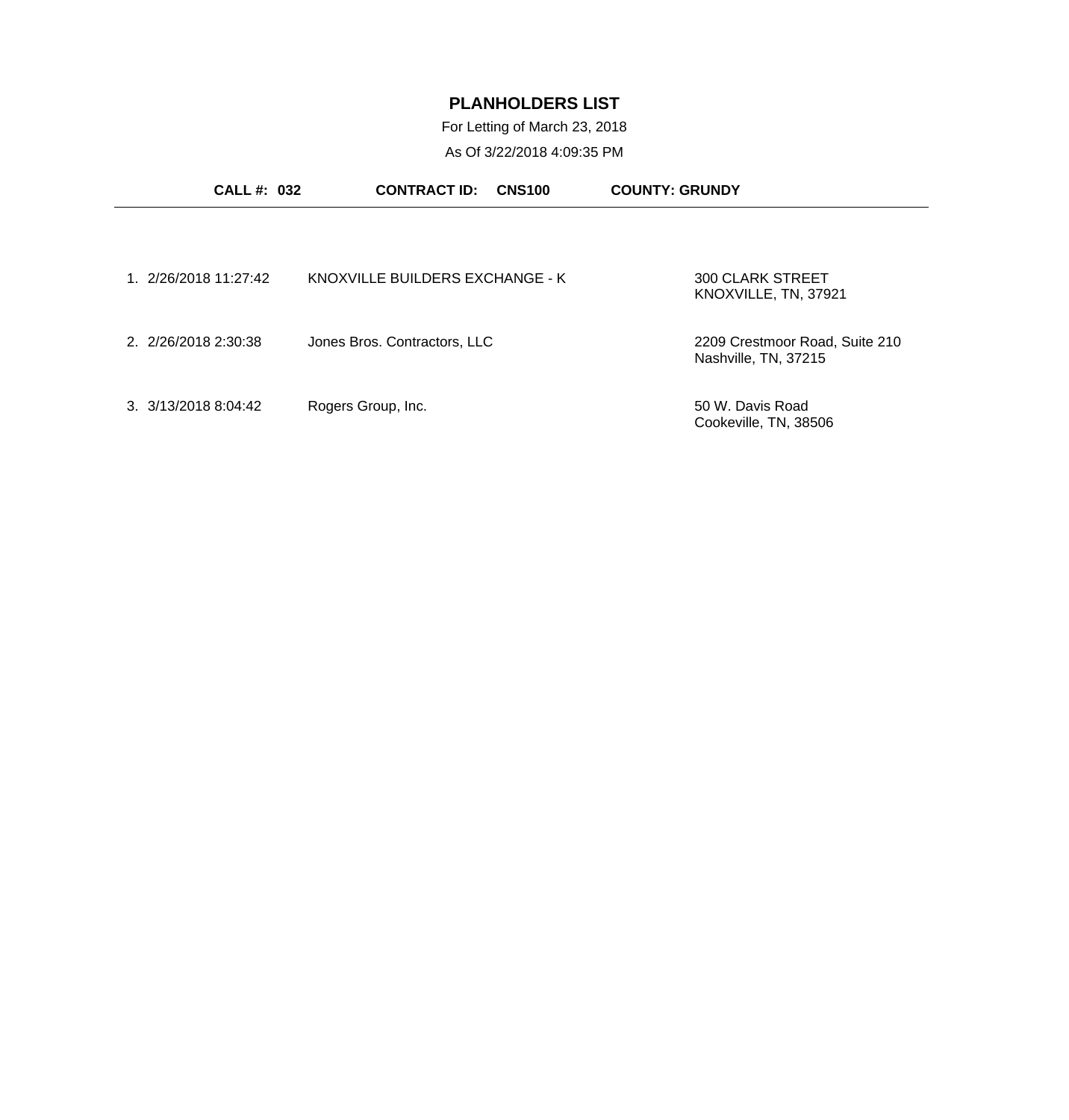# For Letting of March 23, 2018

| <b>CALL#: 033</b>                | <b>CONTRACT ID:</b>              | <b>CNS110</b> | <b>COUNTY: HAMBLEN</b>                                 |
|----------------------------------|----------------------------------|---------------|--------------------------------------------------------|
|                                  |                                  |               |                                                        |
| 1. 2/26/2018 11:27:42            | KNOXVILLE BUILDERS EXCHANGE - K  |               | <b>300 CLARK STREET</b><br>KNOXVILLE, TN, 37921        |
| 2. 2/26/2018 2:30:39             | Jones Bros. Contractors, LLC     |               | 2209 Crestmoor Road, Suite 210<br>Nashville, TN, 37215 |
| $3. \ \frac{2}{27}{20188:12:54}$ | APAC-Atlantic, Inc.              |               | 4817 Rutledge Pike<br>Knoxville, TN, 37914             |
| 4 3/13/2018 7:59:15              | Duracap Asphalt Paving Co., Inc. |               | 2535 Asbury Road<br>Knoxville, TN, 37914               |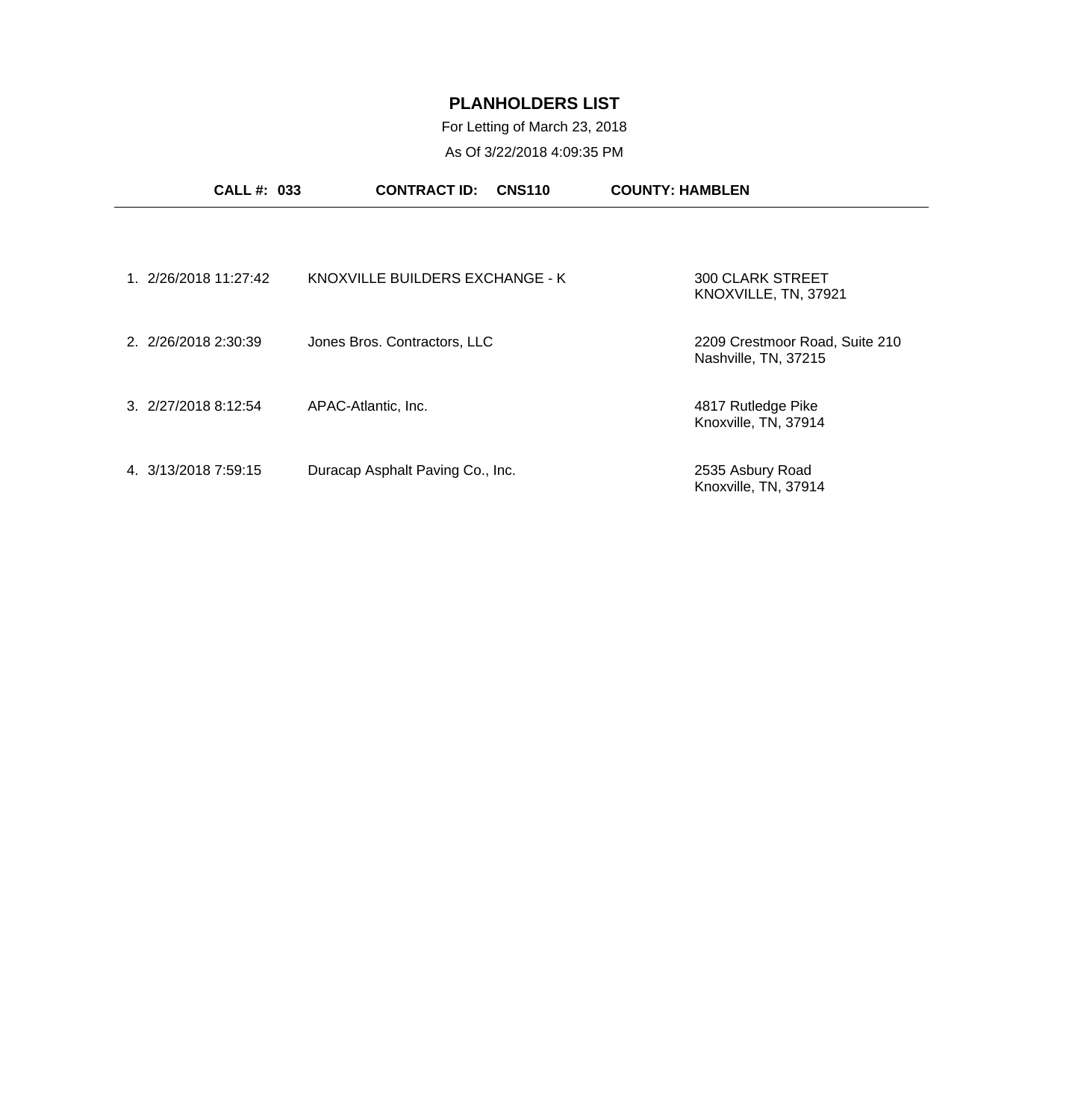# For Letting of March 23, 2018

|                                         | <b>CALL#: 034</b> | <b>CONTRACT ID:</b>                   | <b>CNS147</b> | <b>COUNTY: HENDERSON</b>                                      |
|-----------------------------------------|-------------------|---------------------------------------|---------------|---------------------------------------------------------------|
|                                         |                   |                                       |               |                                                               |
| 1. 2/26/2018 11:27:43                   |                   | KNOXVILLE BUILDERS EXCHANGE - K       |               | <b>300 CLARK STREET</b><br>KNOXVILLE, TN, 37921               |
| 2. 2/26/2018 2:30:39                    |                   | Jones Bros. Contractors, LLC          |               | 2209 Crestmoor Road, Suite 210<br>Nashville, TN, 37215        |
| 3. 2/27/2018 7:56:31                    |                   | Delta Contracting Company, LLC        |               | 118 Hadley Drive<br>Humboldt, TN, 38343                       |
| 4. 3/1/2018 10:36:10                    | LU, Inc.          |                                       |               | 429 West Kingston Springs Road<br>Kingston Springs, TN, 37082 |
| 5. 3/1/2018 11:02:25                    | All-Brite, Inc.   |                                       |               | 200 Commerce Center Circle<br>Jackson, TN, 38301              |
| $6. \ \frac{3}{2}/\frac{2018}{8}.33.58$ |                   | Bettis Asphalt and Construction, Inc. |               | 1800 NW Brickyard<br>PO Box 1694<br>Topeka, KS, 66601         |
| 7. 3/7/2018 7:55:54                     | Dustrol, Inc.     |                                       |               | 1201 E. Main Street<br>Towanda, KS, 67144-0309                |
| 8. 3/8/2018 9:29:08                     |                   | Martin Paving Company, Inc.           |               | 546 HWY 45 E SOUTH<br>Medina, TN, 38355                       |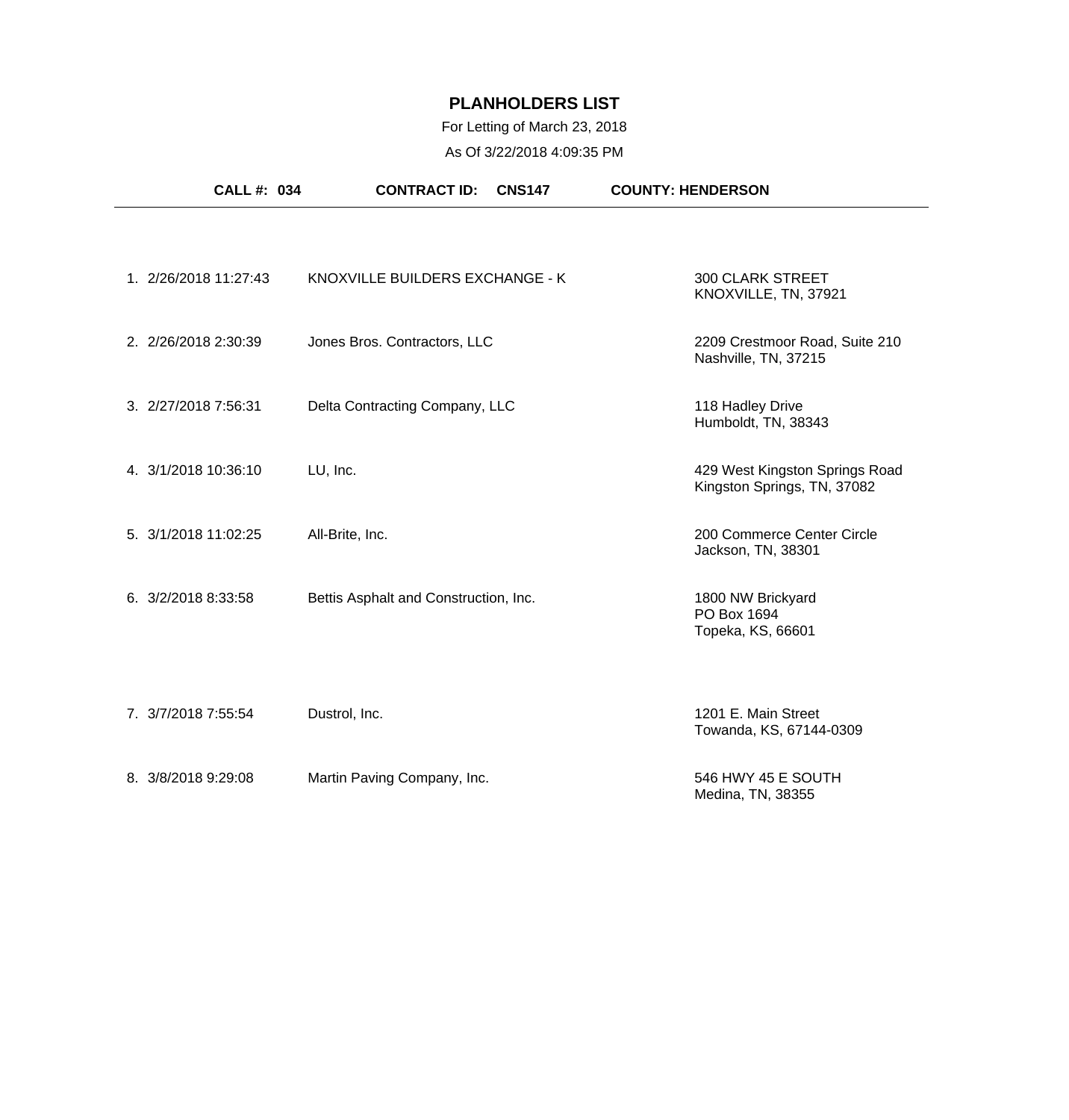### For Letting of March 23, 2018

|                      | <b>CALL #: 035</b>    | <b>CONTRACT ID:</b><br><b>CNS148</b> | <b>COUNTY: HENRY</b>                                          |
|----------------------|-----------------------|--------------------------------------|---------------------------------------------------------------|
|                      |                       |                                      |                                                               |
|                      | 1. 2/26/2018 11:27:43 | KNOXVILLE BUILDERS EXCHANGE - K      | <b>300 CLARK STREET</b><br>KNOXVILLE, TN, 37921               |
| 2. 2/26/2018 2:30:39 |                       | Jones Bros. Contractors, LLC         | 2209 Crestmoor Road, Suite 210<br>Nashville, TN, 37215        |
| 3. 2/27/2018 7:56:32 |                       | Delta Contracting Company, LLC       | 118 Hadley Drive<br>Humboldt, TN, 38343                       |
| 4. 3/1/2018 10:36:10 |                       | LU, Inc.                             | 429 West Kingston Springs Road<br>Kingston Springs, TN, 37082 |
| 5. 3/1/2018 11:02:26 |                       | All-Brite, Inc.                      | 200 Commerce Center Circle<br>Jackson, TN, 38301              |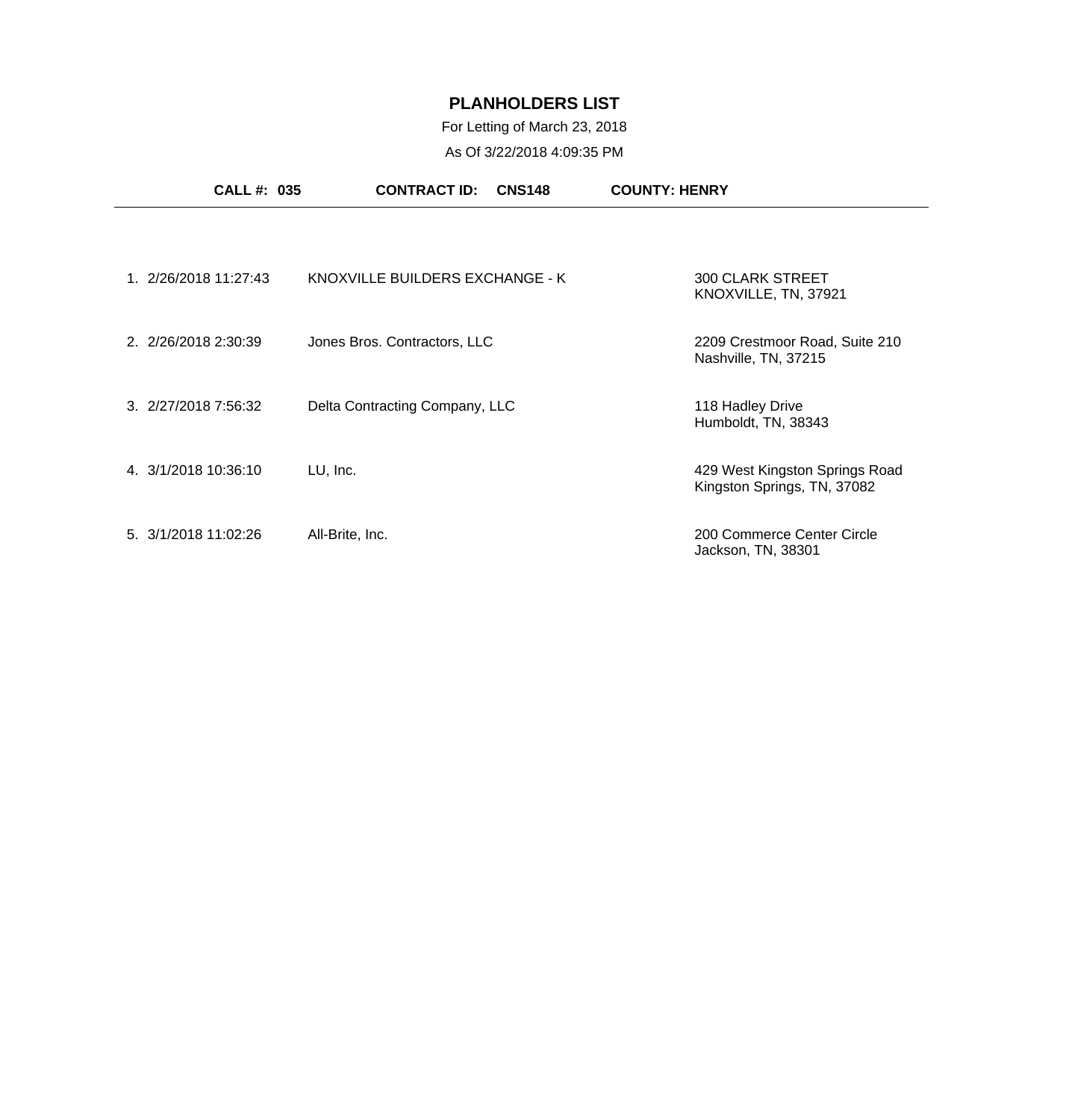For Letting of March 23, 2018

| <b>CALL #: 036</b>    | <b>CONTRACT ID:</b><br><b>CNS101</b> | <b>COUNTY: JACKSON</b>                                 |
|-----------------------|--------------------------------------|--------------------------------------------------------|
| 1. 2/26/2018 11:27:43 | KNOXVILLE BUILDERS EXCHANGE - K      | <b>300 CLARK STREET</b><br>KNOXVILLE, TN, 37921        |
| 2. 2/26/2018 2:30:40  | Jones Bros. Contractors, LLC         | 2209 Crestmoor Road, Suite 210<br>Nashville, TN, 37215 |
| 3. 2/27/2018 8:10:27  | <b>Hudson Construction Company</b>   | 1615 Sholar Avenue<br>Chattanooga, TN, 37406           |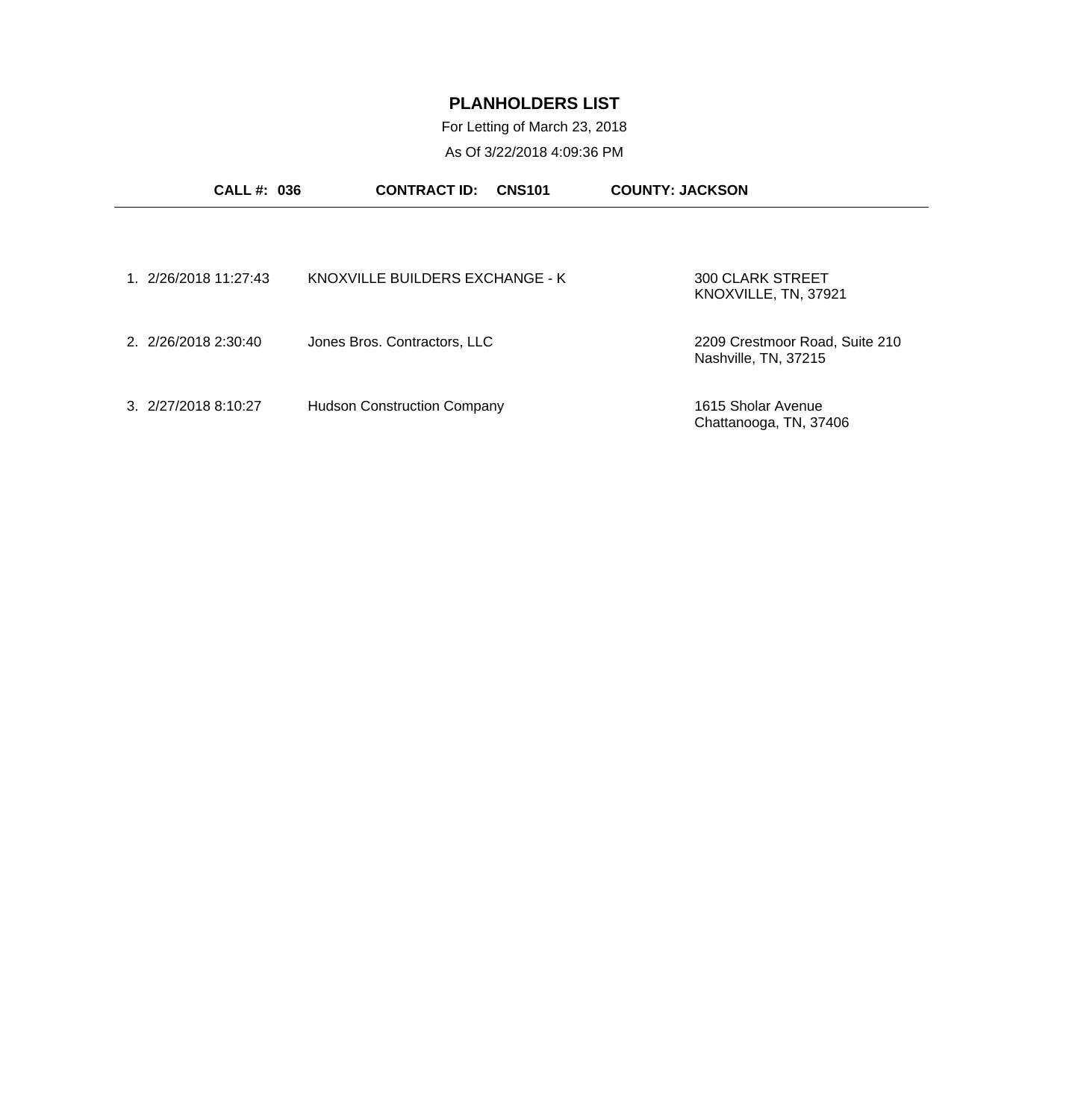# For Letting of March 23, 2018

| <b>CALL #: 037</b>               | <b>CONTRACT ID:</b>              | <b>CNS111</b> | <b>COUNTY: JEFFERSON</b>                               |
|----------------------------------|----------------------------------|---------------|--------------------------------------------------------|
|                                  |                                  |               |                                                        |
| 1. 2/26/2018 11:27:44            | KNOXVILLE BUILDERS EXCHANGE - K  |               | <b>300 CLARK STREET</b><br>KNOXVILLE, TN, 37921        |
| 2. 2/26/2018 2:30:41             | Jones Bros. Contractors, LLC     |               | 2209 Crestmoor Road, Suite 210<br>Nashville, TN, 37215 |
| $3. \ \frac{2}{27}{20188:12:54}$ | APAC-Atlantic, Inc.              |               | 4817 Rutledge Pike<br>Knoxville, TN, 37914             |
| 4. 3/13/2018 7:59:16             | Duracap Asphalt Paving Co., Inc. |               | 2535 Asbury Road<br>Knoxville, TN, 37914               |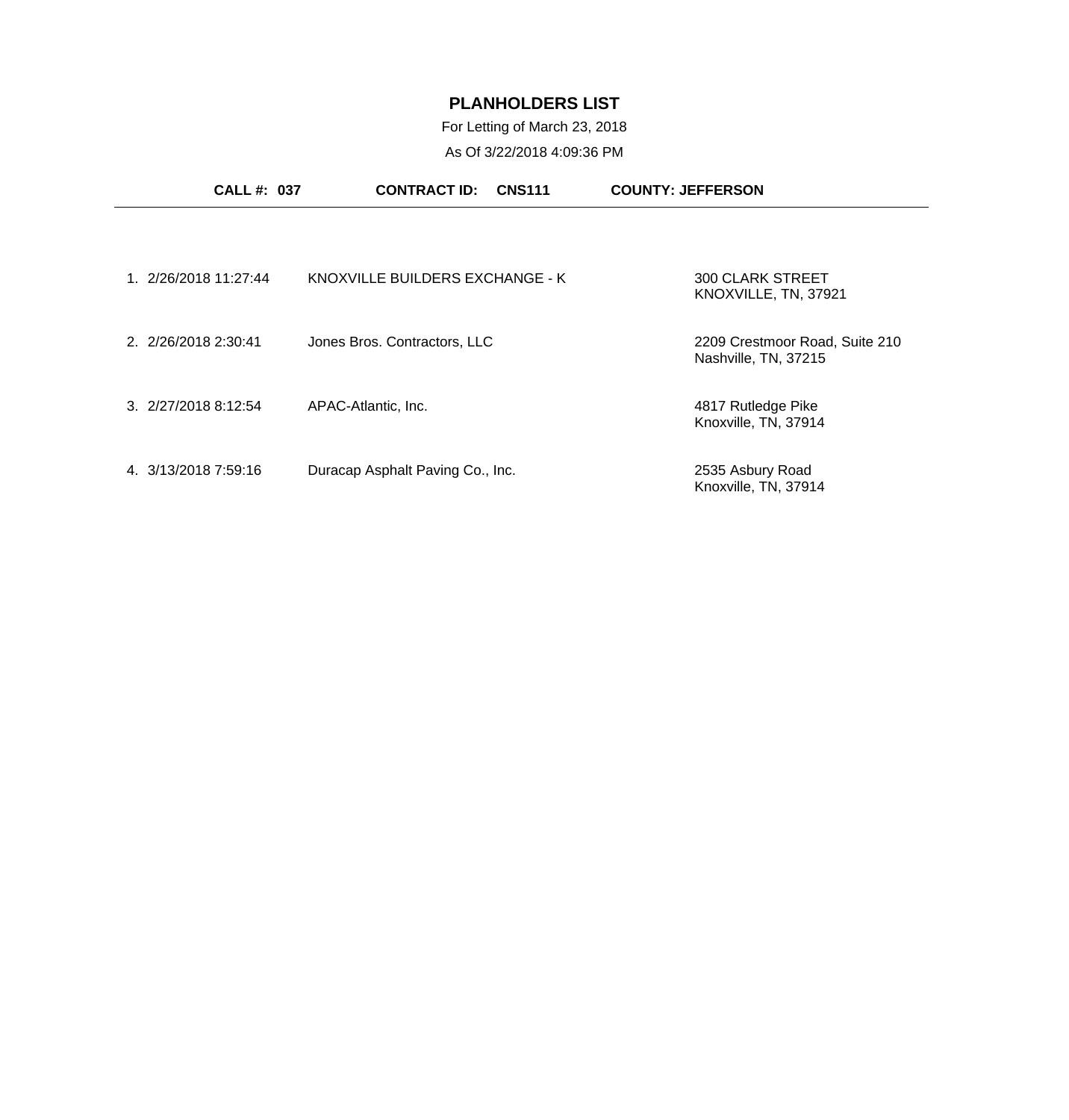## For Letting of March 23, 2018

| <b>CALL#: 038</b>              |          | <b>CONTRACT ID:</b>             | <b>CNS087</b> | <b>COUNTY: JEFFERSON</b>                                      |
|--------------------------------|----------|---------------------------------|---------------|---------------------------------------------------------------|
|                                |          |                                 |               |                                                               |
| 1. 2/26/2018 11:27:44          |          | KNOXVILLE BUILDERS EXCHANGE - K |               | <b>300 CLARK STREET</b><br>KNOXVILLE, TN, 37921               |
| 2. 3/1/2018 8:05:18            |          | Charles Blalock & Sons, Inc.    |               | 409 Robert Henderson Road<br>Sevierville, TN, 37862           |
| $3. \frac{3}{1/2018}$ 10:36:11 | LU, Inc. |                                 |               | 429 West Kingston Springs Road<br>Kingston Springs, TN, 37082 |
| 4. 3/2/2018 9:21:33            |          | Intech Contracting, LLC         |               | 3131 Custer Drive, Suite 8<br>Lexington, KY, 40517            |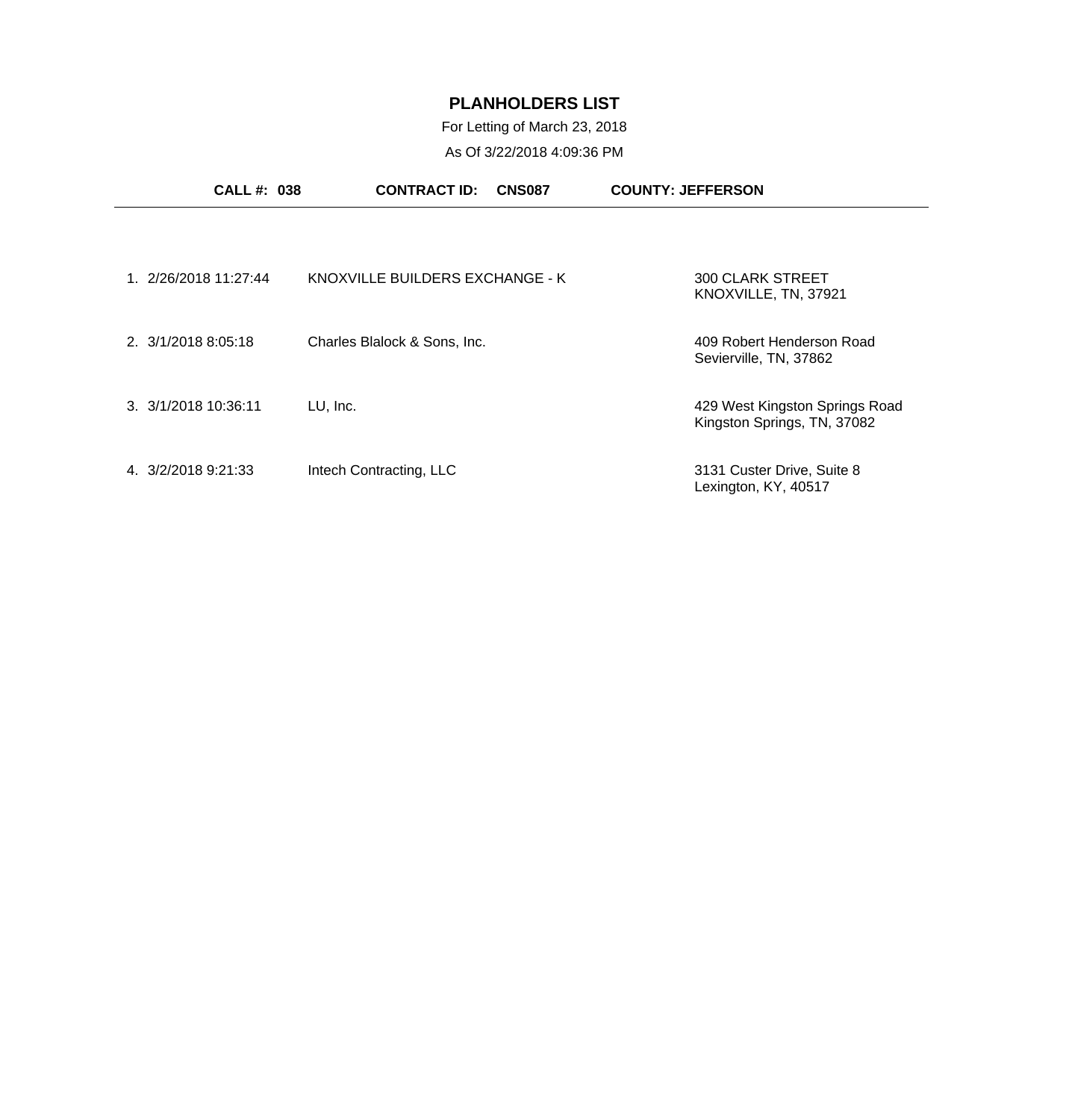#### For Letting of March 23, 2018

| <b>CALL #: 039</b>    | <b>CONTRACT ID:</b><br><b>CNS109</b> | <b>COUNTY: KNOX</b>                                    |
|-----------------------|--------------------------------------|--------------------------------------------------------|
|                       |                                      |                                                        |
| 1. 2/26/2018 11:27:44 | KNOXVILLE BUILDERS EXCHANGE - K      | <b>300 CLARK STREET</b><br>KNOXVILLE, TN, 37921        |
| 2. 2/26/2018 2:30:41  | Jones Bros. Contractors, LLC         | 2209 Crestmoor Road, Suite 210<br>Nashville, TN, 37215 |
| 3. 2/27/2018 8:12:54  | APAC-Atlantic, Inc.                  | 4817 Rutledge Pike<br>Knoxville, TN, 37914             |
| 4. 2/27/2018 12:11:20 | Rogers Group, Inc.                   | 601 MARYVILLE PIKE<br>KNOXVILLE, TN, 37920             |
| 5. 3/13/2018 7:59:16  | Duracap Asphalt Paving Co., Inc.     | 2535 Asbury Road<br>Knoxville, TN, 37914               |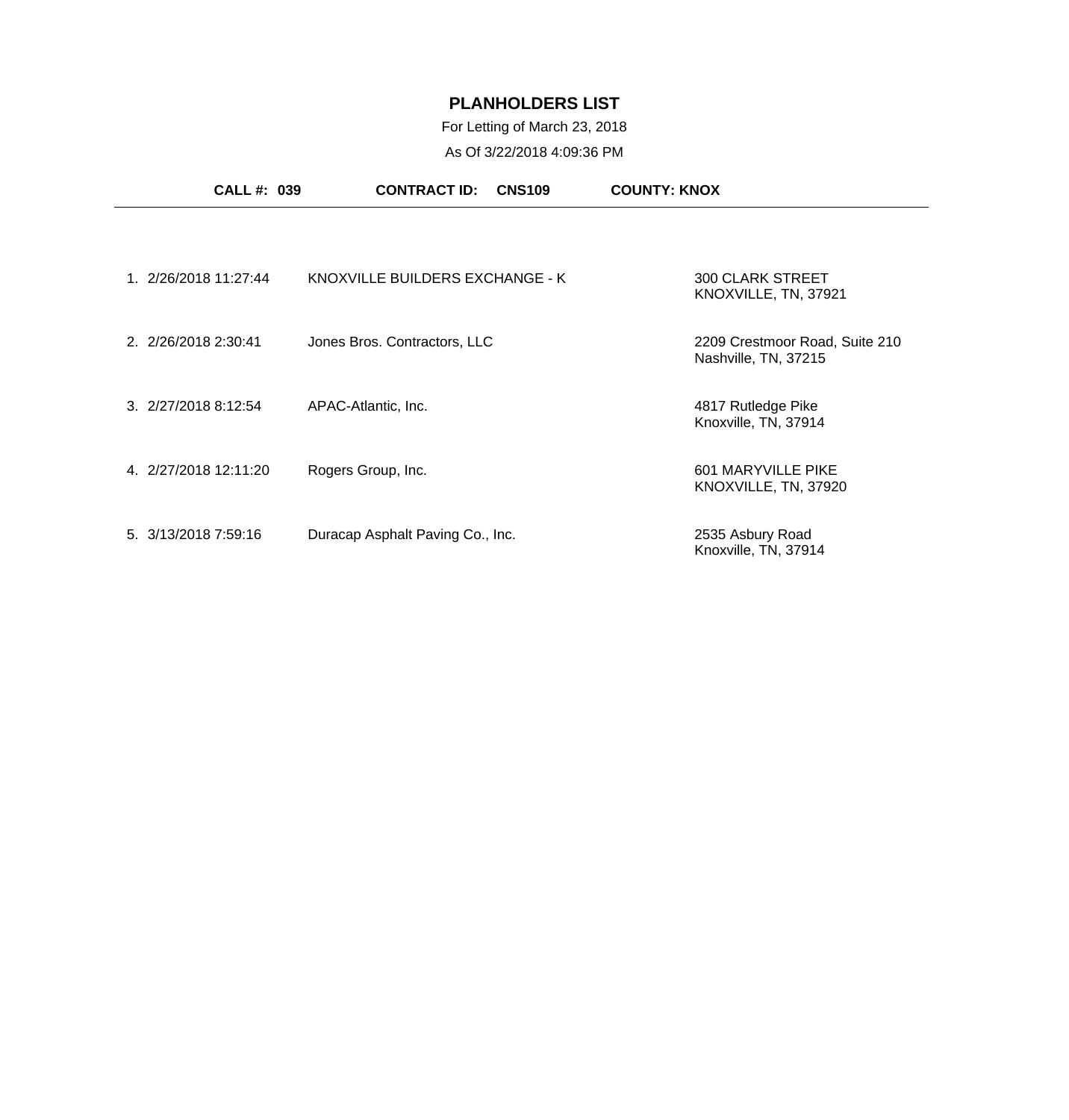### For Letting of March 23, 2018

|                      | <b>CALL #: 040</b>    | <b>CONTRACT ID:</b><br><b>CNS125</b> | <b>COUNTY: LAKE</b>                                           |
|----------------------|-----------------------|--------------------------------------|---------------------------------------------------------------|
|                      |                       |                                      |                                                               |
|                      | 1. 2/26/2018 11:27:45 | KNOXVILLE BUILDERS EXCHANGE - K      | <b>300 CLARK STREET</b><br>KNOXVILLE, TN, 37921               |
| 2. 2/26/2018 2:30:41 |                       | Jones Bros. Contractors, LLC         | 2209 Crestmoor Road, Suite 210<br>Nashville, TN, 37215        |
| 3. 2/27/2018 8:05:32 |                       | <b>Ford Construction Company</b>     | 1311 East Court Street<br>Dyersburg, TN, 38024                |
| 4. 3/1/2018 10:36:11 |                       | LU, Inc.                             | 429 West Kingston Springs Road<br>Kingston Springs, TN, 37082 |
| 5. 3/1/2018 11:02:26 |                       | All-Brite, Inc.                      | 200 Commerce Center Circle<br>Jackson, TN, 38301              |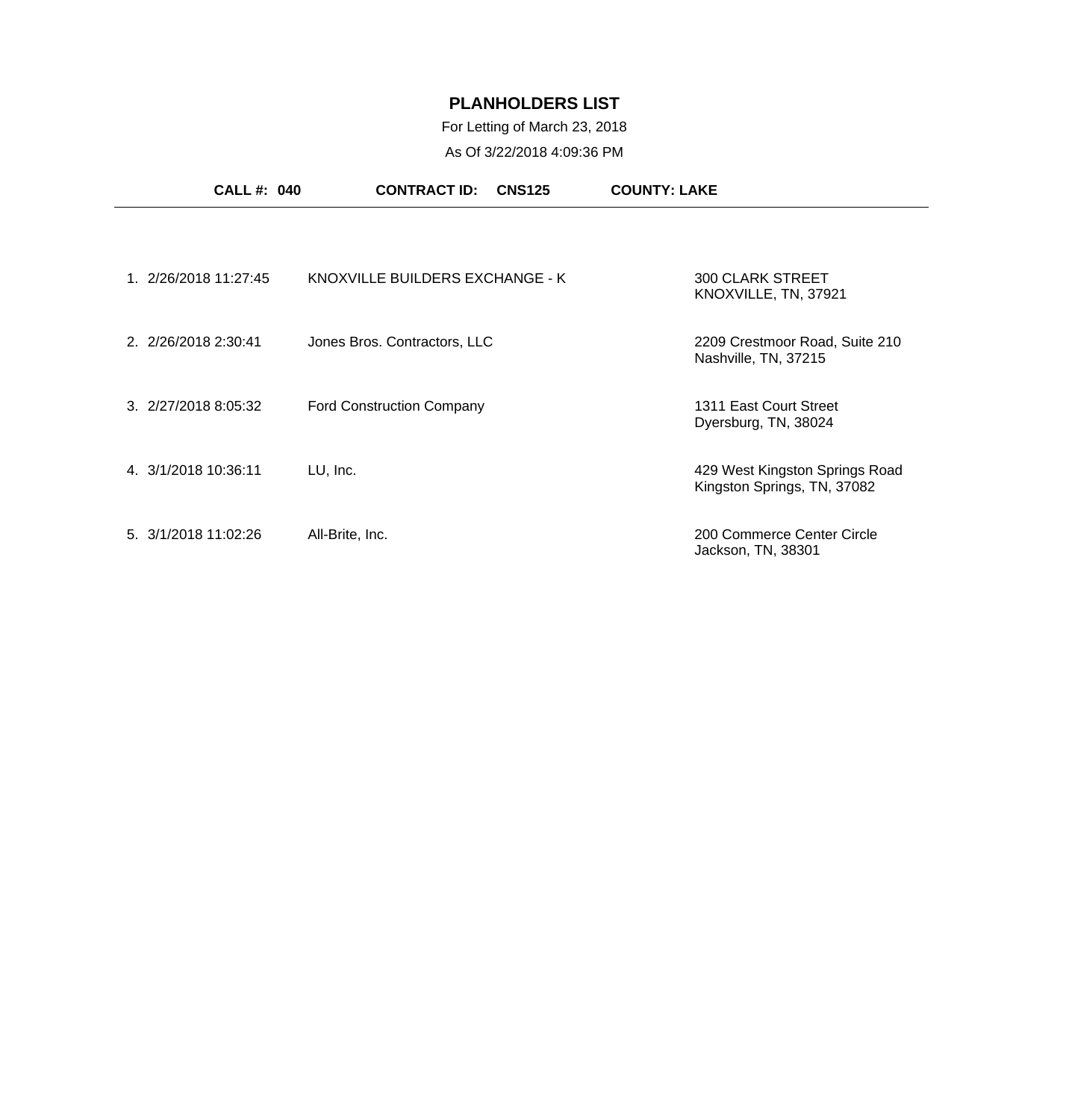Letting Date

As Of 3/22/2018 4:09:37 PM

**CALL #: 041 CONTRACT ID: CNS095** There are no planholders for this proposal.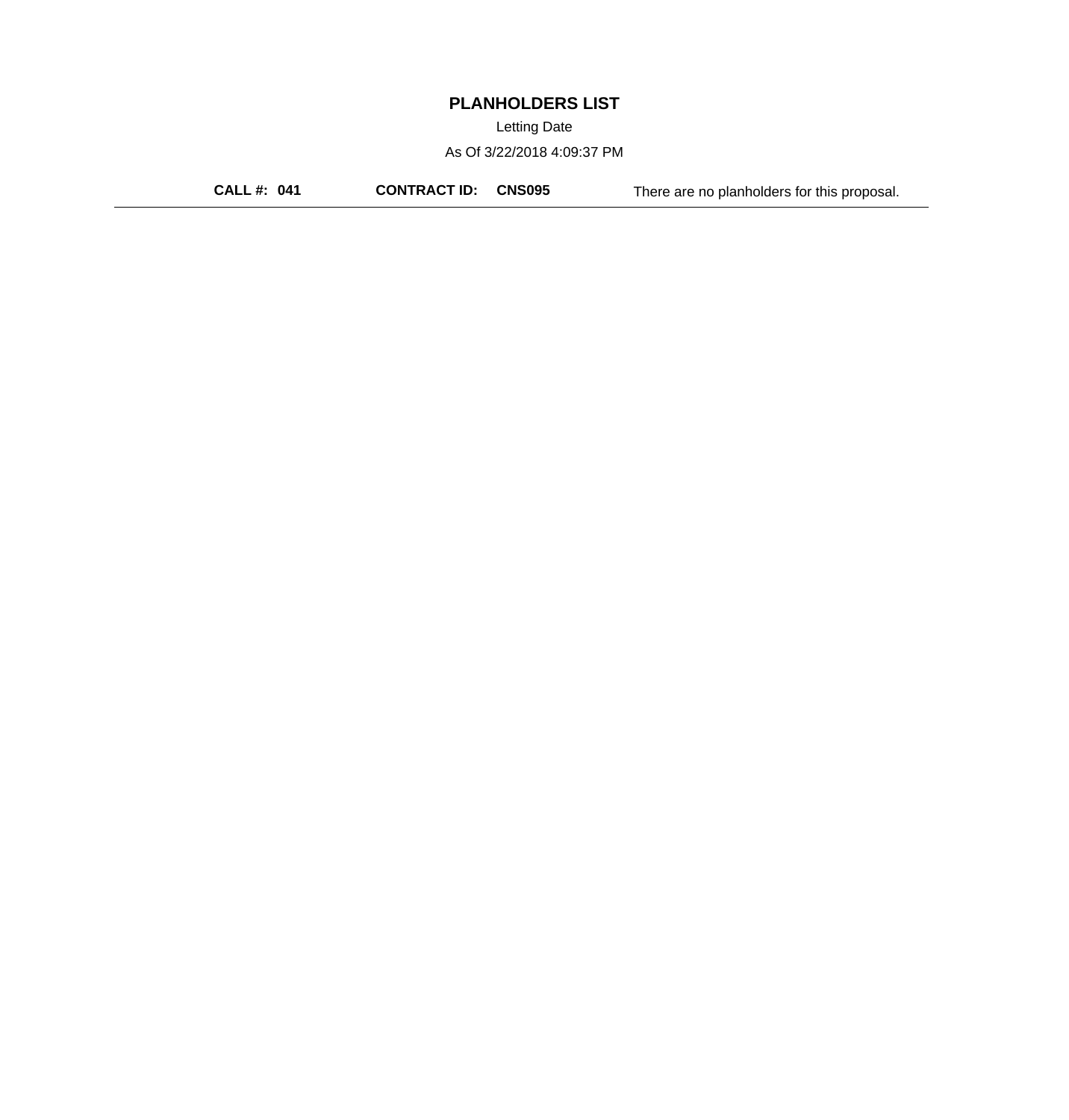## For Letting of March 23, 2018

|                              | <b>CALL #: 042</b> | <b>CONTRACT ID:</b><br><b>CNS117</b> | <b>COUNTY: LEWIS</b>                                     |  |
|------------------------------|--------------------|--------------------------------------|----------------------------------------------------------|--|
|                              |                    |                                      |                                                          |  |
| 1. 2/26/2018 11:27:45        |                    | KNOXVILLE BUILDERS EXCHANGE - K      | <b>300 CLARK STREET</b><br>KNOXVILLE, TN, 37921          |  |
| 2. 2/26/2018 2:30:42         |                    | Jones Bros. Contractors, LLC         | 2209 Crestmoor Road, Suite 210<br>Nashville, TN, 37215   |  |
| $3. \frac{3}{5}/20182:14:08$ |                    | Wright Paving Contractors, Inc.      | 372 Shelbyville Highway<br>Fayetteville, TN, 37334       |  |
| 4. 3/8/2018 9:49:39          |                    | Tennessee Valley Paving Co., Inc.    | 135 Old Carters Creek Pike<br>Franklin, TN, 37064        |  |
| 5. 3/15/2018 8:50:37         |                    | Volunteer Paving, LLC                | 720 Cool Springs Blvd., Suite 140<br>Franklin, TN, 37068 |  |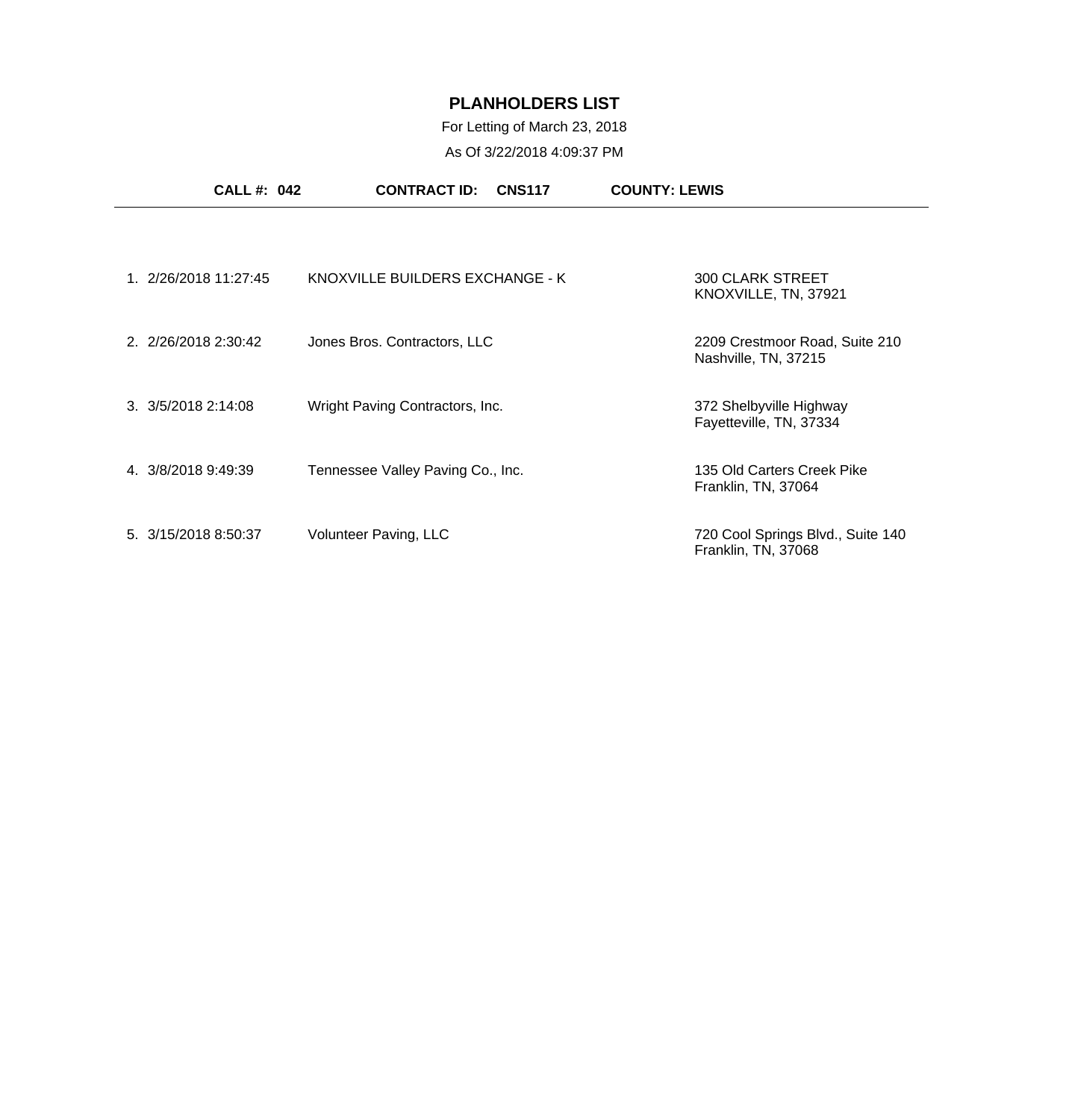### For Letting of March 23, 2018

|                          | <b>CALL #: 043</b> | <b>CONTRACT ID:</b>             | <b>CNS163</b> | <b>COUNTY: LINCOLN</b>                                        |
|--------------------------|--------------------|---------------------------------|---------------|---------------------------------------------------------------|
|                          |                    |                                 |               |                                                               |
| 1. 2/26/2018 11:27:45    |                    | KNOXVILLE BUILDERS EXCHANGE - K |               | <b>300 CLARK STREET</b><br>KNOXVILLE, TN, 37921               |
| 2. 2/26/2018 2:30:42     |                    | Jones Bros. Contractors, LLC    |               | 2209 Crestmoor Road, Suite 210<br>Nashville, TN, 37215        |
| 3. 3/1/2018 10:36:11     | LU, Inc.           |                                 |               | 429 West Kingston Springs Road<br>Kingston Springs, TN, 37082 |
| 4. 3/5/2018 12:45:23     |                    | WATSON BOWMAN ACME CORPORATION  |               | 95 PINEVIEW DRIVE<br>AMHERST, NY, 14228                       |
| 5. 3/7/2018 7:50:42      |                    | Lincoln Paving, LLC             |               | 1922 Pulaski Highway<br>Fayetteville, TN, 37334               |
| $6. \, 3/15/20188350:38$ |                    | Volunteer Paving, LLC           |               | 720 Cool Springs Blvd., Suite 140<br>Franklin, TN, 37068      |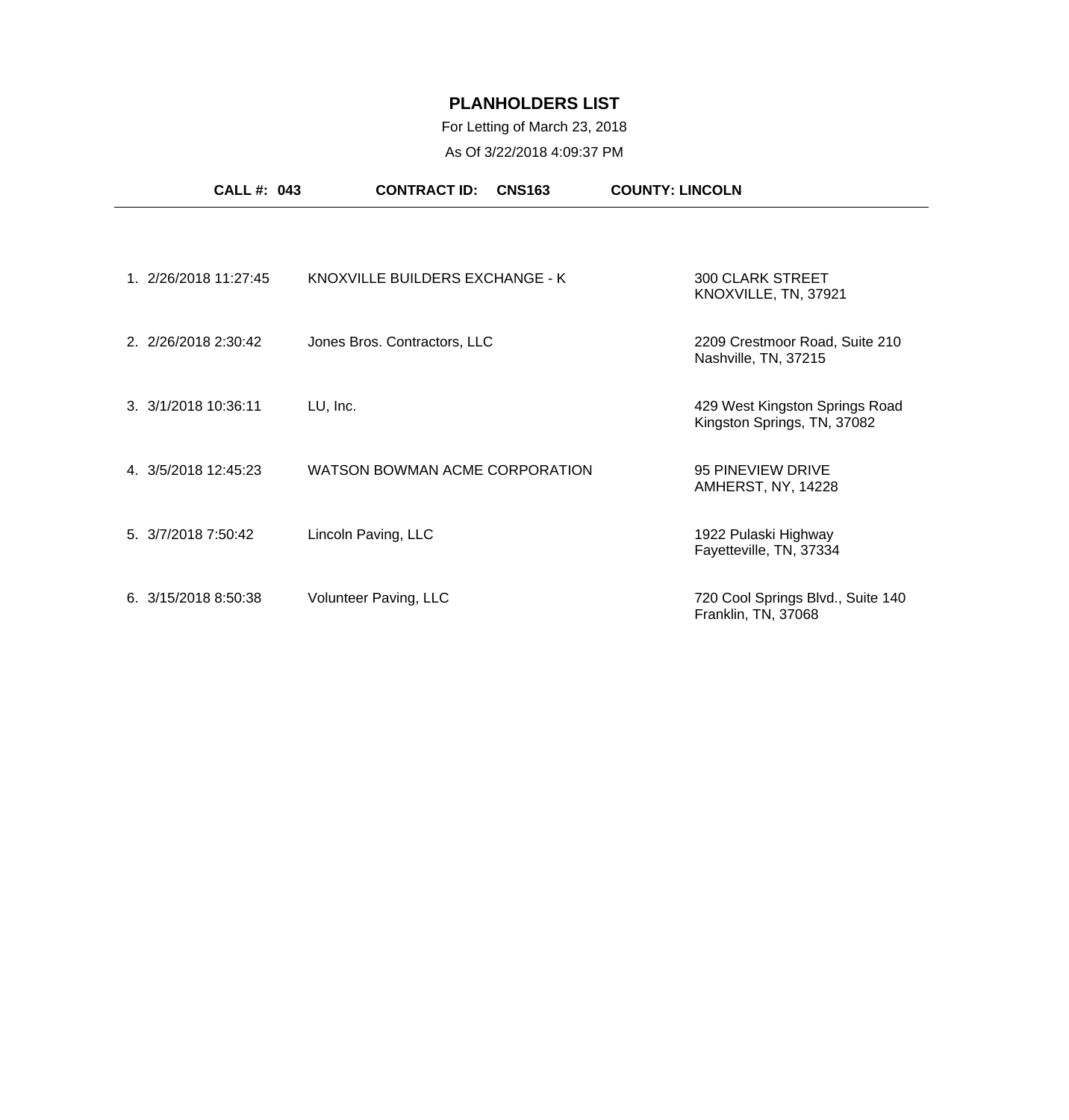### For Letting of March 23, 2018

|                       | <b>CALL #: 044</b> | <b>CNS133</b><br><b>CONTRACT ID:</b> | <b>COUNTY: LINCOLN</b>                                        |  |
|-----------------------|--------------------|--------------------------------------|---------------------------------------------------------------|--|
|                       |                    |                                      |                                                               |  |
| 1. 2/26/2018 11:27:46 |                    | KNOXVILLE BUILDERS EXCHANGE - K      | <b>300 CLARK STREET</b><br>KNOXVILLE, TN, 37921               |  |
| 2. 2/26/2018 2:30:43  |                    | Jones Bros. Contractors, LLC         | 2209 Crestmoor Road, Suite 210<br>Nashville, TN, 37215        |  |
| 3. 3/1/2018 10:36:12  |                    | LU, Inc.                             | 429 West Kingston Springs Road<br>Kingston Springs, TN, 37082 |  |
| 4. 3/7/2018 7:50:43   |                    | Lincoln Paving, LLC                  | 1922 Pulaski Highway<br>Fayetteville, TN, 37334               |  |
| 5. 3/15/2018 8:50:38  |                    | Volunteer Paving, LLC                | 720 Cool Springs Blvd., Suite 140<br>Franklin, TN, 37068      |  |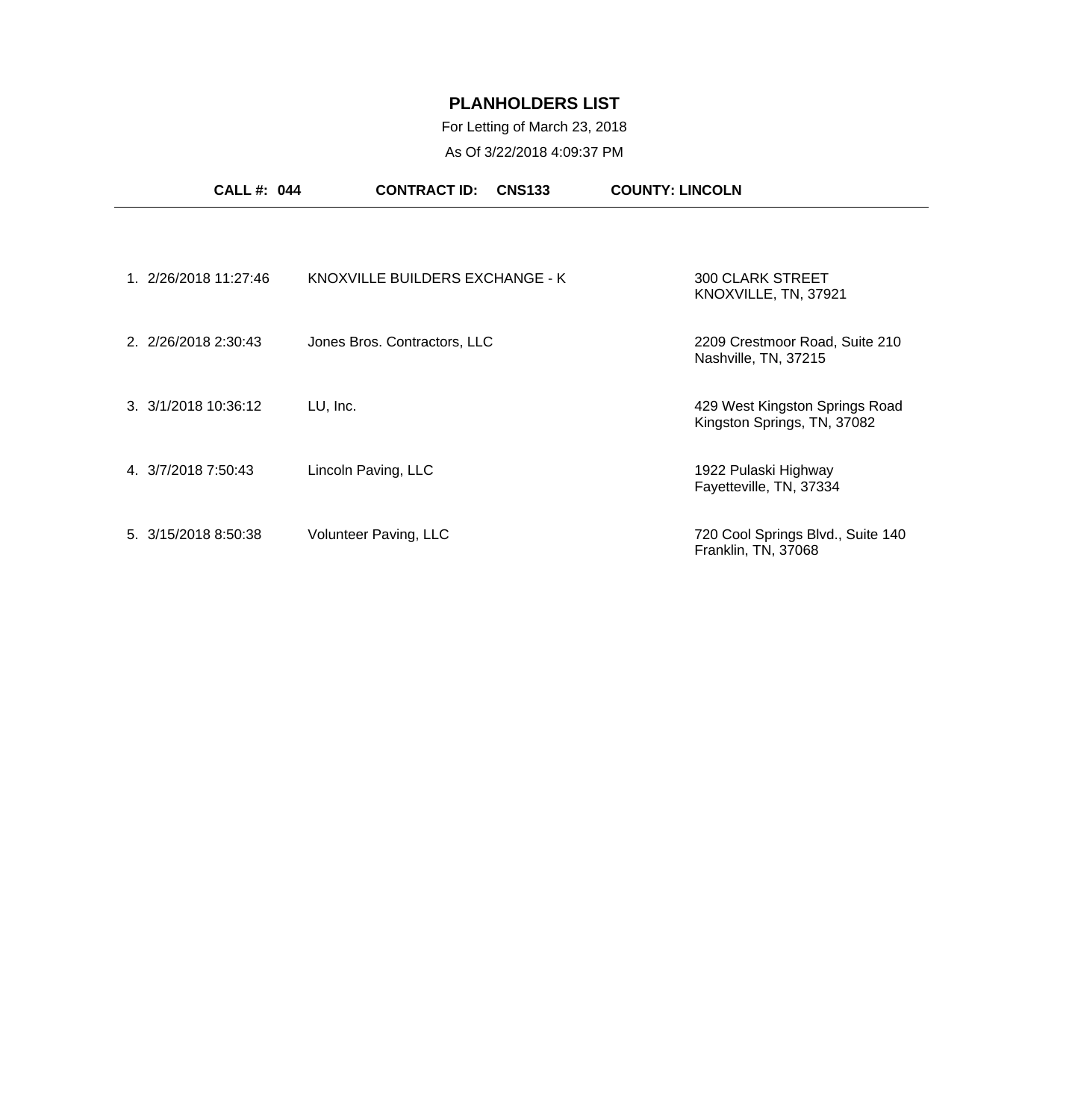### For Letting of March 23, 2018

| <b>CALL #: 045</b>            | <b>CONTRACT ID:</b><br><b>CNS104</b>      | <b>COUNTY: MACON</b>                                    |
|-------------------------------|-------------------------------------------|---------------------------------------------------------|
|                               |                                           |                                                         |
| 1. 2/26/2018 11:27:46         | KNOXVILLE BUILDERS EXCHANGE - K           | <b>300 CLARK STREET</b><br>KNOXVILLE, TN, 37921         |
| 2. 2/26/2018 2:30:44          | Jones Bros. Contractors, LLC              | 2209 Crestmoor Road, Suite 210<br>Nashville, TN, 37215  |
| $3. \frac{3}{1/2018}$ 9:44:41 | Rogers Group, Inc.                        | 397 ROGERS ROAD<br>GORDENSVILLE, TN, TN, 38563          |
| 4. 3/8/2018 9:33:50           | <b>Vulcan Construction Materials, LLC</b> | 3556 Hermitage Industrial Drive<br>Hermitage, TN, 37076 |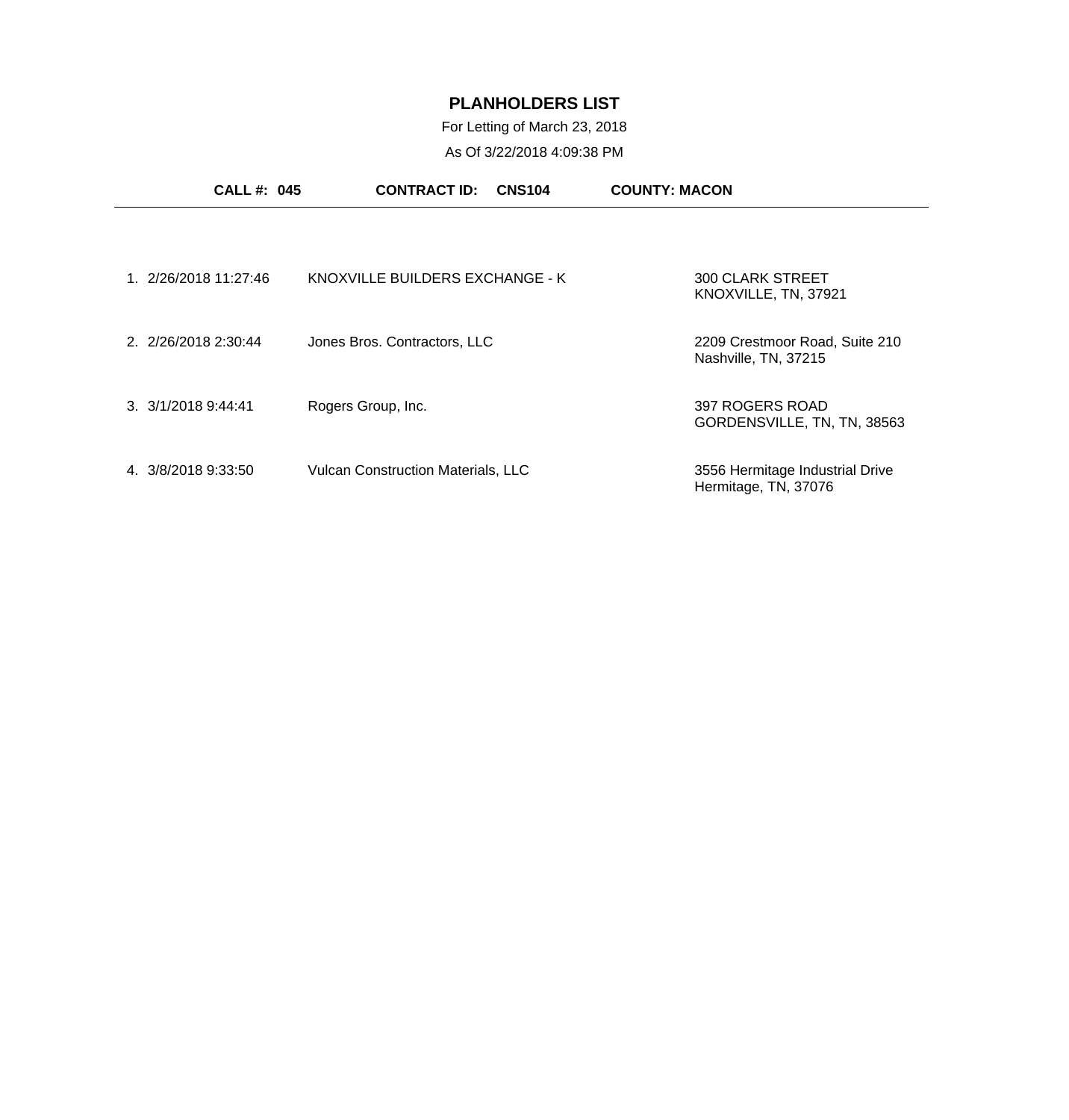## For Letting of March 23, 2018

| <b>CALL#: 046</b>     | <b>CONTRACT ID:</b><br><b>CNS151</b> | <b>COUNTY: MADISON</b>                                        |
|-----------------------|--------------------------------------|---------------------------------------------------------------|
|                       |                                      |                                                               |
| 1. 2/26/2018 11:27:46 | KNOXVILLE BUILDERS EXCHANGE - K      | <b>300 CLARK STREET</b><br>KNOXVILLE, TN, 37921               |
| 2. 2/26/2018 2:30:44  | Jones Bros. Contractors, LLC         | 2209 Crestmoor Road, Suite 210<br>Nashville, TN, 37215        |
| 3. 2/27/2018 7:56:32  | Delta Contracting Company, LLC       | 118 Hadley Drive<br>Humboldt, TN, 38343                       |
| 4. 2/27/2018 8:05:32  | <b>Ford Construction Company</b>     | 1311 East Court Street<br>Dyersburg, TN, 38024                |
| 5. 3/1/2018 10:36:12  | LU, Inc.                             | 429 West Kingston Springs Road<br>Kingston Springs, TN, 37082 |
| 6. 3/1/2018 11:02:26  | All-Brite, Inc.                      | 200 Commerce Center Circle<br>Jackson, TN, 38301              |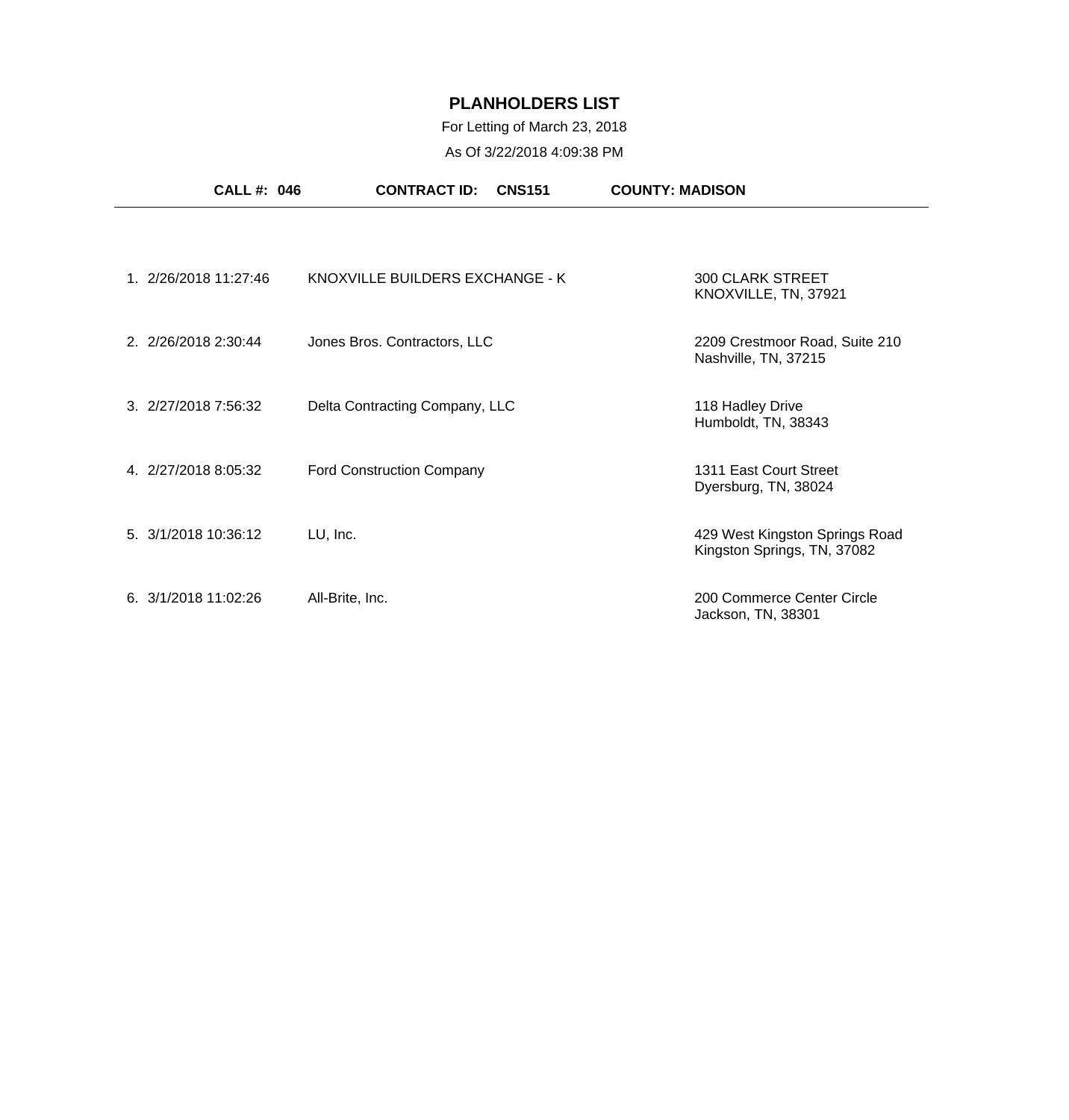## For Letting of March 23, 2018

| <b>CALL #: 047</b>             | <b>CONTRACT ID:</b><br><b>CNS156</b> | <b>COUNTY: MADISON</b>                                 |
|--------------------------------|--------------------------------------|--------------------------------------------------------|
|                                |                                      |                                                        |
| 1. 2/26/2018 11:27:47          | KNOXVILLE BUILDERS EXCHANGE - K      | <b>300 CLARK STREET</b><br>KNOXVILLE, TN, 37921        |
| 2. 2/26/2018 2:30:45           | Jones Bros. Contractors, LLC         | 2209 Crestmoor Road, Suite 210<br>Nashville, TN, 37215 |
| 3. 2/27/2018 7:56:33           | Delta Contracting Company, LLC       | 118 Hadley Drive<br>Humboldt, TN, 38343                |
| 4. 2/27/2018 8:05:32           | <b>Ford Construction Company</b>     | 1311 East Court Street<br>Dyersburg, TN, 38024         |
| $5. \frac{3}{1/2018}$ 11:02:27 | All-Brite, Inc.                      | 200 Commerce Center Circle<br>Jackson, TN, 38301       |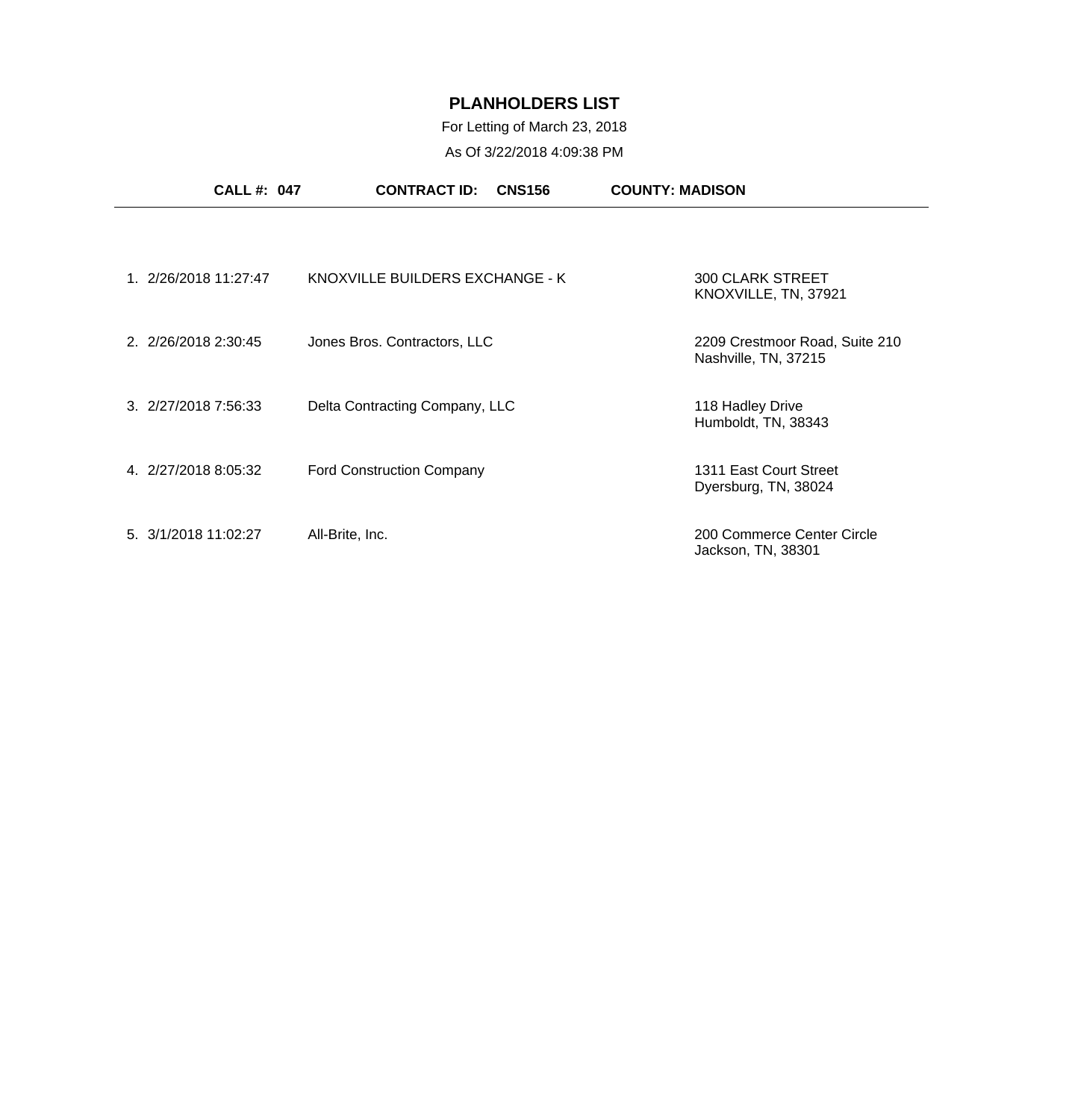For Letting of March 23, 2018

| <b>CALL #: 048</b>    | <b>CONTRACT ID: CNS102</b>      | <b>COUNTY: MARION</b>          |
|-----------------------|---------------------------------|--------------------------------|
|                       |                                 |                                |
|                       |                                 |                                |
| 1. 2/26/2018 11:27:47 | KNOXVILLE BUILDERS EXCHANGE - K | 300 CLARK STREET               |
|                       |                                 | KNOXVILLE, TN, 37921           |
| 2. 2/26/2018 2:30:45  | Jones Bros. Contractors, LLC    | 2209 Crestmoor Road, Suite 210 |
|                       |                                 | Nashville, TN, 37215           |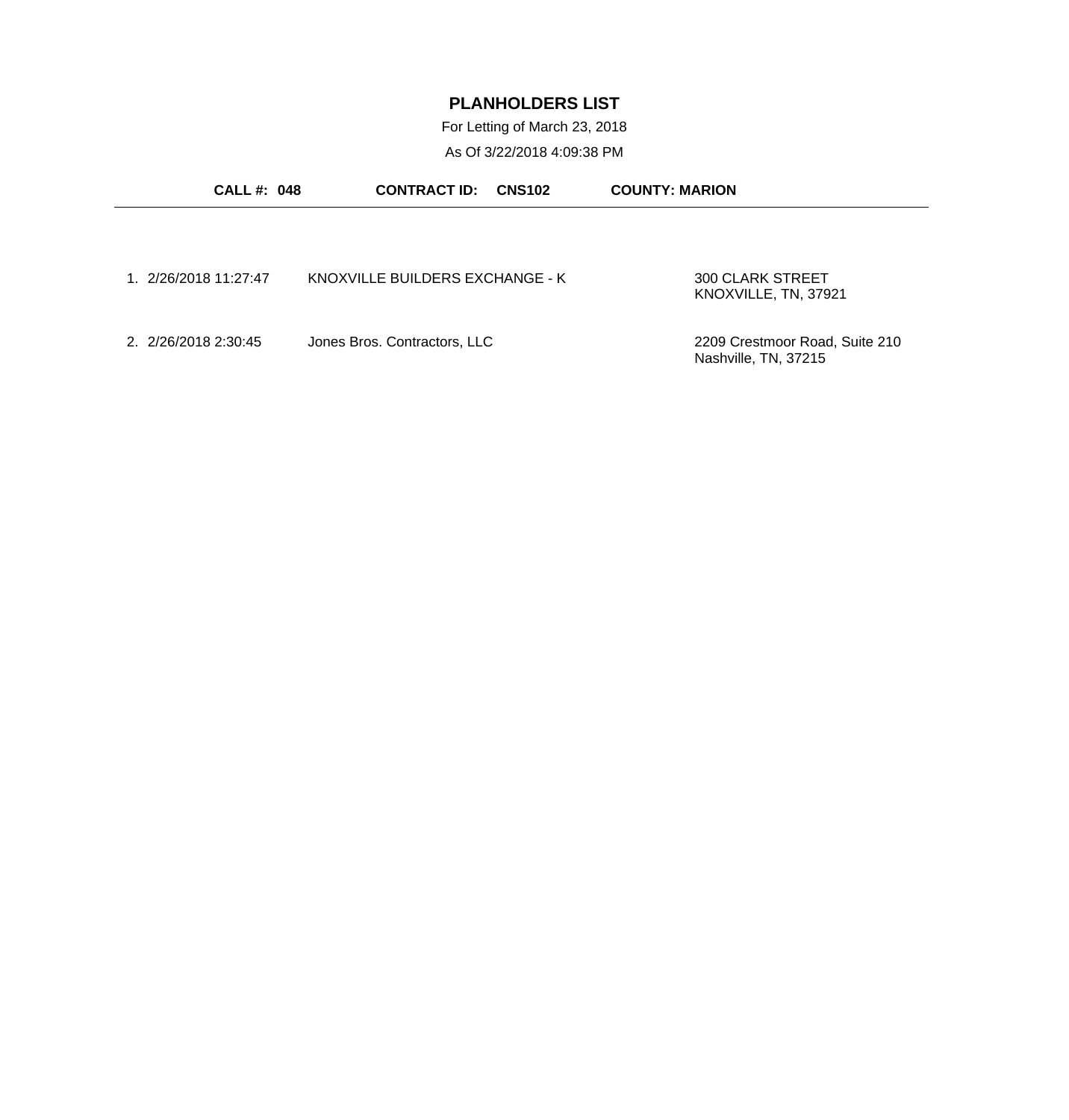## For Letting of March 23, 2018

| CALL #: 049           | <b>CONTRACT ID:</b><br><b>CNS137</b>       | <b>COUNTY: MARSHALL</b>                                       |
|-----------------------|--------------------------------------------|---------------------------------------------------------------|
|                       |                                            |                                                               |
| 1. 2/26/2018 10:34:35 | Kiewit Infrastructure South Co.            | 1700 Hayes Street<br>Nashville, TN, 37203                     |
| 2. 2/26/2018 11:27:47 | KNOXVILLE BUILDERS EXCHANGE - K            | <b>300 CLARK STREET</b><br>KNOXVILLE, TN, 37921               |
| 3. 2/26/2018 2:30:46  | Jones Bros. Contractors, LLC               | 2209 Crestmoor Road, Suite 210<br>Nashville, TN, 37215        |
| 4. 2/27/2018 8:00:13  | Bell & Associates Construction, L.P.       | 255 Wilson Pike Circle<br>Brentwood, TN, 37027                |
| 5. 3/1/2018 7:49:09   | Davis H. Elliot Construction Company, Inc. | 673 Blue Sky Parkway<br>Lexington, KY, 40509                  |
| 6. 3/1/2018 8:02:33   | Concrete Structures, Inc.                  | 200 High School Street<br>Charlotte, TN, 37036                |
| 7. 3/1/2018 10:36:12  | LU, Inc.                                   | 429 West Kingston Springs Road<br>Kingston Springs, TN, 37082 |
| 8. 3/2/2018 8:12:57   | Rogers Group, Inc.                         | 397 ROGERS ROAD<br>GORDENSVILLE, TN, TN, 38563                |
| 9. 3/2/2018 8:36:17   | Curbers, Inc.                              | 1824 B Pulaski Hwy<br>Fayetteville, TN, 37334                 |
| 10. 3/5/2018 2:11:46  | Modern Cable Technology, Inc.              | 194 Direct Connection Drive<br>Rossville, GA, 30741           |
| 11. 3/7/2018 7:44:37  | Adams Contracting, LLC                     | 131 Prosperous Place, Suite 19A<br>Lexington, KY, 40509       |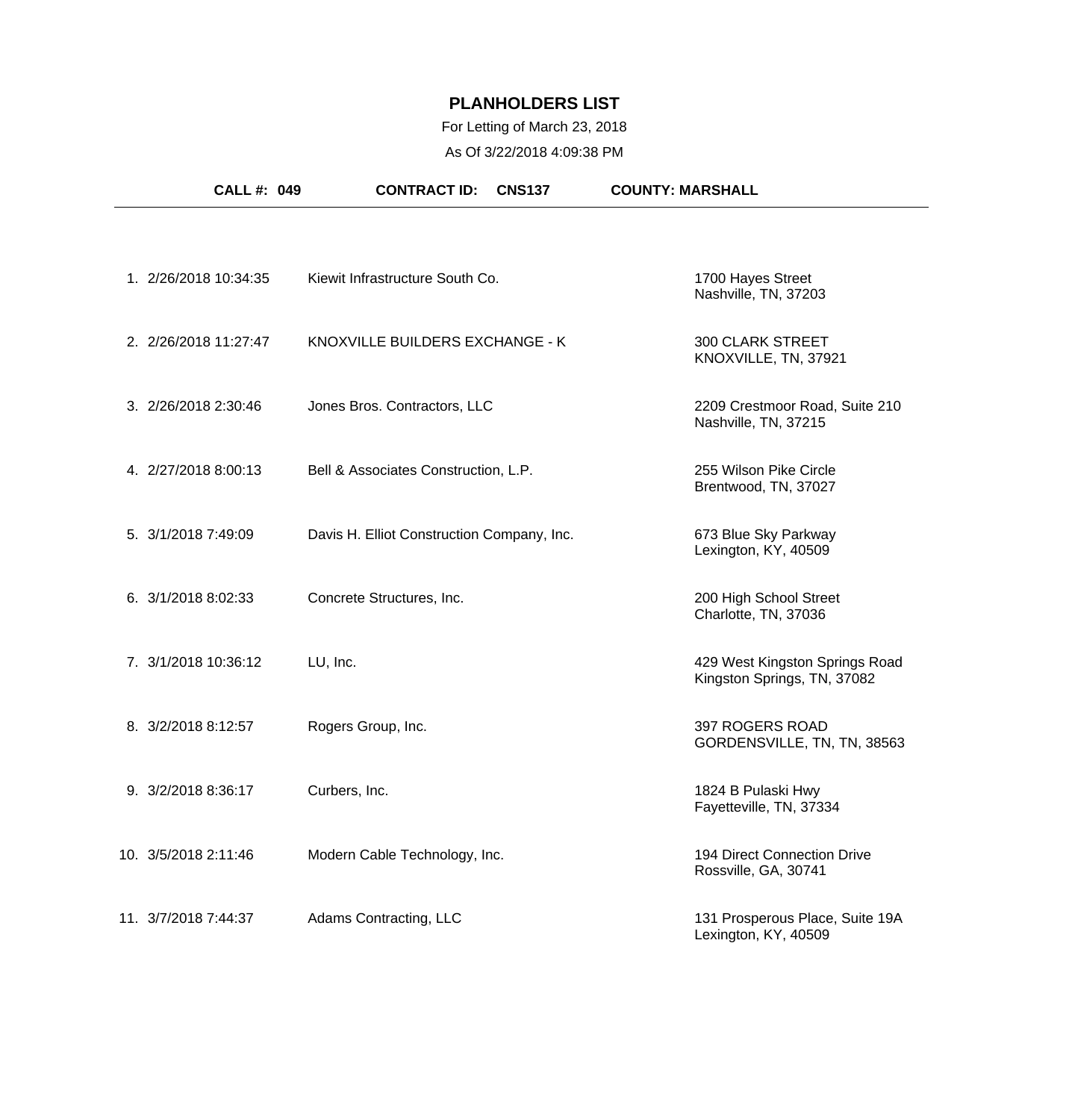### For Letting of March 23, 2018

| <b>CALL #: 050</b>    | <b>CNS113</b><br><b>CONTRACT ID:</b>      | <b>COUNTY: MAURY</b>                                          |
|-----------------------|-------------------------------------------|---------------------------------------------------------------|
|                       |                                           |                                                               |
| 1. 2/26/2018 11:27:48 | KNOXVILLE BUILDERS EXCHANGE - K           | <b>300 CLARK STREET</b><br>KNOXVILLE, TN, 37921               |
| 2. 2/26/2018 2:30:46  | Jones Bros. Contractors, LLC              | 2209 Crestmoor Road, Suite 210<br>Nashville, TN, 37215        |
| 3. 3/1/2018 10:36:13  | LU, Inc.                                  | 429 West Kingston Springs Road<br>Kingston Springs, TN, 37082 |
| 4. 3/5/2018 2:14:09   | Wright Paving Contractors, Inc.           | 372 Shelbyville Highway<br>Fayetteville, TN, 37334            |
| 5. 3/8/2018 9:33:51   | <b>Vulcan Construction Materials, LLC</b> | 3556 Hermitage Industrial Drive<br>Hermitage, TN, 37076       |
| 6.3/8/20189:49:39     | Tennessee Valley Paving Co., Inc.         | 135 Old Carters Creek Pike<br>Franklin, TN, 37064             |
| 7. 3/15/2018 8:50:38  | Volunteer Paving, LLC                     | 720 Cool Springs Blvd., Suite 140<br>Franklin, TN, 37068      |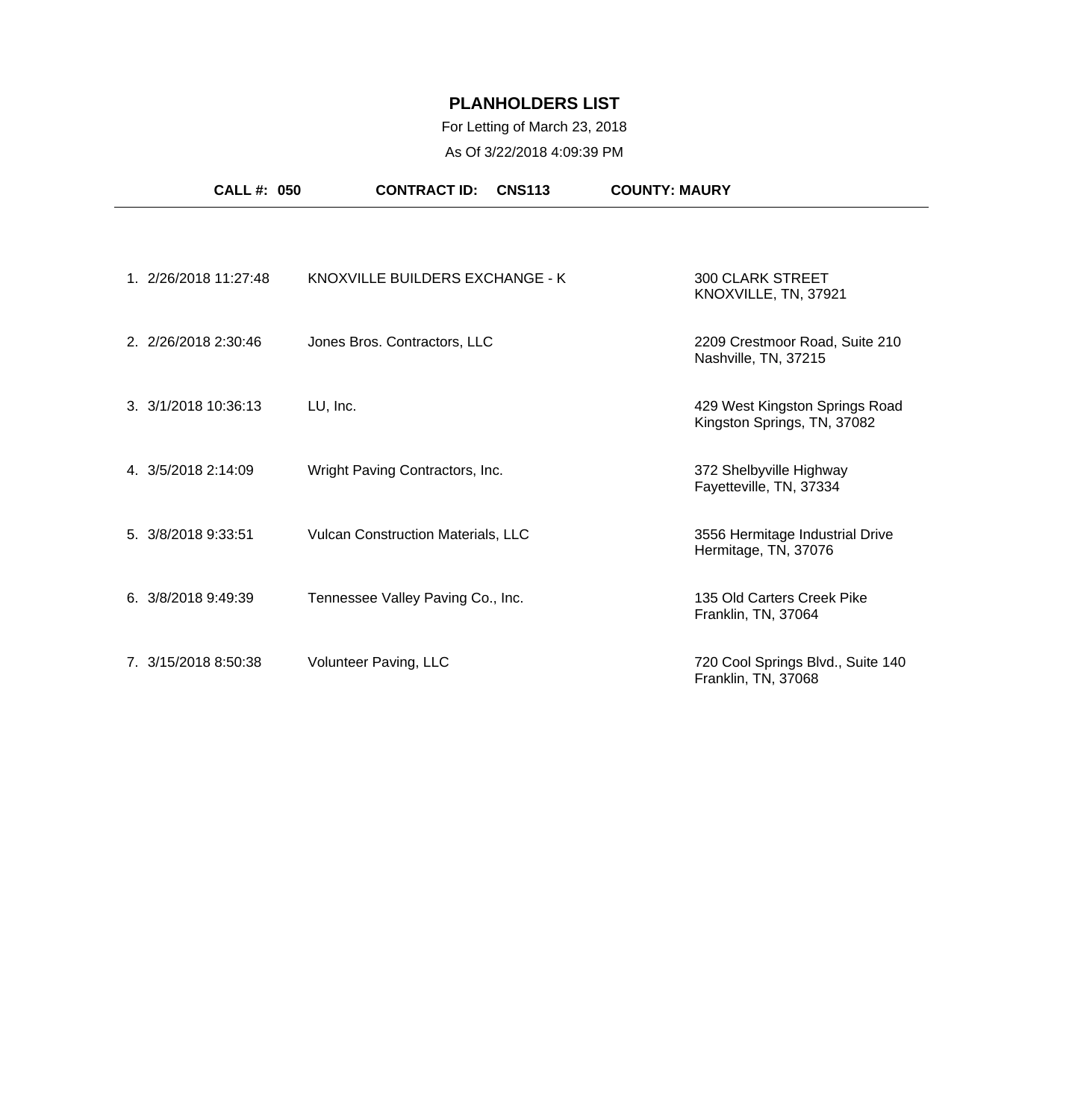Letting Date

As Of 3/22/2018 4:09:39 PM

**CALL #: 051 CONTRACT ID: CNS154** There are no planholders for this proposal.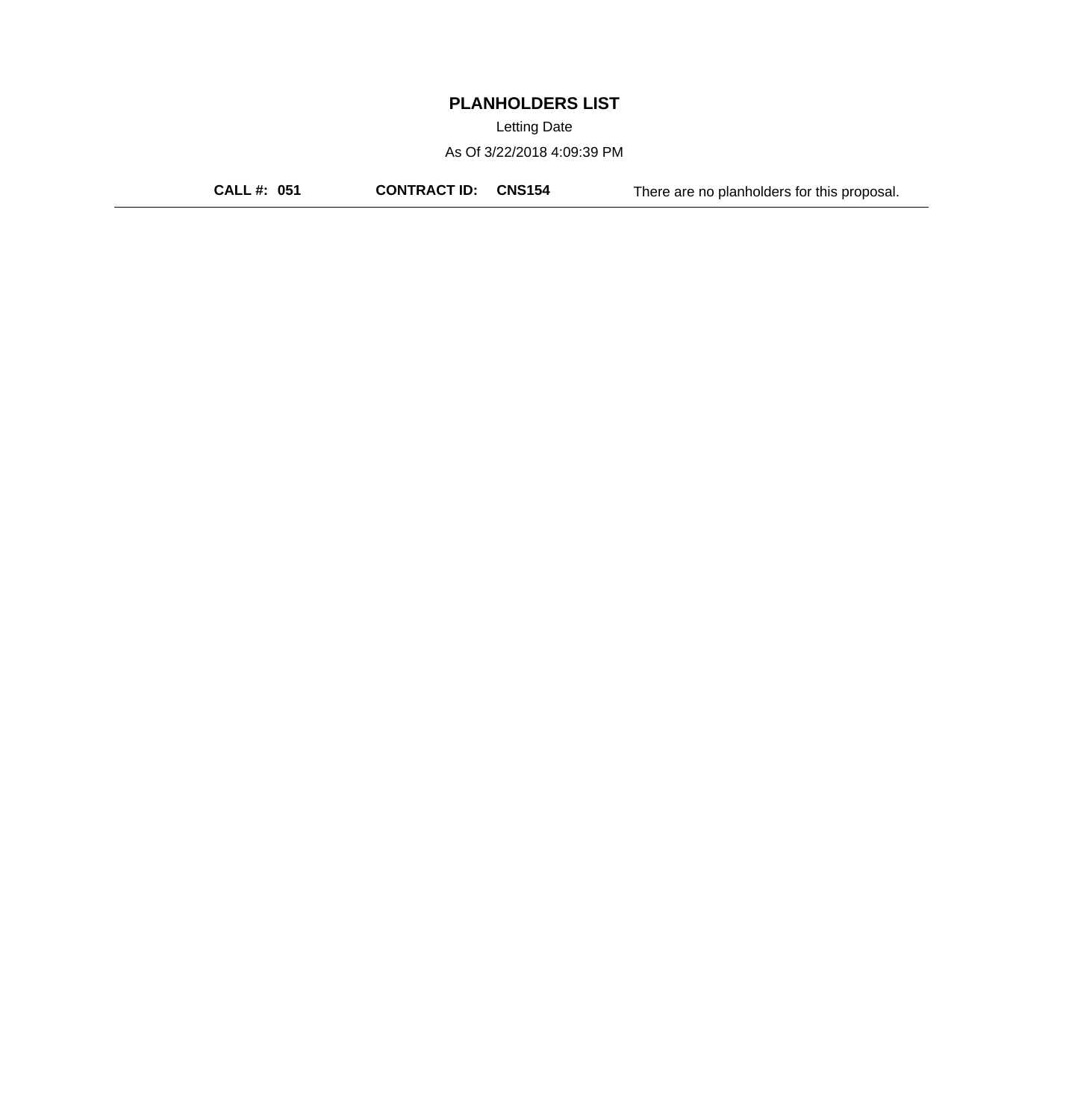## For Letting of March 23, 2018

|                      | <b>CALL #: 052</b>    | <b>CONTRACT ID:</b><br><b>CNS153</b> | <b>COUNTY: MCNAIRY</b>                                  |
|----------------------|-----------------------|--------------------------------------|---------------------------------------------------------|
|                      |                       |                                      |                                                         |
|                      | 1. 2/26/2018 11:27:48 | KNOXVILLE BUILDERS EXCHANGE - K      | <b>300 CLARK STREET</b><br>KNOXVILLE, TN, 37921         |
| 2. 2/26/2018 2:30:47 |                       | Jones Bros. Contractors, LLC         | 2209 Crestmoor Road, Suite 210<br>Nashville, TN, 37215  |
| 3. 3/1/2018 10:21:31 |                       | Standard Construction Company, Inc.  | 7434 Raleigh LaGrange Road<br>Cordova, TN, 38018        |
| 4. 3/1/2018 11:02:27 |                       | All-Brite, Inc.                      | 200 Commerce Center Circle<br>Jackson, TN, 38301        |
| 5. 3/8/2018 10:14:07 |                       | International Traffic Systems, Inc.  | 2401 Cleveland Heights Boulevard<br>Lakeland, FL, 33803 |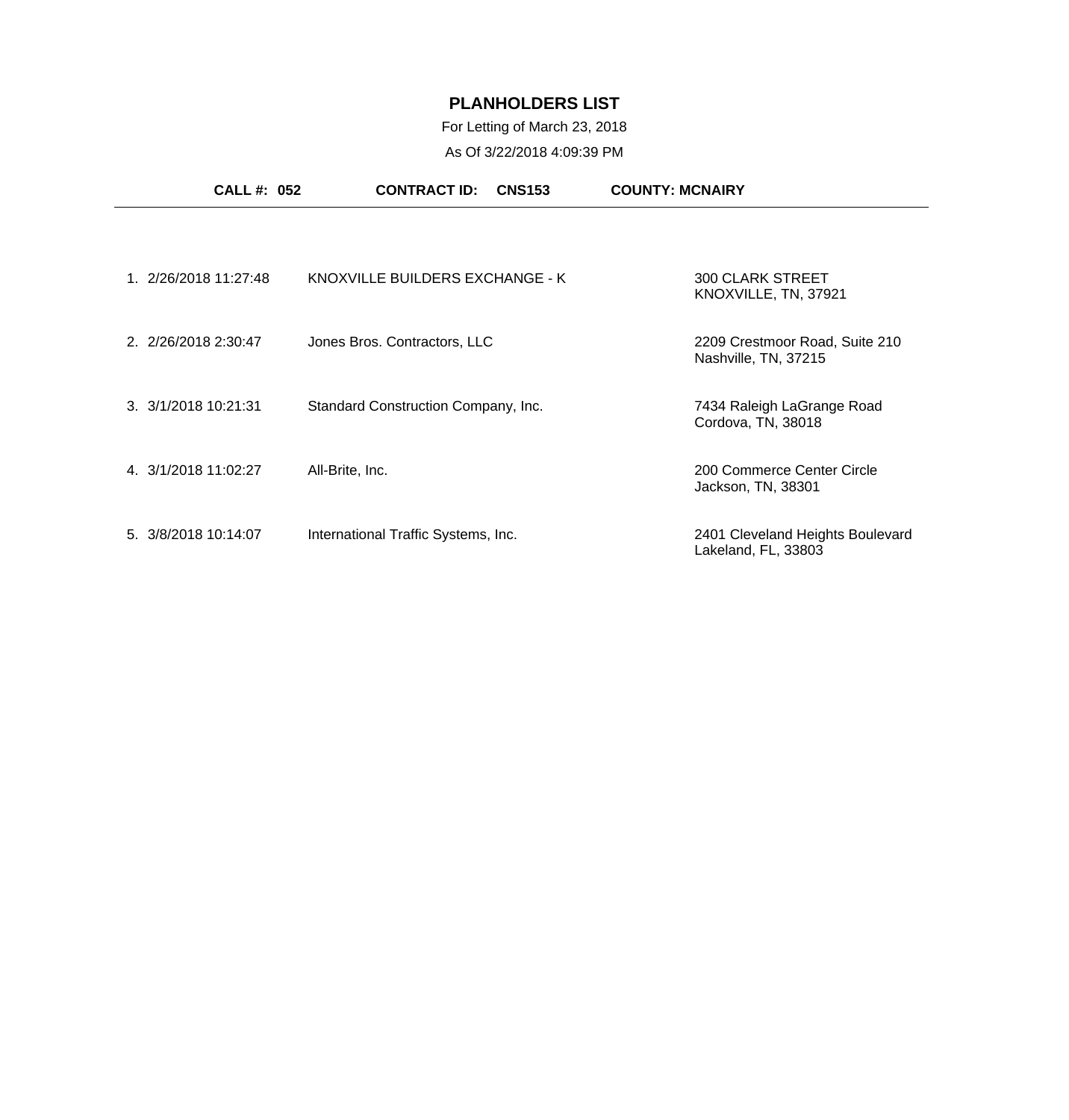For Letting of March 23, 2018

| <b>CALL #: 053</b>    | <b>CONTRACT ID:</b><br><b>CNS124</b> | <b>COUNTY: PUTNAM</b>                                  |
|-----------------------|--------------------------------------|--------------------------------------------------------|
|                       |                                      |                                                        |
| 1. 2/26/2018 11:27:48 | KNOXVILLE BUILDERS EXCHANGE - K      | 300 CLARK STREET<br>KNOXVILLE, TN, 37921               |
| 2. 2/26/2018 2:30:47  | Jones Bros. Contractors, LLC         | 2209 Crestmoor Road, Suite 210<br>Nashville, TN, 37215 |
| 3. 2/27/2018 8:10:28  | <b>Hudson Construction Company</b>   | 1615 Sholar Avenue<br>Chattanooga, TN, 37406           |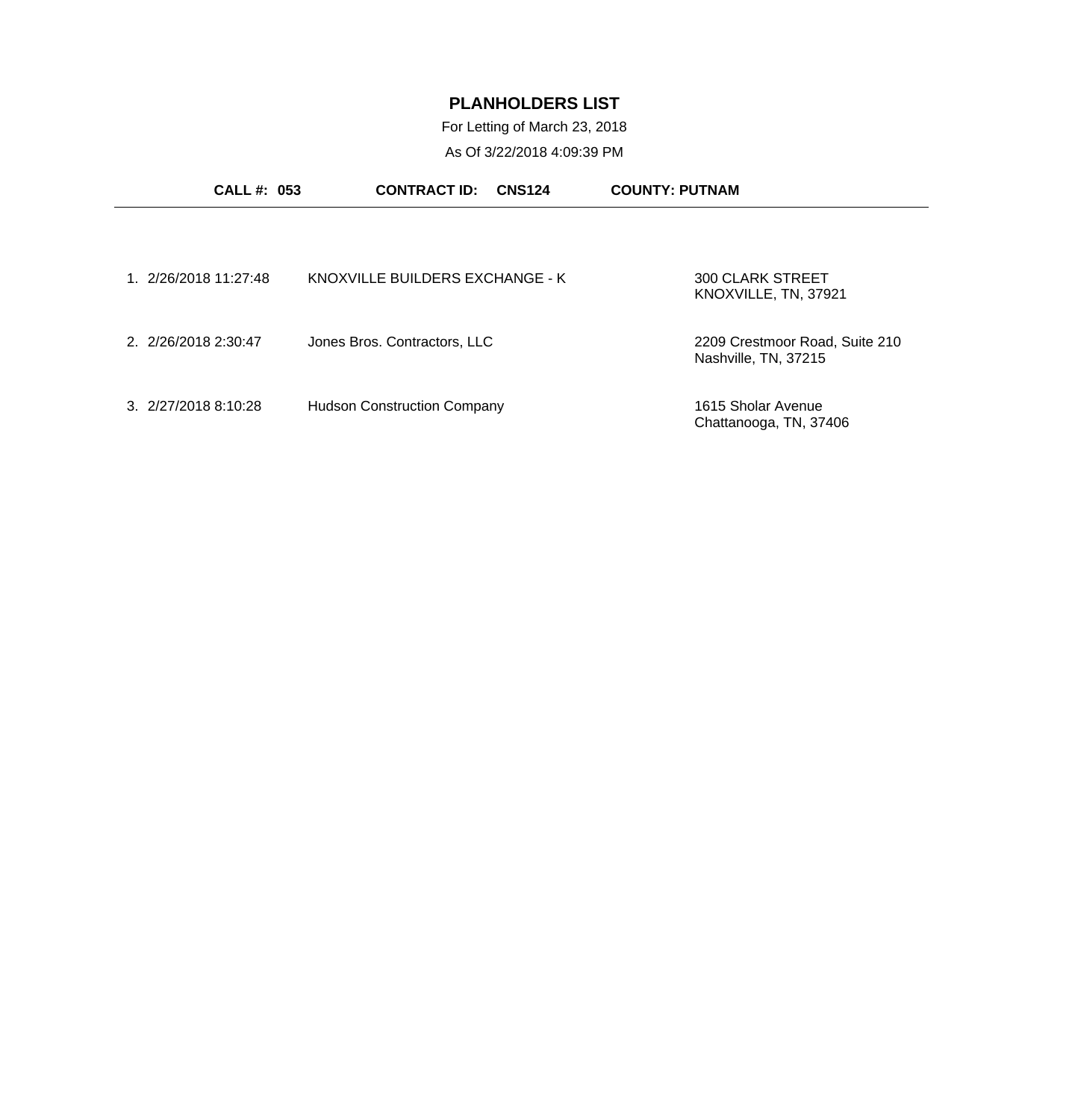#### For Letting of March 23, 2018

|                     | <b>CALL #: 054</b>    | <b>CNS112</b><br><b>CONTRACT ID:</b> | <b>COUNTY: RHEA</b>                             |
|---------------------|-----------------------|--------------------------------------|-------------------------------------------------|
|                     |                       |                                      |                                                 |
|                     | 1. 2/26/2018 11:11:30 | Twin K Construction, Inc.            | 13271 Scott Highway<br>Helenwood, TN, 37755     |
|                     | 2. 2/26/2018 11:27:48 | KNOXVILLE BUILDERS EXCHANGE - K      | <b>300 CLARK STREET</b><br>KNOXVILLE, TN, 37921 |
|                     | 3. 2/27/2018 12:11:21 | Rogers Group, Inc.                   | 601 MARYVILLE PIKE<br>KNOXVILLE, TN, 37920      |
| 4. 3/1/2018 7:46:52 |                       | Southern Constructors, Inc.          | 1150 Maryville Pike<br>Knoxville, TN, 37920     |
| 5. 3/8/2018 9:39:53 |                       | Talley Construction Company, Inc.    | 1751 McFarland Avenue<br>Rossville, GA, 30741   |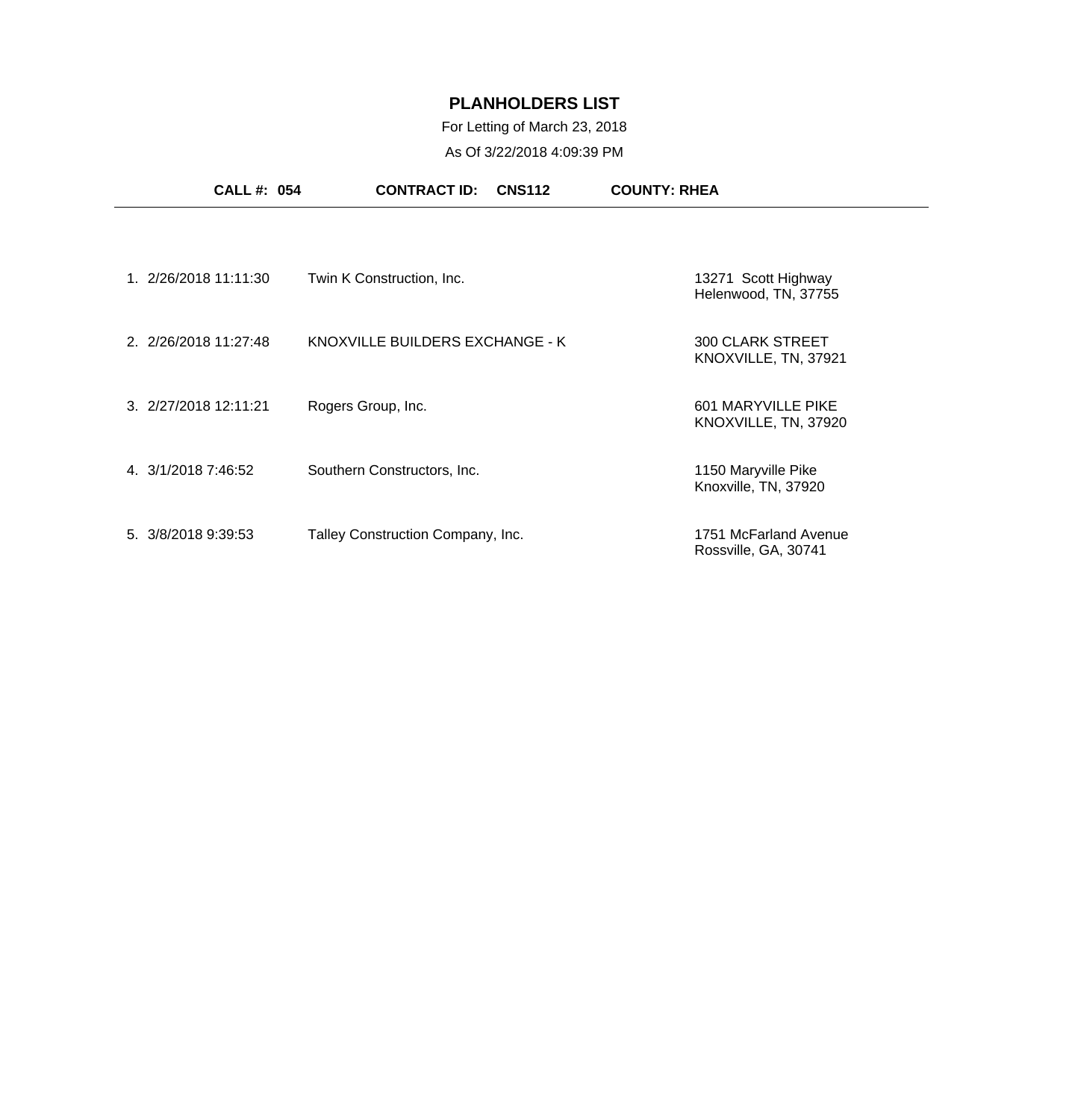#### For Letting of March 23, 2018

| <b>CALL #: 055</b>    | <b>CONTRACT ID:</b>                  | <b>CNS159</b> | <b>COUNTY: ROANE</b>                                          |
|-----------------------|--------------------------------------|---------------|---------------------------------------------------------------|
|                       |                                      |               |                                                               |
| 1. 2/26/2018 10:34:36 | Kiewit Infrastructure South Co.      |               | 1700 Hayes Street<br>Nashville, TN, 37203                     |
| 2. 2/26/2018 11:11:30 | Twin K Construction, Inc.            |               | 13271 Scott Highway<br>Helenwood, TN, 37755                   |
| 3. 2/26/2018 11:27:49 | KNOXVILLE BUILDERS EXCHANGE - K      |               | <b>300 CLARK STREET</b><br>KNOXVILLE, TN, 37921               |
| 4. 2/26/2018 2:30:48  | Jones Bros. Contractors, LLC         |               | 2209 Crestmoor Road, Suite 210<br>Nashville, TN, 37215        |
| 5. 2/27/2018 8:00:14  | Bell & Associates Construction, L.P. |               | 255 Wilson Pike Circle<br>Brentwood, TN, 37027                |
| 6. 2/27/2018 8:08:17  | Jamison Construction, LLC            |               | 4532 Indian Creek Road<br>McEwen, TN, 37101                   |
| 7. 2/27/2018 12:11:21 | Rogers Group, Inc.                   |               | 601 MARYVILLE PIKE<br>KNOXVILLE, TN, 37920                    |
| 8. 2/27/2018 3:52:02  | STUD WELDING, INC.                   |               | 2296 SKYVIEW DRIVE<br>CENTERVILLE, TN, 37033                  |
| 9. 3/1/2018 7:46:53   | Southern Constructors, Inc.          |               | 1150 Maryville Pike<br>Knoxville, TN, 37920                   |
| 10. 3/1/2018 10:36:13 | LU, Inc.                             |               | 429 West Kingston Springs Road<br>Kingston Springs, TN, 37082 |
| 11. 3/2/2018 8:09:42  | The WMC Contracting Co., Inc.        |               | <b>153 BATEMAN FARM ROAD</b><br>ERIN, TN, 37061               |
| 12. 3/2/2018 9:15:52  | Mid-State Construction Company, Inc. |               | 9190 Bradford Hicks Drive<br>Livingston, TN, 38570            |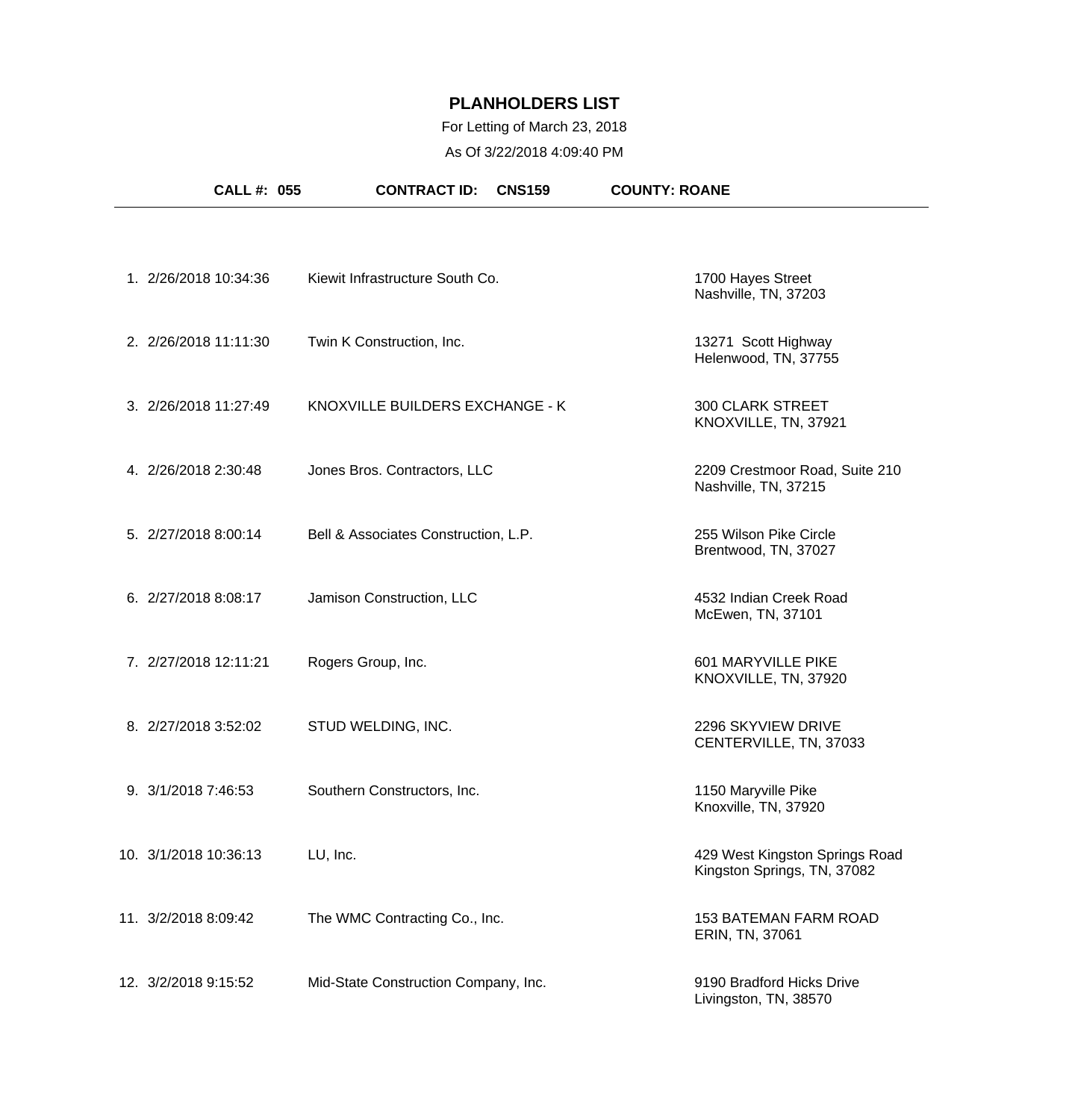For Letting of March 23, 2018 As Of 3/22/2018 4:09:40 PM

| 13. 3/2/2018 9:21:33   | Intech Contracting, LLC             | 3131 Custer Drive, Suite 8<br>Lexington, KY, 40517      |
|------------------------|-------------------------------------|---------------------------------------------------------|
| 14 3/5/2018 12:41:07   | WATSON BOWMAN ACME CORPORATION      | 95 PINEVIEW DRIVE<br>AMHERST, NY, 14228                 |
| 15. 3/8/2018 10:01:21  | Tennessee Texture, LLC              | 1241 Highway 12 N<br>Ashland City, TN, 37015            |
| 16. 3/8/2018 10:14:08  | International Traffic Systems, Inc. | 2401 Cleveland Heights Boulevard<br>Lakeland, FL, 33803 |
| 17. 3/13/2018 7:59:16  | Duracap Asphalt Paving Co., Inc.    | 2535 Asbury Road<br>Knoxville, TN, 37914                |
| 18. 3/22/2018 10:22:14 | Southern Road & Bridge, LLC         | 715 Wesley Avenue.<br>Tarpon Springs, FL, 34689         |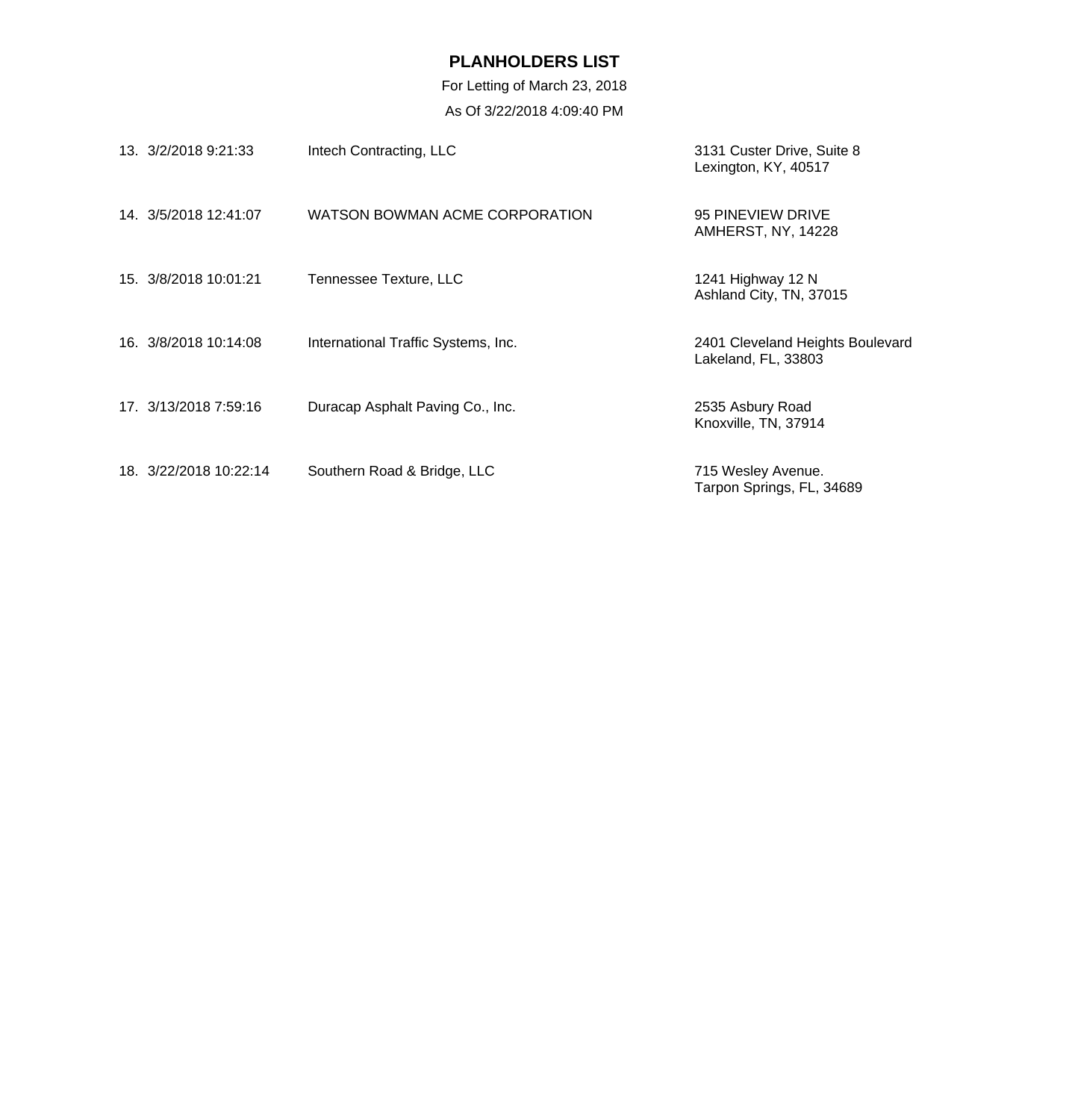# For Letting of March 23, 2018

|                      | <b>CALL #: 056</b>    | <b>CONTRACT ID:</b>                 | <b>CNS126</b> | <b>COUNTY: ROBERTSON</b>                                      |  |
|----------------------|-----------------------|-------------------------------------|---------------|---------------------------------------------------------------|--|
|                      |                       |                                     |               |                                                               |  |
|                      | 1. 2/26/2018 11:27:49 | KNOXVILLE BUILDERS EXCHANGE - K     |               | <b>300 CLARK STREET</b><br>KNOXVILLE, TN, 37921               |  |
| 2. 2/26/2018 2:30:48 |                       | Jones Bros. Contractors, LLC        |               | 2209 Crestmoor Road, Suite 210<br>Nashville, TN, 37215        |  |
| 3. 3/1/2018 9:44:41  |                       | Rogers Group, Inc.                  |               | 397 ROGERS ROAD<br>GORDENSVILLE, TN, TN, 38563                |  |
| 4. 3/1/2018 9:59:03  |                       | Hoover, Inc.                        |               | 1205 Bridgestone Parkway<br>P. Box 400<br>LaVergne, TN, 37086 |  |
| 5. 3/8/2018 9:33:51  |                       | Vulcan Construction Materials, LLC  |               | 3556 Hermitage Industrial Drive<br>Hermitage, TN, 37076       |  |
| 6. 3/8/2018 10:14:08 |                       | International Traffic Systems, Inc. |               | 2401 Cleveland Heights Boulevard<br>Lakeland, FL, 33803       |  |
| 7. 3/13/2018 1:45:58 |                       | Greenstar, LLC                      |               | 178 Durkee Road NE<br>Cleveland, TN, 37323                    |  |
| 8. 3/16/2018 7:39:46 |                       | Charles Deweese Construction, Inc   |               | 765 Industrial Bypass North<br>Franklin, KY, 42134            |  |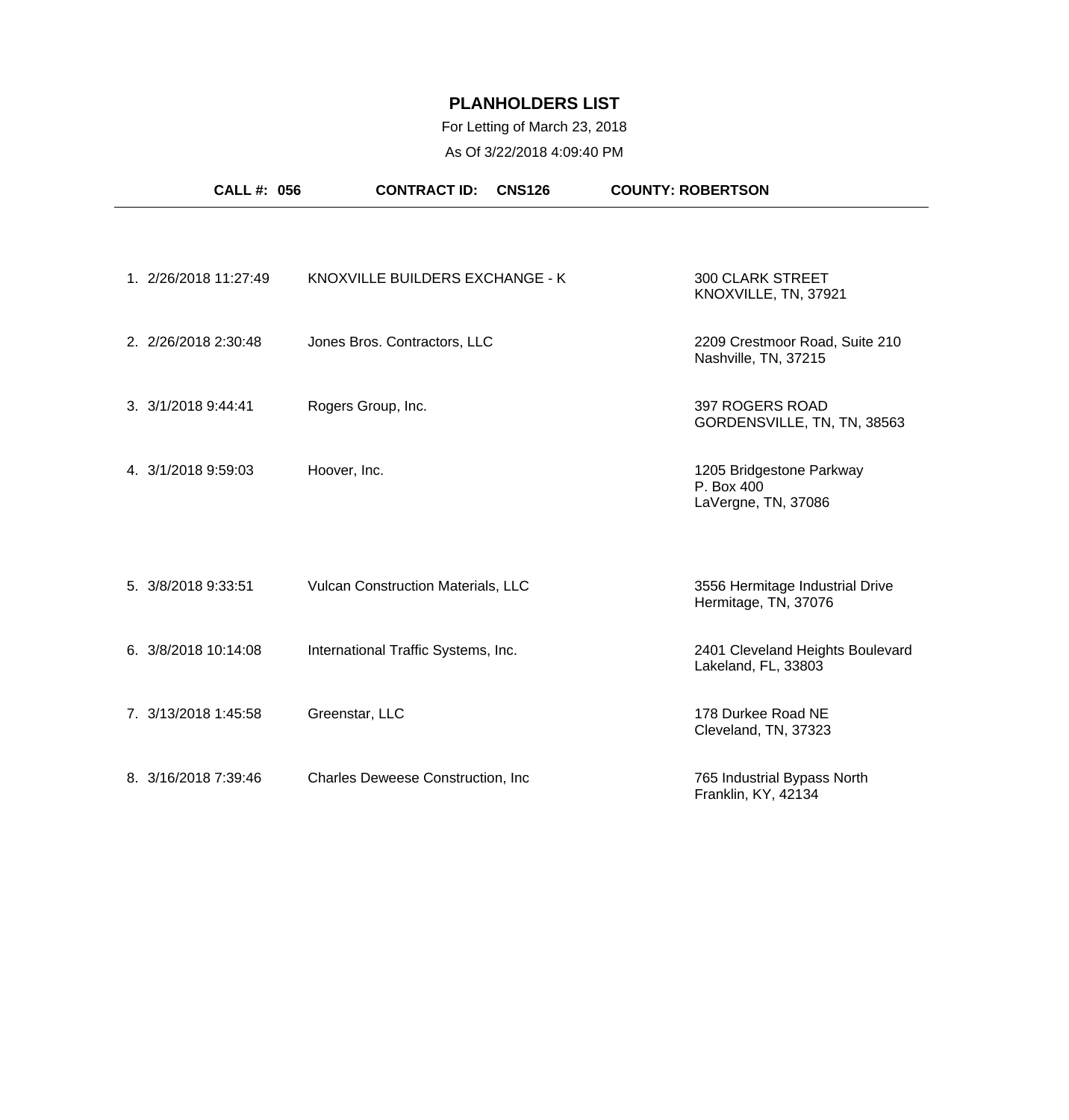## For Letting of March 23, 2018

| <b>CALL #: 057</b>    | <b>CONTRACT ID:</b>                       | <b>CNS128</b> | <b>COUNTY: RUTHERFORD</b>                                     |  |
|-----------------------|-------------------------------------------|---------------|---------------------------------------------------------------|--|
|                       |                                           |               |                                                               |  |
| 1. 2/26/2018 11:27:49 | KNOXVILLE BUILDERS EXCHANGE - K           |               | <b>300 CLARK STREET</b><br>KNOXVILLE, TN, 37921               |  |
| 2. 2/26/2018 2:30:49  | Jones Bros. Contractors, LLC              |               | 2209 Crestmoor Road, Suite 210<br>Nashville, TN, 37215        |  |
| 3. 2/27/2018 12:07:01 | Hoover, Inc.                              |               | 1205 Bridgestone Parkway<br>P. Box 400<br>LaVergne, TN, 37086 |  |
| 4. 3/1/2018 10:36:14  | LU, Inc.                                  |               | 429 West Kingston Springs Road<br>Kingston Springs, TN, 37082 |  |
| 5. 3/5/2018 12:41:07  | WATSON BOWMAN ACME CORPORATION            |               | 95 PINEVIEW DRIVE<br>AMHERST, NY, 14228                       |  |
| 6. 3/8/2018 9:33:52   | <b>Vulcan Construction Materials, LLC</b> |               | 3556 Hermitage Industrial Drive<br>Hermitage, TN, 37076       |  |
| 7. 3/8/2018 10:14:08  | International Traffic Systems, Inc.       |               | 2401 Cleveland Heights Boulevard<br>Lakeland, FL, 33803       |  |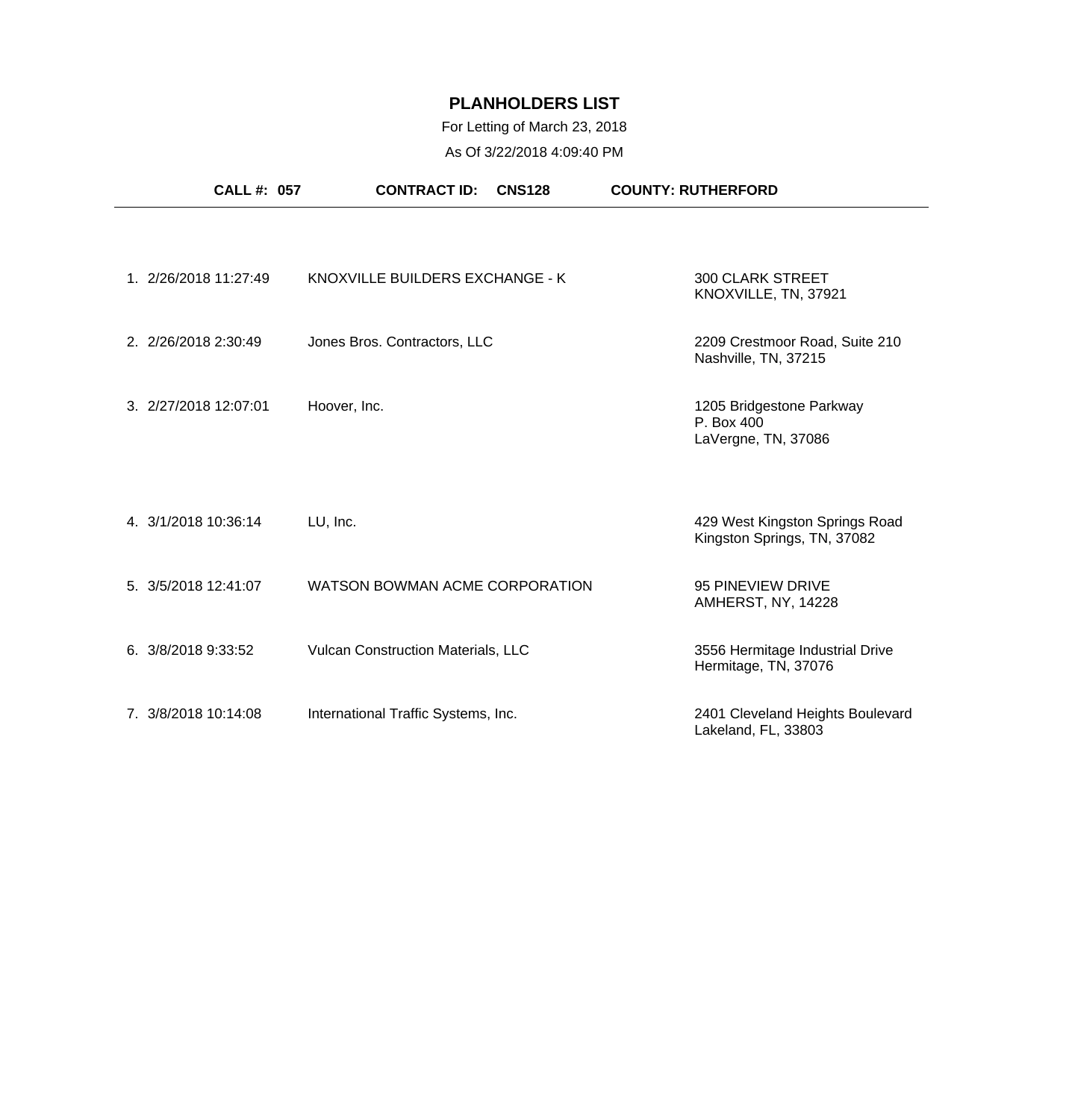## For Letting of March 23, 2018

| <b>CALL #: 058</b>    | <b>CONTRACT ID:</b><br><b>CNS138</b>      | <b>COUNTY: RUTHERFORD</b>                                     |
|-----------------------|-------------------------------------------|---------------------------------------------------------------|
|                       |                                           |                                                               |
| 1. 2/26/2018 11:27:50 | KNOXVILLE BUILDERS EXCHANGE - K           | <b>300 CLARK STREET</b><br>KNOXVILLE, TN, 37921               |
| 2. 2/26/2018 2:30:49  | Jones Bros. Contractors, LLC              | 2209 Crestmoor Road, Suite 210<br>Nashville, TN, 37215        |
| 3. 2/27/2018 12:07:02 | Hoover, Inc.                              | 1205 Bridgestone Parkway<br>P. Box 400<br>LaVergne, TN, 37086 |
| 4. 3/8/2018 9:33:52   | <b>Vulcan Construction Materials, LLC</b> | 3556 Hermitage Industrial Drive<br>Hermitage, TN, 37076       |
| 5. 3/8/2018 10:14:09  | International Traffic Systems, Inc.       | 2401 Cleveland Heights Boulevard<br>Lakeland, FL, 33803       |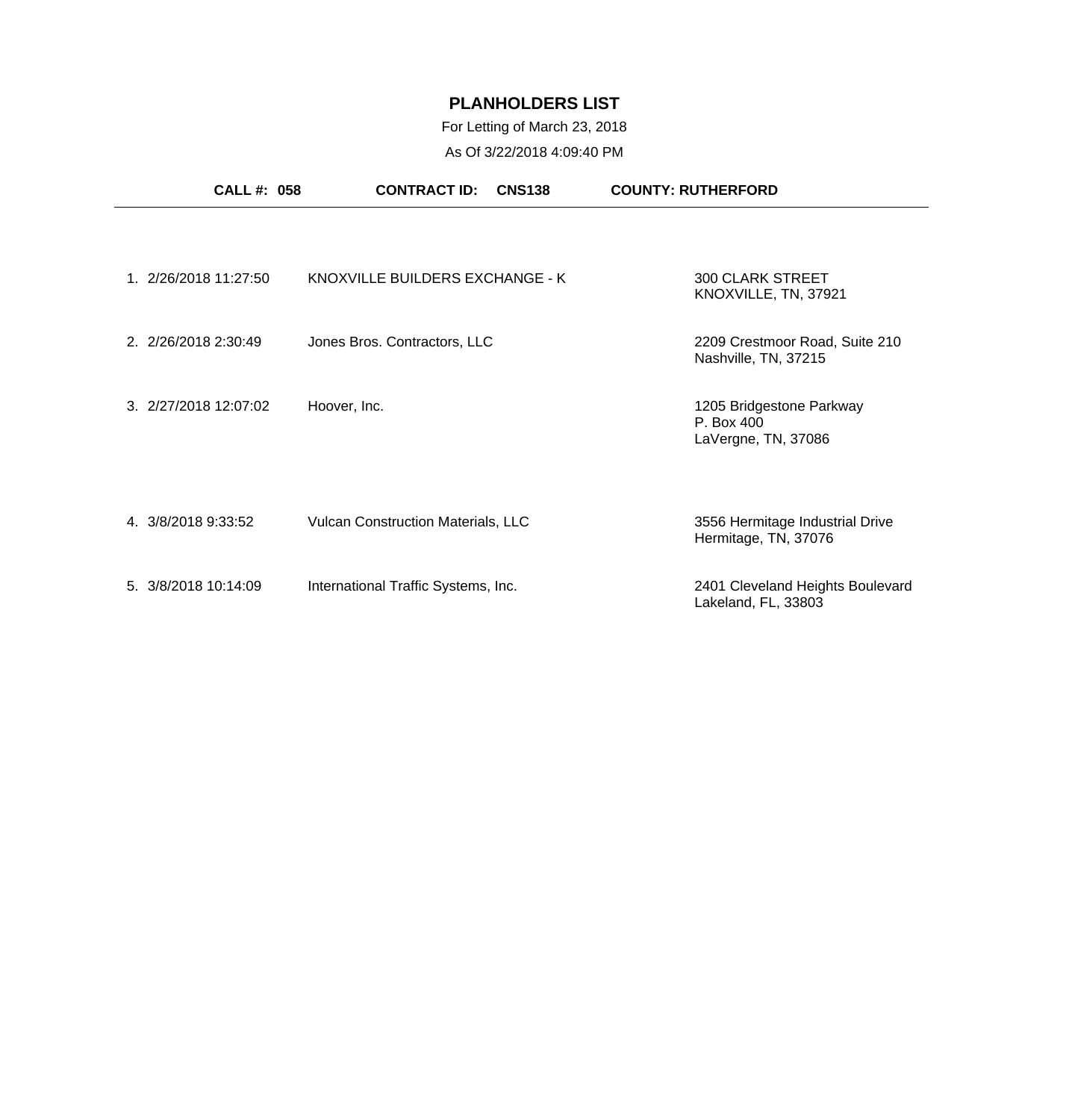#### For Letting of March 23, 2018 As Of 3/22/2018 4:09:40 PM

| CALL #: 059           | <b>CONTRACT ID:</b>                        | <b>CNS127</b> | <b>COUNTY: RUTHERFORD</b>                                     |
|-----------------------|--------------------------------------------|---------------|---------------------------------------------------------------|
|                       |                                            |               |                                                               |
| 1. 2/26/2018 10:34:36 | Kiewit Infrastructure South Co.            |               | 1700 Hayes Street<br>Nashville, TN, 37203                     |
| 2. 2/26/2018 11:27:50 | KNOXVILLE BUILDERS EXCHANGE - K            |               | <b>300 CLARK STREET</b><br>KNOXVILLE, TN, 37921               |
| 3. 2/26/2018 2:30:50  | Jones Bros. Contractors, LLC               |               | 2209 Crestmoor Road, Suite 210<br>Nashville, TN, 37215        |
| 4. 2/27/2018 8:00:14  | Bell & Associates Construction, L.P.       |               | 255 Wilson Pike Circle<br>Brentwood, TN, 37027                |
| 5. 2/27/2018 8:03:26  | Dement Construction Company, LLC           |               | 96 Smith Lane<br>Jackson, TN, 38301                           |
| 6. 2/27/2018 12:07:02 | Hoover, Inc.                               |               | 1205 Bridgestone Parkway<br>P. Box 400<br>LaVergne, TN, 37086 |
| 7. 2/27/2018 12:15:14 | Civil Constructors, LLC                    |               | 425 Downs Blvd.<br>Franklin, TN, 37064                        |
| 8. 2/27/2018 3:52:03  | STUD WELDING, INC.                         |               | 2296 SKYVIEW DRIVE<br>CENTERVILLE, TN, 37033                  |
| 9. 3/1/2018 7:49:09   | Davis H. Elliot Construction Company, Inc. |               | 673 Blue Sky Parkway<br>Lexington, KY, 40509                  |
| 10. 3/1/2018 8:02:33  | Concrete Structures, Inc.                  |               | 200 High School Street<br>Charlotte, TN, 37036                |
| 11. 3/1/2018 10:32:35 | Construction Products, Inc. of TN          |               | 1631 Ashport Road<br>Jackson, TN, 38305                       |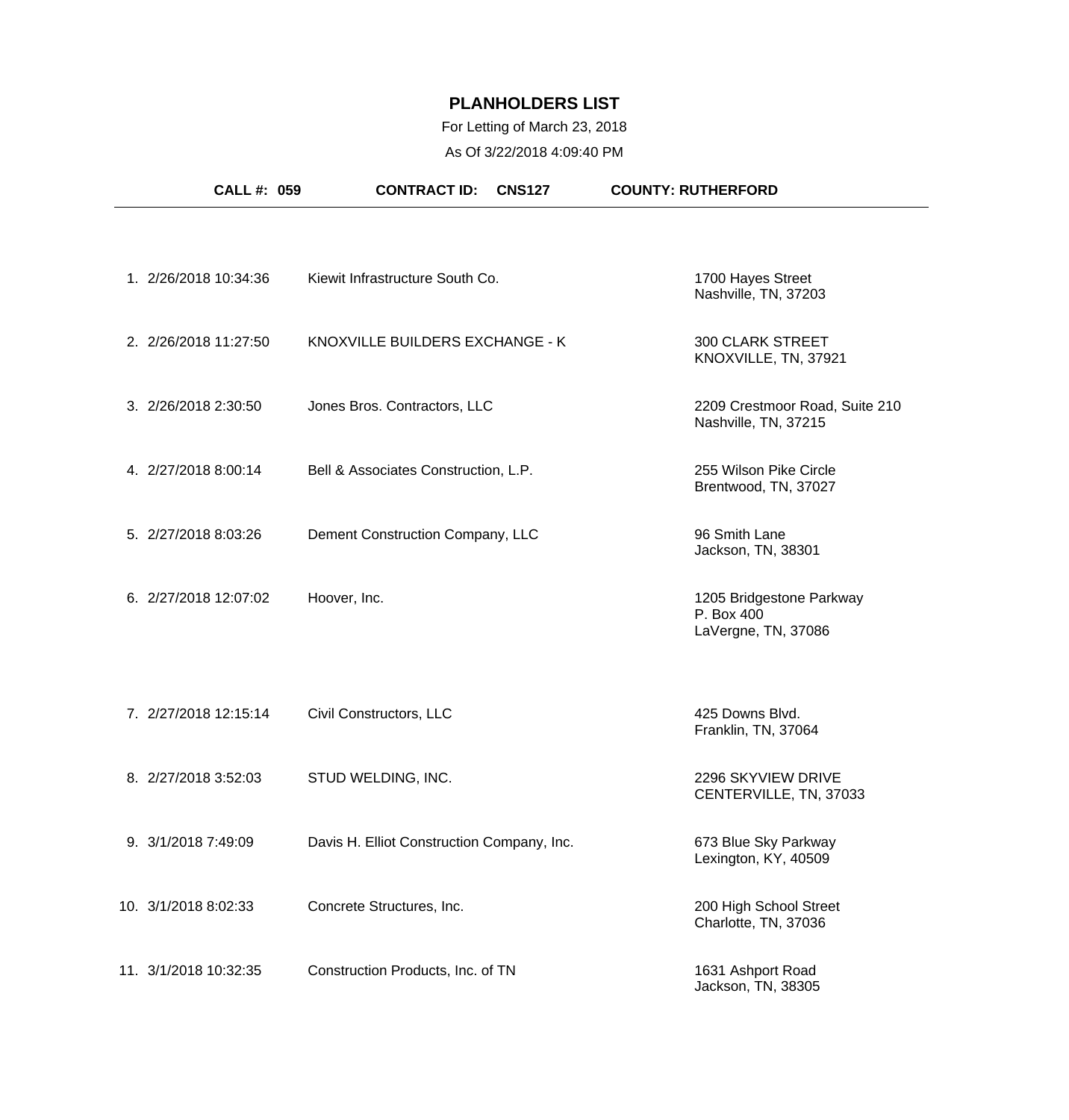For Letting of March 23, 2018

| 12. 3/1/2018 10:36:14 | LU, Inc.                           | 429 West Kingston Springs Road<br>Kingston Springs, TN, 37082 |
|-----------------------|------------------------------------|---------------------------------------------------------------|
| 13. 3/2/2018 8:09:42  | The WMC Contracting Co., Inc.      | <b>153 BATEMAN FARM ROAD</b><br>ERIN, TN, 37061               |
| 14. 3/2/2018 8:12:58  | Rogers Group, Inc.                 | 397 ROGERS ROAD<br>GORDENSVILLE, TN, TN, 38563                |
| 15. 3/2/2018 8:31:14  | Eutaw Construction Company, Inc.   | 109 West Commerce Street<br>Aberdeen, MS, 39730               |
| 16. 3/2/2018 8:37:41  | Rawso, LLC                         | 819 Scott Street, Suite A<br>Murfreesboro, TN, 37129          |
| 17. 3/2/2018 8:42:08  | Hawkins & Price, LLC               | 5096 Highway 64 E<br>Wartrace, TN, 37183                      |
| 18. 3/5/2018 12:41:08 | WATSON BOWMAN ACME CORPORATION     | 95 PINEVIEW DRIVE<br>AMHERST, NY, 14228                       |
| 19. 3/7/2018 7:48:24  | Cleary Construction, Inc.          | 2006 Edmonton Road<br>Tompkinsville, KY, 42167                |
| 20. 3/8/2018 9:29:08  | Martin Paving Company, Inc.        | 546 HWY 45 E SOUTH<br>Medina, TN, 38355                       |
| 21. 3/8/2018 9:33:52  | Vulcan Construction Materials, LLC | 3556 Hermitage Industrial Drive<br>Hermitage, TN, 37076       |
| 22. 3/8/2018 9:55:02  | Wright Paving Contractors, Inc.    | 372 Shelbyville Highway<br>Fayetteville, TN, 37334            |
| 23. 3/8/2018 10:01:21 | Tennessee Texture, LLC             | 1241 Highway 12 N<br>Ashland City, TN, 37015                  |
| 24. 3/15/2018 8:55:36 | L & G Construction Co., Inc.       | 2614 Hart Street<br>Nashville, TN, 37207                      |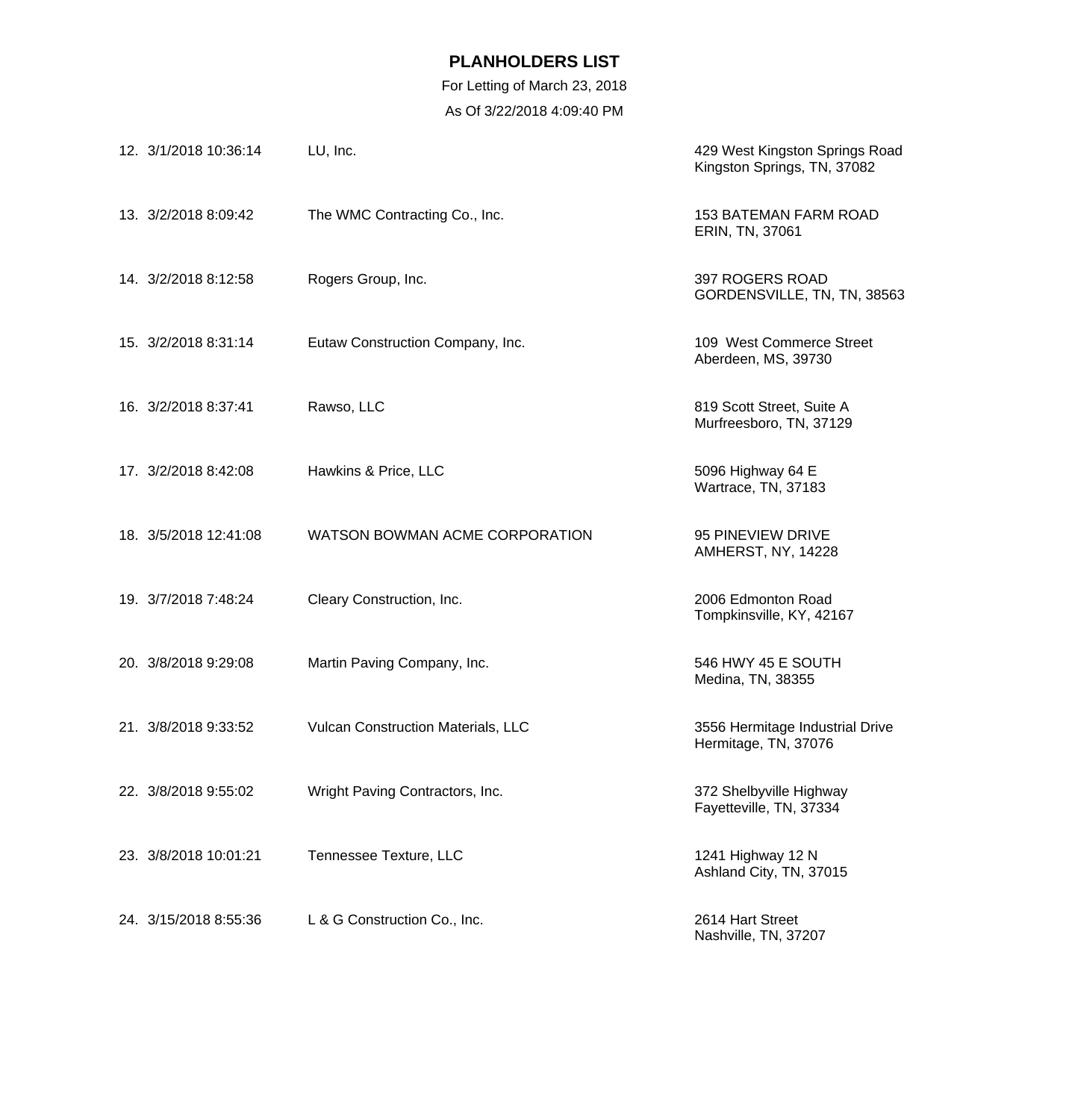### For Letting of March 23, 2018

|                       | <b>CALL #: 060</b> | <b>CONTRACT ID:</b><br><b>CNS106</b> | <b>COUNTY: SCOTT</b>                                    |  |
|-----------------------|--------------------|--------------------------------------|---------------------------------------------------------|--|
|                       |                    |                                      |                                                         |  |
| 1. 2/26/2018 11:27:50 |                    | KNOXVILLE BUILDERS EXCHANGE - K      | <b>300 CLARK STREET</b><br>KNOXVILLE, TN, 37921         |  |
| 2. 2/26/2018 2:30:50  |                    | Jones Bros. Contractors, LLC         | 2209 Crestmoor Road, Suite 210<br>Nashville, TN, 37215  |  |
| 3. 2/27/2018 12:11:21 |                    | Rogers Group, Inc.                   | 601 MARYVILLE PIKE<br>KNOXVILLE, TN, 37920              |  |
| 4. 3/8/2018 10:14:09  |                    | International Traffic Systems, Inc.  | 2401 Cleveland Heights Boulevard<br>Lakeland, FL, 33803 |  |
| 5. 3/22/2018 8:56:58  |                    | Potter South East LLC                | 511 East Monticello Pike<br>Huntsville, TN, 37756       |  |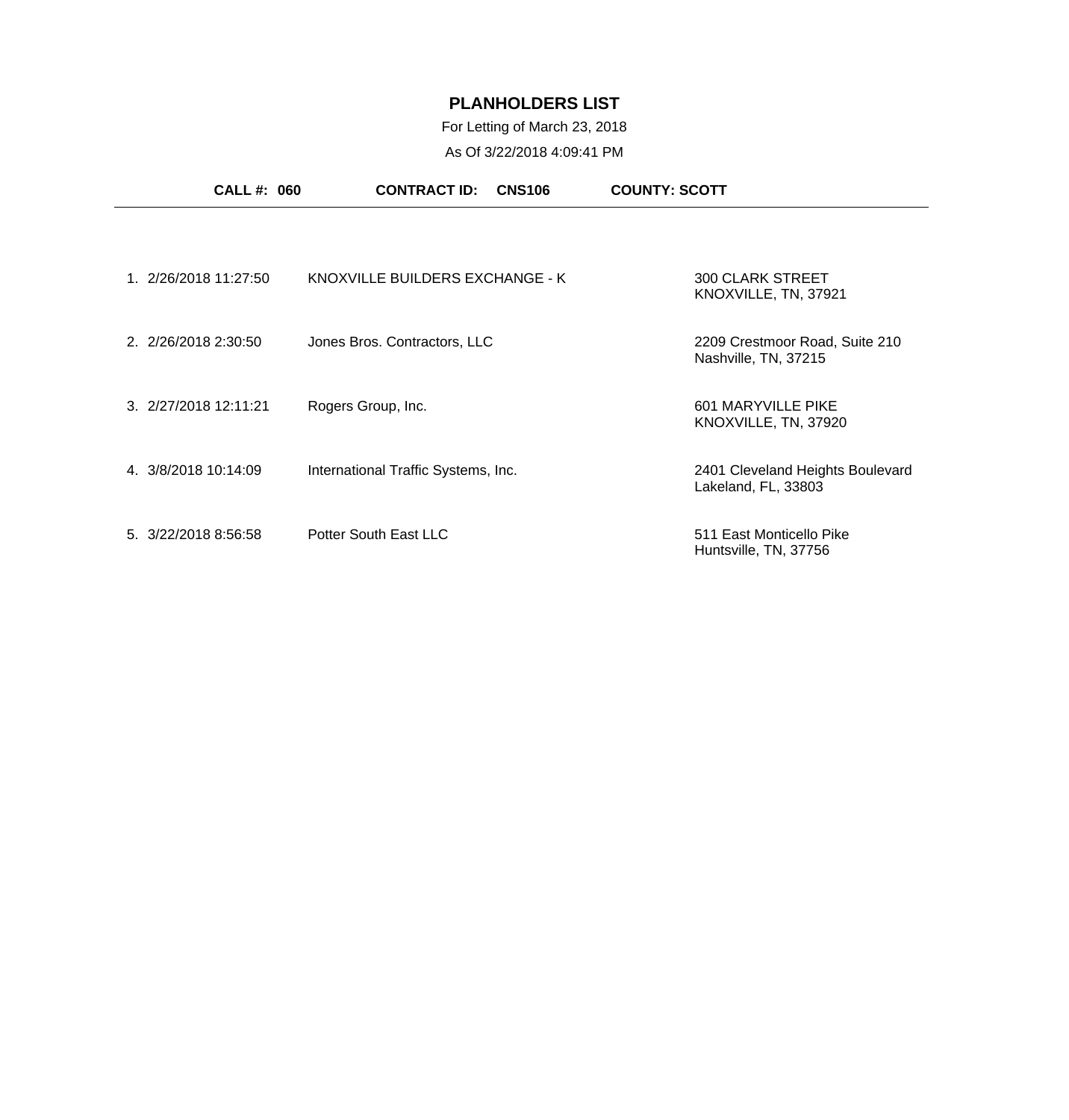# For Letting of March 23, 2018

| <b>CALL#: 061</b>            | <b>CONTRACT ID:</b>               | <b>CNS103</b> | <b>COUNTY: SEQUATCHIE</b>                     |  |
|------------------------------|-----------------------------------|---------------|-----------------------------------------------|--|
|                              |                                   |               |                                               |  |
| 1. 2/26/2018 11:27:51        | KNOXVILLE BUILDERS EXCHANGE - K   |               | 300 CLARK STREET<br>KNOXVILLE, TN, 37921      |  |
| 2. 2/26/2018 2:30:51         | Jones Bros. Contractors, LLC      |               | No Address Was Found                          |  |
| $3. \frac{3}{8}/20189:39:53$ | Talley Construction Company, Inc. |               | 1751 McFarland Avenue<br>Rossville, GA, 30741 |  |
| 4. 3/13/2018 8:04:42         | Rogers Group, Inc.                |               | 50 W. Davis Road<br>Cookeville, TN, 38506     |  |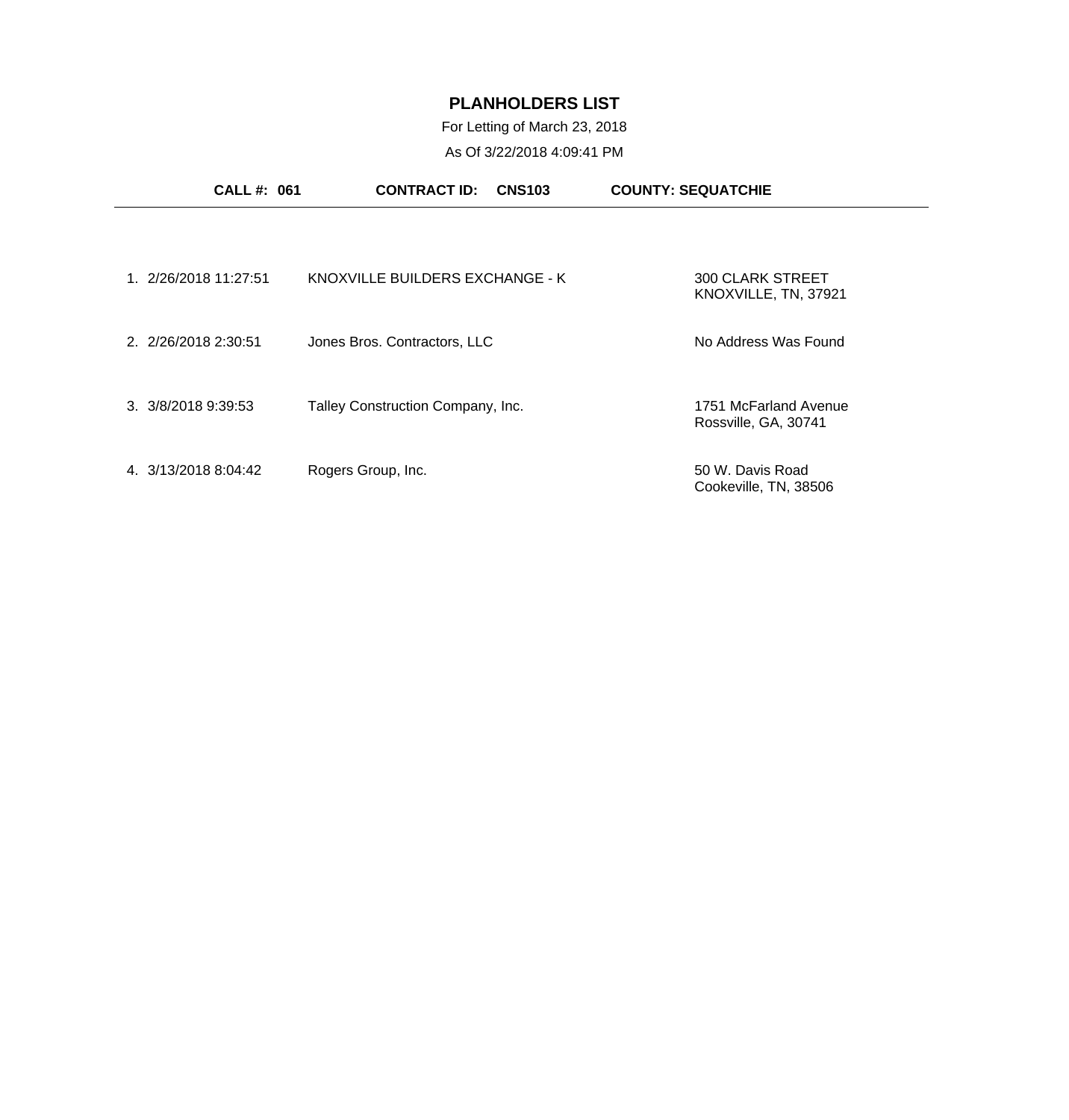#### For Letting of March 23, 2018

| CALL #: 062           | <b>CONTRACT ID:</b><br><b>CNS013</b> | <b>COUNTY: SEVIER</b>                                         |
|-----------------------|--------------------------------------|---------------------------------------------------------------|
|                       |                                      |                                                               |
| 1. 2/26/2018 10:34:37 | Kiewit Infrastructure South Co.      | 1700 Hayes Street<br>Nashville, TN, 37203                     |
| 2. 2/26/2018 11:11:30 | Twin K Construction, Inc.            | 13271 Scott Highway<br>Helenwood, TN, 37755                   |
| 3. 2/26/2018 11:27:51 | KNOXVILLE BUILDERS EXCHANGE - K      | <b>300 CLARK STREET</b><br>KNOXVILLE, TN, 37921               |
| 4. 2/26/2018 2:30:51  | Jones Bros. Contractors, LLC         | 2209 Crestmoor Road, Suite 210<br>Nashville, TN, 37215        |
| 5. 2/27/2018 8:00:15  | Bell & Associates Construction, L.P. | 255 Wilson Pike Circle<br>Brentwood, TN, 37027                |
| 6. 2/27/2018 3:52:03  | STUD WELDING, INC.                   | 2296 SKYVIEW DRIVE<br>CENTERVILLE, TN, 37033                  |
| 7. 3/1/2018 8:05:18   | Charles Blalock & Sons, Inc.         | 409 Robert Henderson Road<br>Sevierville, TN, 37862           |
| 8. 3/1/2018 10:22:12  | Whaley & Sons, Inc.                  | 3909 Snyder Road<br>Kodak, TN, 37764                          |
| 9. 3/1/2018 10:36:15  | LU, Inc.                             | 429 West Kingston Springs Road<br>Kingston Springs, TN, 37082 |
| 10. 3/5/2018 12:41:08 | WATSON BOWMAN ACME CORPORATION       | 95 PINEVIEW DRIVE<br>AMHERST, NY, 14228                       |
| 11. 3/8/2018 9:40:29  | <b>Whaley Construction, LLC</b>      | 820 Gists Creek Road<br>Sevierville, TN, 37876                |
| 12. 3/8/2018 10:01:22 | Tennessee Texture, LLC               | 1241 Highway 12 N<br>Ashland City, TN, 37015                  |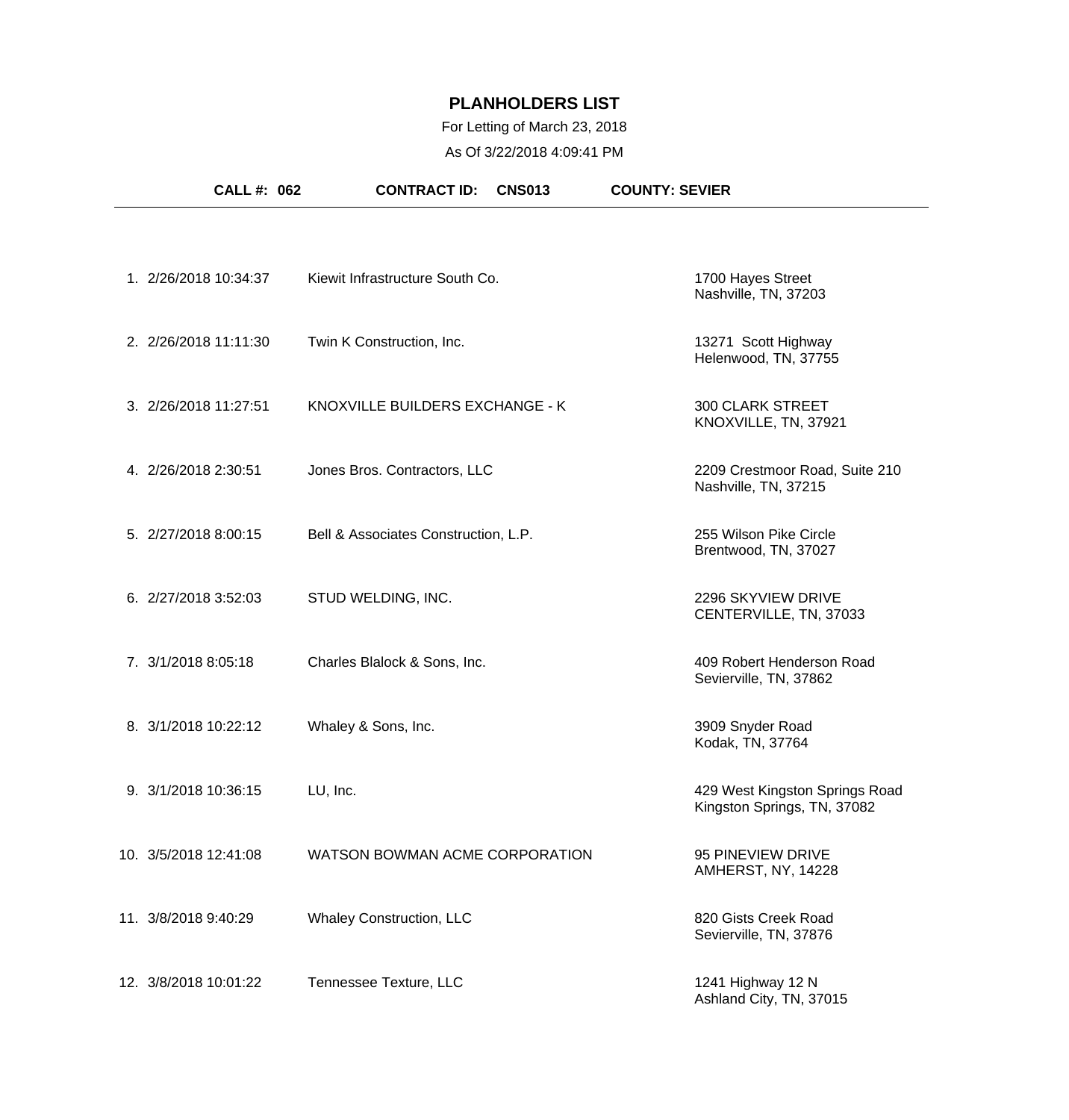For Letting of March 23, 2018

As Of 3/22/2018 4:09:41 PM

13. 3/20/2018 8:06:22 Summers-Taylor, Inc.

300 West Elk Avenue<br>Elizabethton, TN, 37643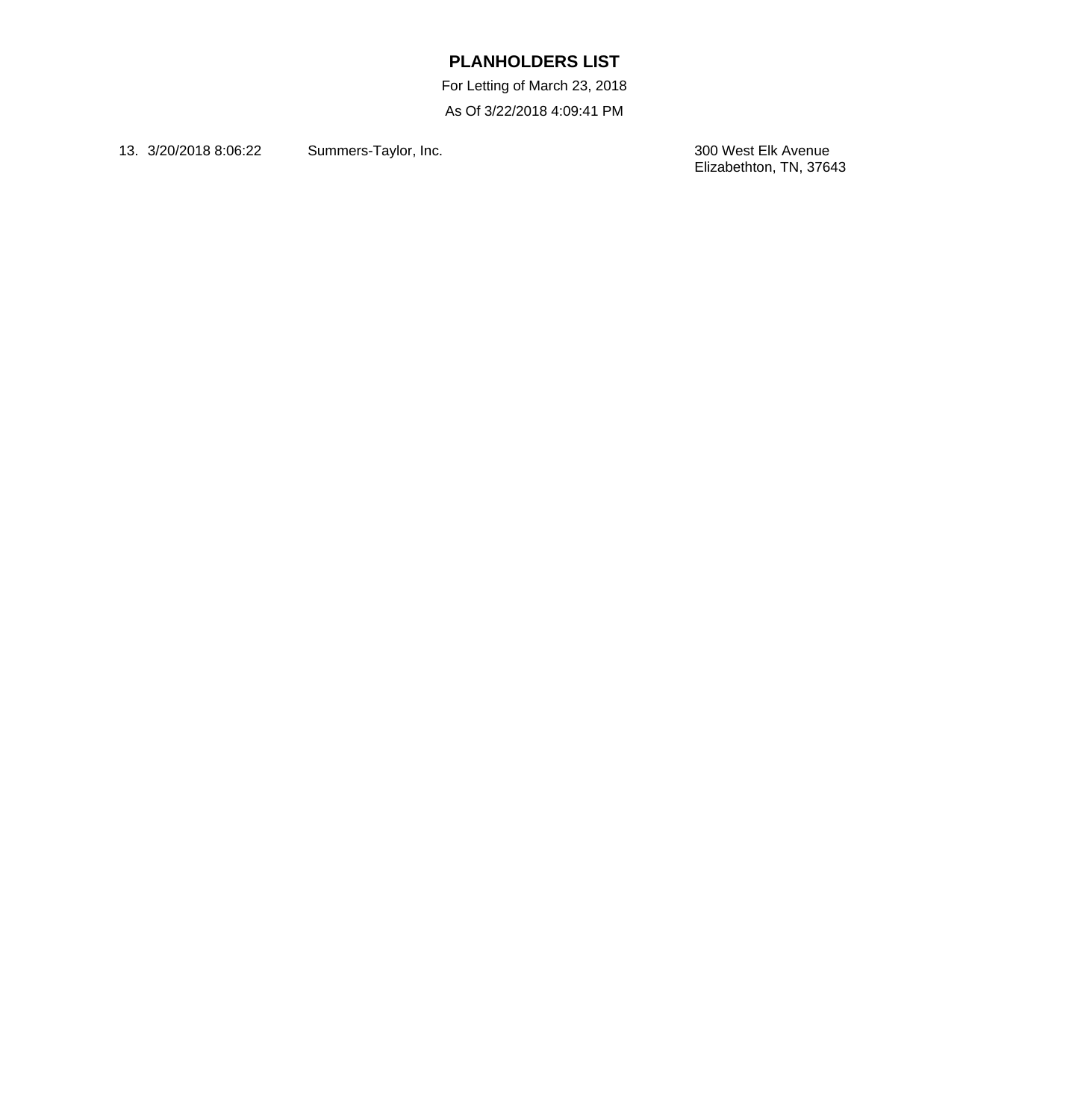### For Letting of March 23, 2018

| <b>CALL #: 063</b>    | <b>CONTRACT ID:</b><br><b>CNS145</b>       | <b>COUNTY: SULLIVAN</b>                                       |
|-----------------------|--------------------------------------------|---------------------------------------------------------------|
|                       |                                            |                                                               |
| 1. 2/26/2018 11:27:52 | KNOXVILLE BUILDERS EXCHANGE - K            | <b>300 CLARK STREET</b><br>KNOXVILLE, TN, 37921               |
| 2. 2/27/2018 12:04:52 | <b>ALH Construction Company</b>            | 415 West E Street<br>Elizabethton, TN, 37643                  |
| 3. 2/27/2018 3:52:04  | STUD WELDING, INC.                         | 2296 SKYVIEW DRIVE<br>CENTERVILLE, TN, 37033                  |
| 4. 3/1/2018 7:49:10   | Davis H. Elliot Construction Company, Inc. | 673 Blue Sky Parkway<br>Lexington, KY, 40509                  |
| 5. 3/1/2018 10:36:15  | LU, Inc.                                   | 429 West Kingston Springs Road<br>Kingston Springs, TN, 37082 |
| 6. 3/2/2018 8:21:28   | Summers-Taylor, Inc.                       | 300 West Elk Avenue<br>Elizabethton, TN, 37643                |
| 7. 3/7/2018 7:39:55   | Baker's Construction Services, Inc.        | 4533 Highway 11-E<br>Bluff City, TN, 37618                    |
| 8. 3/8/2018 10:14:09  | International Traffic Systems, Inc.        | 2401 Cleveland Heights Boulevard<br>Lakeland, FL, 33803       |
| 9. 3/14/2018 7:35:48  | W-L Construction & Paving, Inc.            | PO Box 927<br>Chilhowie, VA, 24319                            |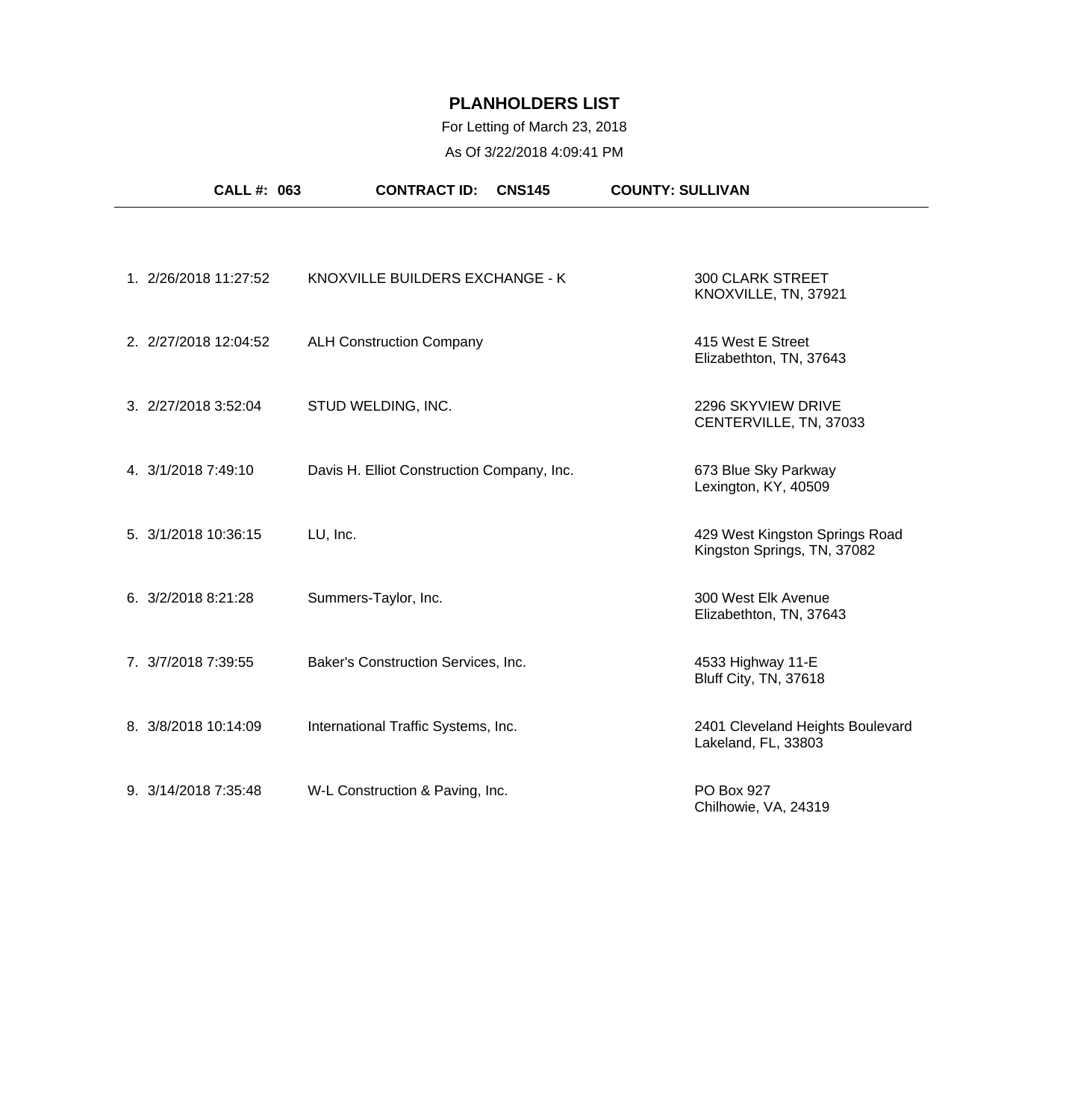### For Letting of March 23, 2018

| <b>CALL #: 064</b>    |                                 | <b>CONTRACT ID:</b><br><b>CNS122</b> | <b>COUNTY: SULLIVAN</b>                                       |
|-----------------------|---------------------------------|--------------------------------------|---------------------------------------------------------------|
|                       |                                 |                                      |                                                               |
| 1. 2/26/2018 11:27:52 |                                 | KNOXVILLE BUILDERS EXCHANGE - K      | <b>300 CLARK STREET</b><br>KNOXVILLE, TN, 37921               |
| 2. 2/26/2018 2:30:52  | Jones Bros. Contractors, LLC    |                                      | 2209 Crestmoor Road, Suite 210<br>Nashville, TN, 37215        |
| 3. 2/27/2018 12:04:52 | <b>ALH Construction Company</b> |                                      | 415 West E Street<br>Elizabethton, TN, 37643                  |
| 4. 3/1/2018 10:36:15  | LU, Inc.                        |                                      | 429 West Kingston Springs Road<br>Kingston Springs, TN, 37082 |
| 5. 3/2/2018 8:21:28   | Summers-Taylor, Inc.            |                                      | 300 West Elk Avenue<br>Elizabethton, TN, 37643                |
| 6.3/8/201810:14:10    |                                 | International Traffic Systems, Inc.  | 2401 Cleveland Heights Boulevard<br>Lakeland, FL, 33803       |
| 7. 3/14/2018 7:35:49  | W-L Construction & Paving, Inc. |                                      | PO Box 927<br>Chilhowie, VA, 24319                            |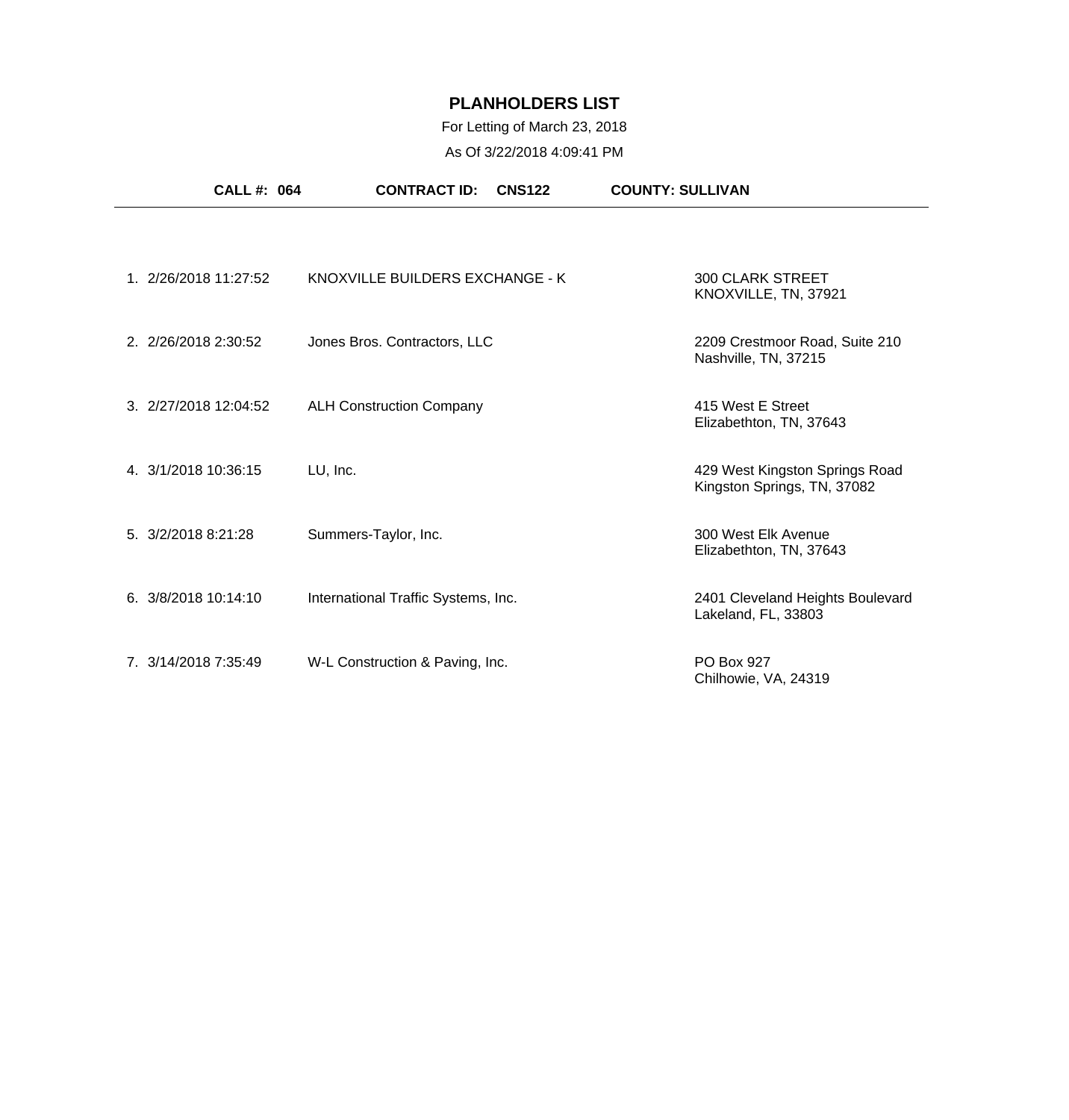### For Letting of March 23, 2018

| <b>CALL #: 065</b>    | <b>CONTRACT ID:</b><br><b>CNS108</b> | <b>COUNTY: SULLIVAN</b>                                |
|-----------------------|--------------------------------------|--------------------------------------------------------|
|                       |                                      |                                                        |
| 1. 2/26/2018 11:27:52 | KNOXVILLE BUILDERS EXCHANGE - K      | <b>300 CLARK STREET</b><br>KNOXVILLE, TN, 37921        |
| 2. 2/26/2018 2:30:52  | Jones Bros. Contractors, LLC         | 2209 Crestmoor Road, Suite 210<br>Nashville, TN, 37215 |
| 3. 2/27/2018 12:04:53 | <b>ALH Construction Company</b>      | 415 West E Street<br>Elizabethton, TN, 37643           |
| 4. 3/2/2018 8:21:29   | Summers-Taylor, Inc.                 | 300 West Elk Avenue<br>Elizabethton, TN, 37643         |
| 5. 3/14/2018 7:35:49  | W-L Construction & Paving, Inc.      | PO Box 927<br>Chilhowie, VA, 24319                     |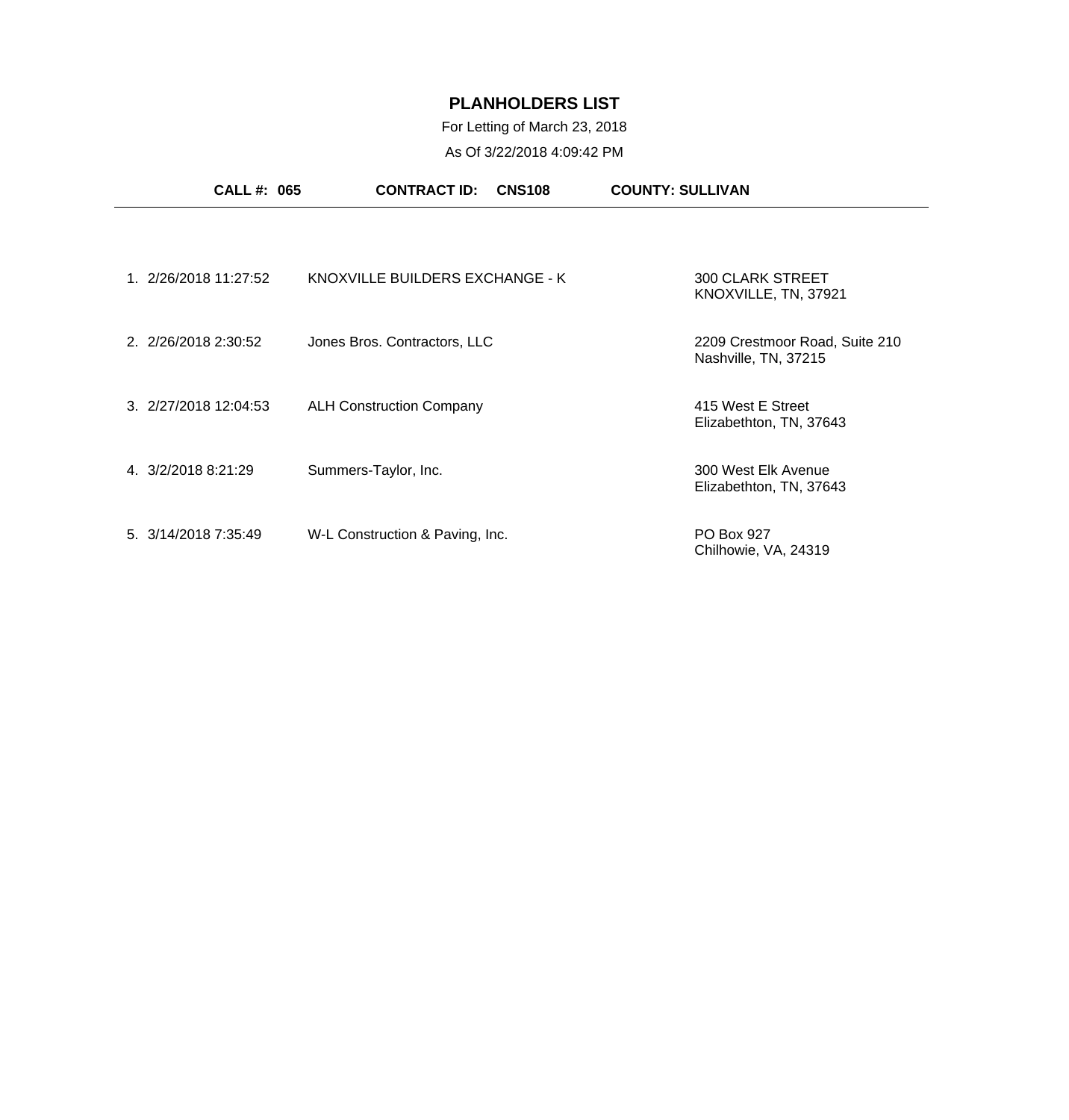### For Letting of March 23, 2018

| CALL #: 066           | <b>CONTRACT ID:</b><br><b>CNS035</b> | <b>COUNTY: SUMNER</b>                                         |
|-----------------------|--------------------------------------|---------------------------------------------------------------|
|                       |                                      |                                                               |
| 1. 1/23/2018 9:28:54  | Jones Bros. Contractors, LLC         | 2209 Crestmoor Road, Suite 210<br>Nashville, TN, 37215        |
| 2. 1/23/2018 9:47:46  | KNOXVILLE BUILDERS EXCHANGE - K      | <b>300 CLARK STREET</b><br>KNOXVILLE, TN, 37921               |
| 3. 1/25/2018 10:14:50 | International Traffic Systems, Inc.  | 2401 Cleveland Heights Boulevard<br>Lakeland, FL, 33803       |
| 4. 1/25/2018 10:35:19 | Rogers Group, Inc.                   | 2124 Nashville Pike<br>Gallatin, TN, 37066                    |
| 5. 1/30/2018 10:47:57 | Charles Deweese Construction, Inc    | 765 Industrial Bypass North<br>Franklin, KY, 42134            |
| 6. 2/2/2018 7:19:39   | Vulcan Construction Materials, LLC   | 3556 Hermitage Industrial Drive<br>Hermitage, TN, 37076       |
| 7. 2/26/2018 11:27:52 | KNOXVILLE BUILDERS EXCHANGE - K      | <b>300 CLARK STREET</b><br>KNOXVILLE, TN, 37921               |
| 8. 3/1/2018 9:44:42   | Rogers Group, Inc.                   | 397 ROGERS ROAD<br>GORDENSVILLE, TN, TN, 38563                |
| 9. 3/1/2018 9:59:03   | Hoover, Inc.                         | 1205 Bridgestone Parkway<br>P. Box 400<br>LaVergne, TN, 37086 |
| 10. 3/8/2018 10:14:10 | International Traffic Systems, Inc.  | 2401 Cleveland Heights Boulevard<br>Lakeland, FL, 33803       |
| 11. 3/15/2018 9:19:31 | Charles Deweese Construction, Inc    | 765 Industrial Bypass North<br>Franklin, KY, 42134            |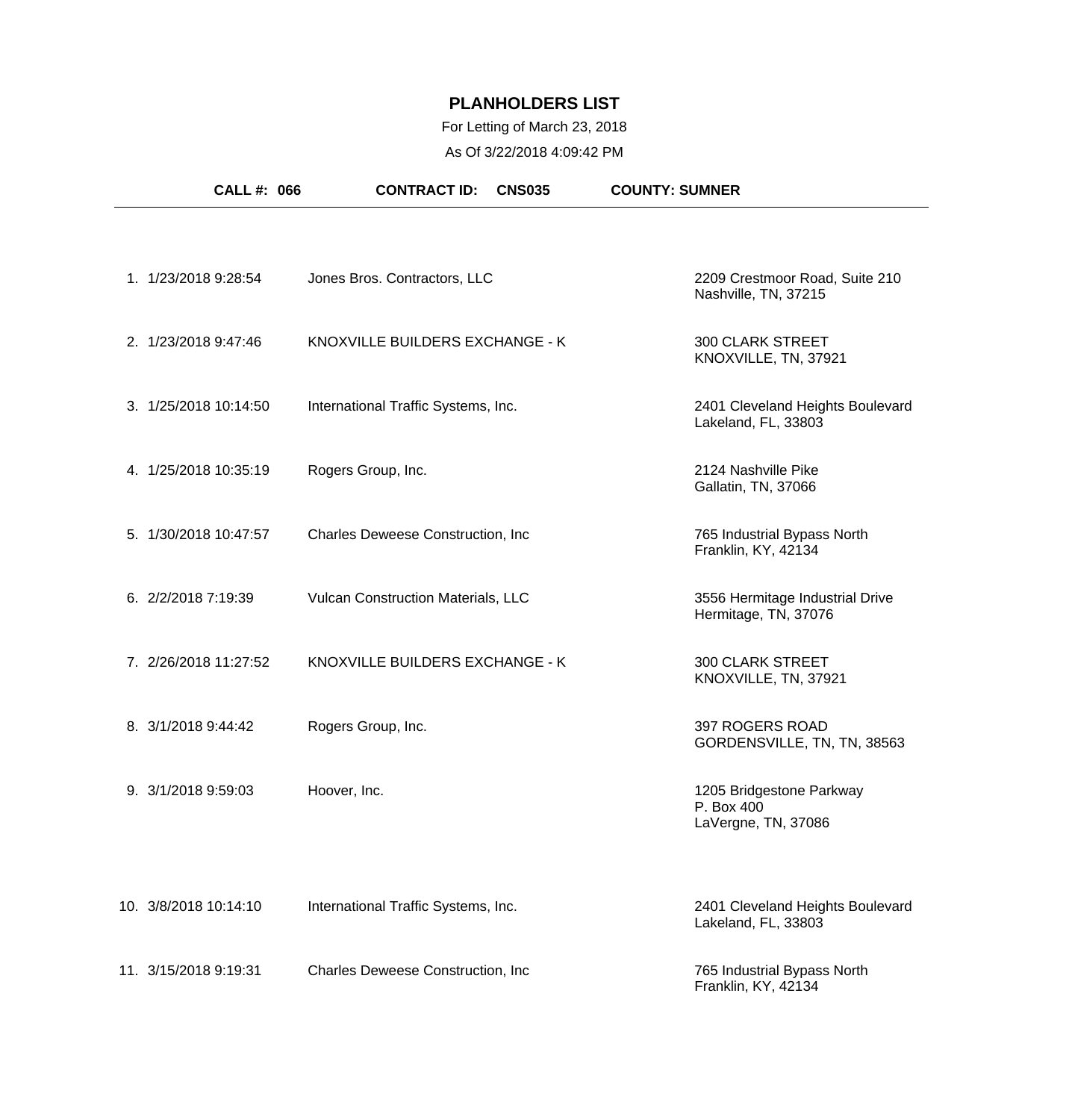### For Letting of March 23, 2018

|                      | CALL #: 067           | <b>CONTRACT ID:</b><br><b>CNS157</b>  | <b>COUNTY: TIPTON</b>                                  |
|----------------------|-----------------------|---------------------------------------|--------------------------------------------------------|
|                      |                       |                                       |                                                        |
|                      | 1. 2/26/2018 11:27:53 | KNOXVILLE BUILDERS EXCHANGE - K       | <b>300 CLARK STREET</b><br>KNOXVILLE, TN, 37921        |
| 2. 2/26/2018 2:30:54 |                       | Jones Bros. Contractors, LLC          | 2209 Crestmoor Road, Suite 210<br>Nashville, TN, 37215 |
| 3. 3/1/2018 11:02:28 |                       | All-Brite, Inc.                       | 200 Commerce Center Circle<br>Jackson, TN, 38301       |
| 4. 3/2/2018 8:33:58  |                       | Bettis Asphalt and Construction, Inc. | 1800 NW Brickyard<br>PO Box 1694<br>Topeka, KS, 66601  |
| 5. 3/7/2018 7:55:54  |                       | Dustrol, Inc.                         | 1201 E. Main Street<br>Towanda, KS, 67144-0309         |
| 6. 3/13/2018 8:08:45 |                       | Lehman-Roberts Company                | 1111 Wilson Street<br>Memphis, TN, 38106               |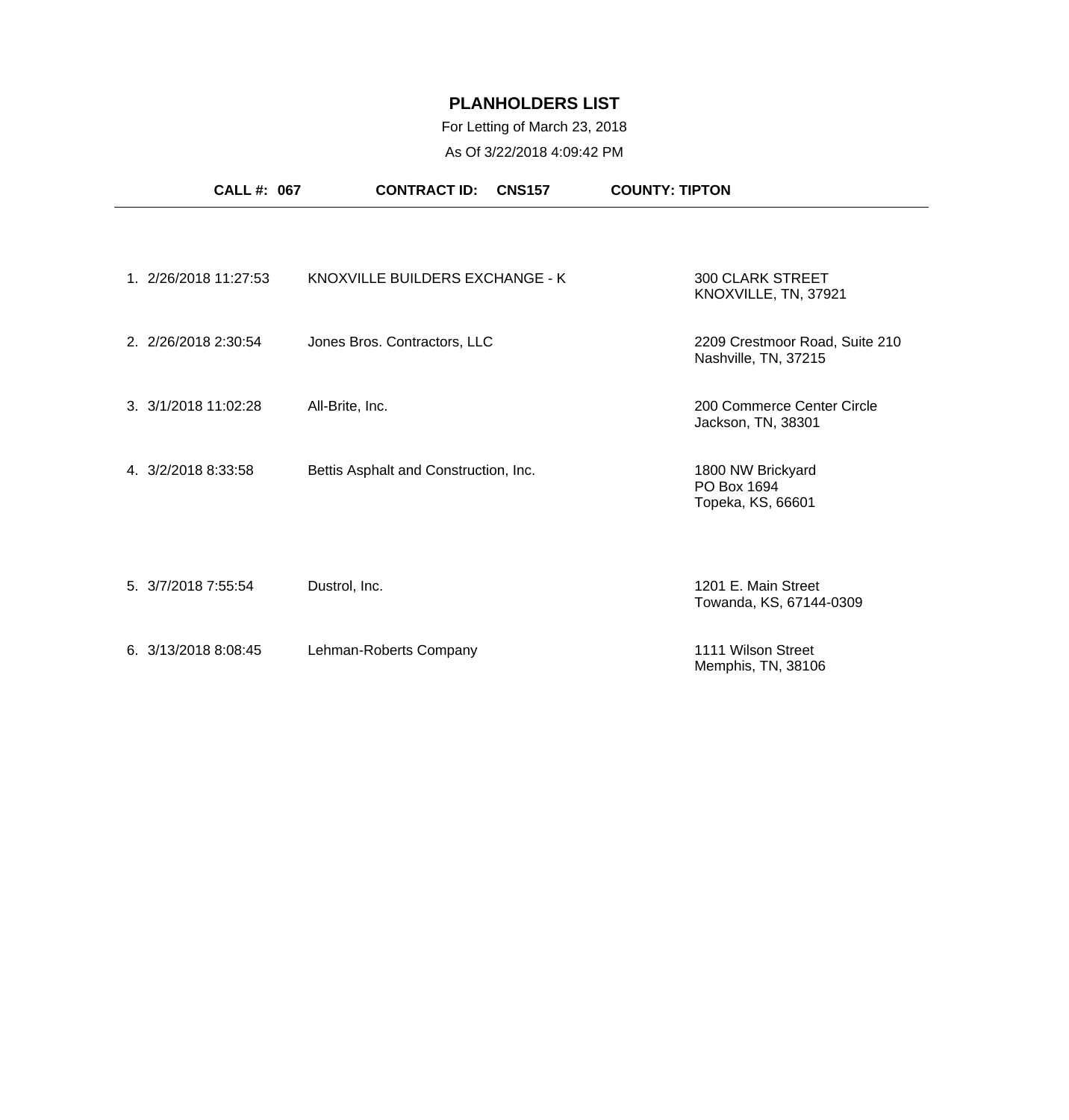# For Letting of March 23, 2018

| <b>CALL#: 068</b>             | <b>CONTRACT ID:</b><br><b>CNS118</b>      | <b>COUNTY: TROUSDALE</b>                                |
|-------------------------------|-------------------------------------------|---------------------------------------------------------|
|                               |                                           |                                                         |
| 1. 2/26/2018 11:27:53         | KNOXVILLE BUILDERS EXCHANGE - K           | <b>300 CLARK STREET</b><br>KNOXVILLE, TN, 37921         |
| 2. 2/26/2018 2:30:54          | Jones Bros. Contractors, LLC              | 2209 Crestmoor Road, Suite 210<br>Nashville, TN, 37215  |
| $3. \frac{3}{1/2018}$ 9:44:42 | Rogers Group, Inc.                        | 397 ROGERS ROAD<br>GORDENSVILLE, TN, TN, 38563          |
| 4. 3/8/2018 9:33:53           | <b>Vulcan Construction Materials, LLC</b> | 3556 Hermitage Industrial Drive<br>Hermitage, TN, 37076 |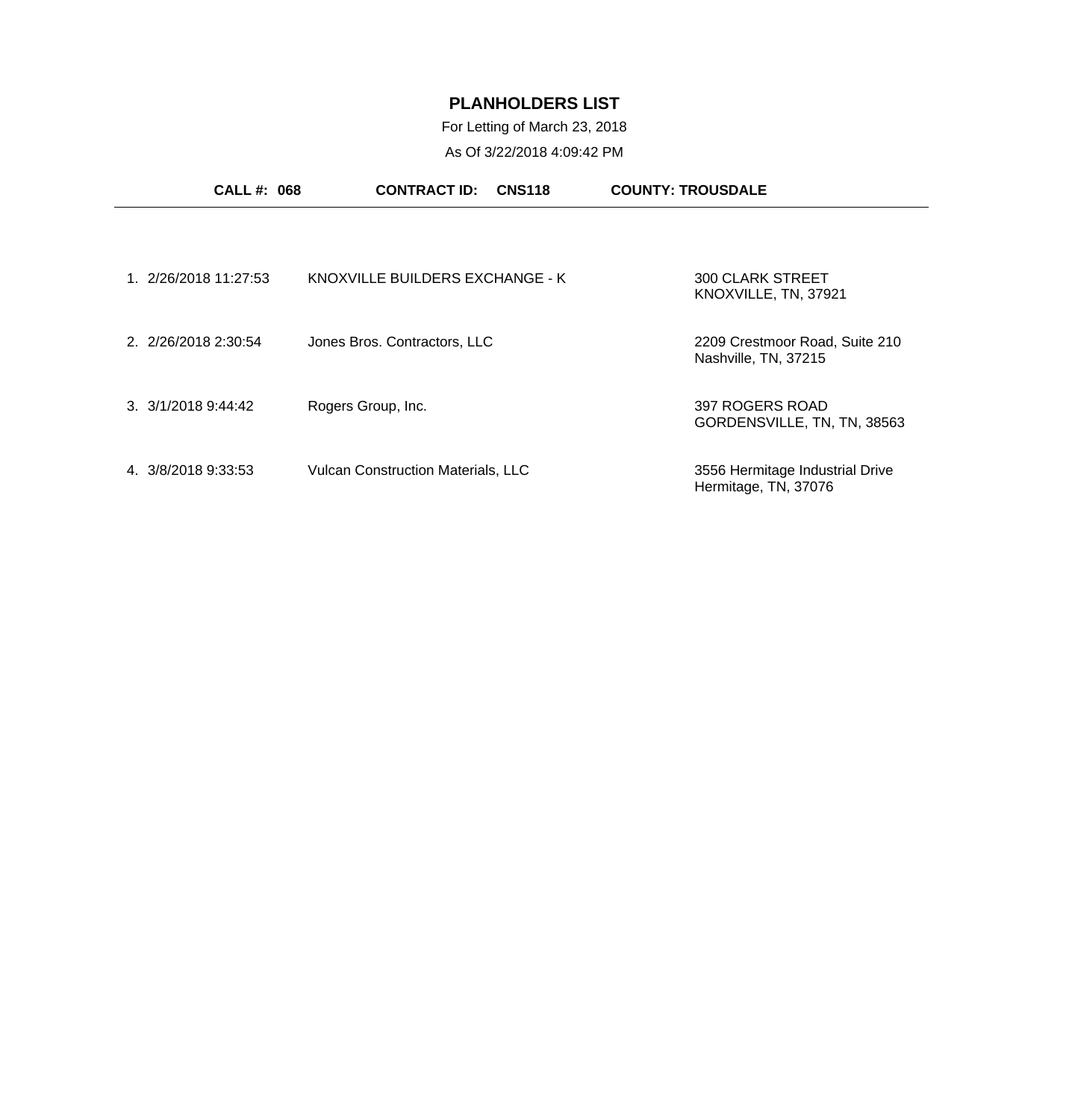# For Letting of March 23, 2018

| <b>CALL #: 069</b>    | <b>CONTRACT ID:</b><br><b>CNS161</b> | <b>COUNTY: WASHINGTON</b>                                     |
|-----------------------|--------------------------------------|---------------------------------------------------------------|
|                       |                                      |                                                               |
| 1. 2/26/2018 11:27:53 | KNOXVILLE BUILDERS EXCHANGE - K      | <b>300 CLARK STREET</b><br>KNOXVILLE, TN, 37921               |
| 2. 2/26/2018 2:30:55  | Jones Bros. Contractors, LLC         | 2209 Crestmoor Road, Suite 210<br>Nashville, TN, 37215        |
| 3. 2/27/2018 12:04:53 | <b>ALH Construction Company</b>      | 415 West E Street<br>Elizabethton, TN, 37643                  |
| 4. 3/1/2018 10:36:16  | LU, Inc.                             | 429 West Kingston Springs Road<br>Kingston Springs, TN, 37082 |
| 5. 3/2/2018 8:21:29   | Summers-Taylor, Inc.                 | 300 West Elk Avenue<br>Elizabethton, TN, 37643                |
| 6.3/5/201812:41:08    | WATSON BOWMAN ACME CORPORATION       | 95 PINEVIEW DRIVE<br>AMHERST, NY, 14228                       |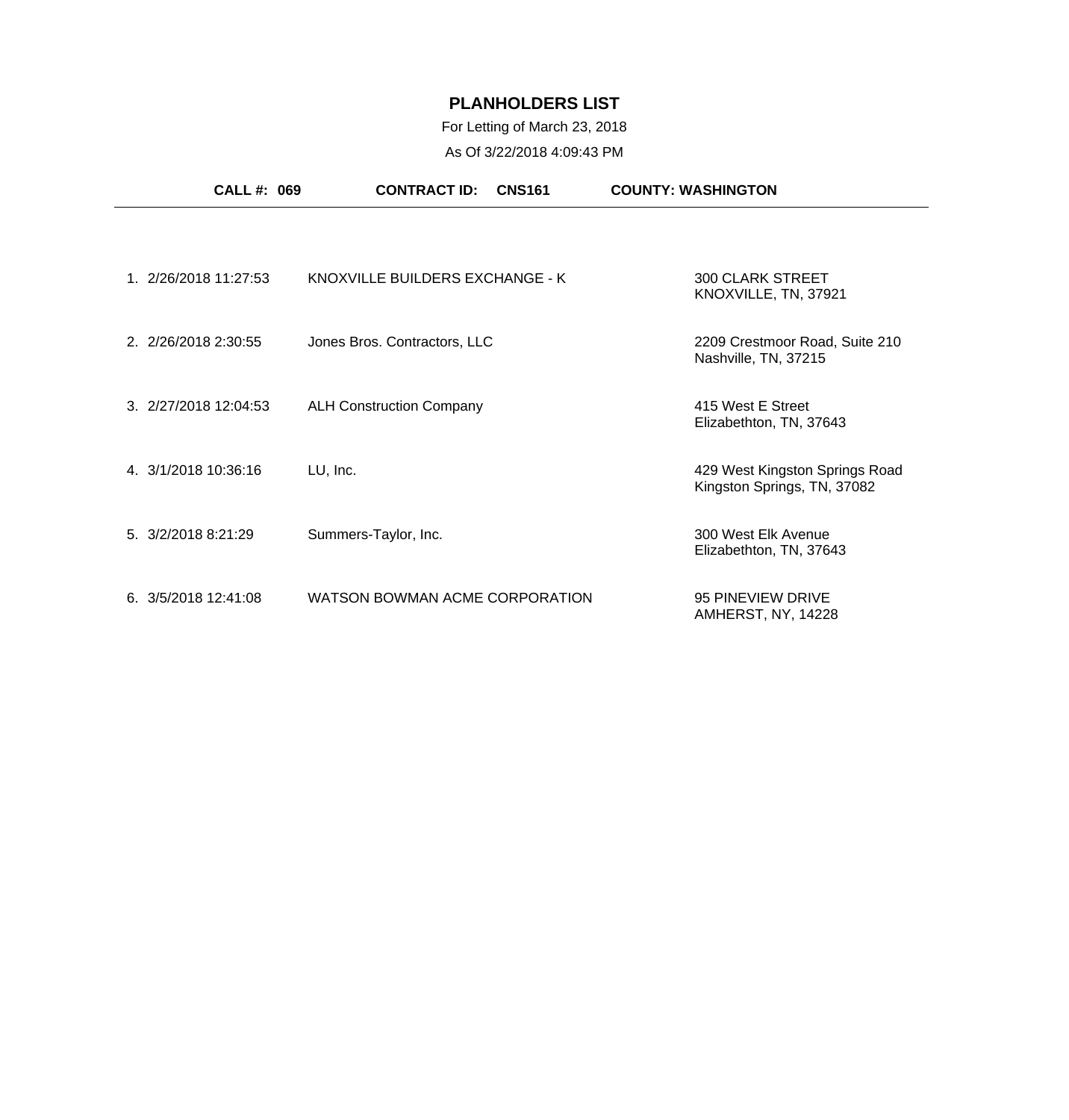### For Letting of March 23, 2018

| <b>CALL #: 070</b>             | <b>CONTRACT ID:</b>             | <b>CNS120</b> | <b>COUNTY: WAYNE</b>                                          |  |
|--------------------------------|---------------------------------|---------------|---------------------------------------------------------------|--|
|                                |                                 |               |                                                               |  |
| 1. 2/26/2018 11:27:54          | KNOXVILLE BUILDERS EXCHANGE - K |               | <b>300 CLARK STREET</b><br>KNOXVILLE, TN, 37921               |  |
| 2. 2/26/2018 2:30:57           | Jones Bros. Contractors, LLC    |               | 2209 Crestmoor Road, Suite 210<br>Nashville, TN, 37215        |  |
| $3. \frac{3}{1/2018}$ 10:36:16 | LU, Inc.                        |               | 429 West Kingston Springs Road<br>Kingston Springs, TN, 37082 |  |
| 4. 3/1/2018 11:02:28           | All-Brite, Inc.                 |               | 200 Commerce Center Circle<br>Jackson, TN, 38301              |  |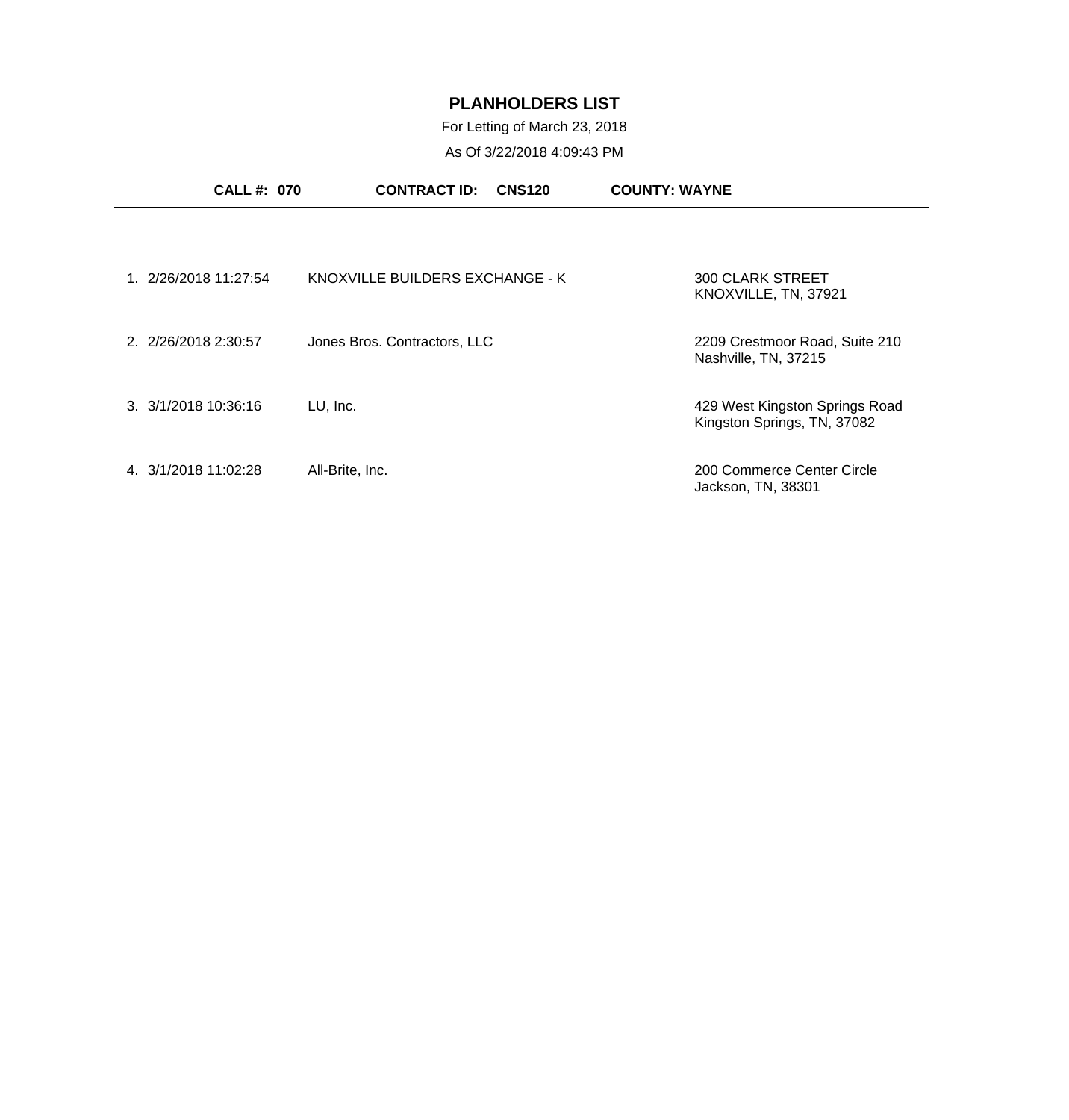### For Letting of March 23, 2018

|                      | <b>CALL #: 071</b>    | <b>CONTRACT ID:</b><br><b>CNS158</b> | <b>COUNTY: WAYNE</b>                                          |
|----------------------|-----------------------|--------------------------------------|---------------------------------------------------------------|
|                      |                       |                                      |                                                               |
|                      | 1. 2/26/2018 11:27:54 | KNOXVILLE BUILDERS EXCHANGE - K      | <b>300 CLARK STREET</b><br>KNOXVILLE, TN, 37921               |
| 2. 2/26/2018 2:30:58 |                       | Jones Bros. Contractors, LLC         | 2209 Crestmoor Road, Suite 210<br>Nashville, TN, 37215        |
| 3. 2/27/2018 7:56:33 |                       | Delta Contracting Company, LLC       | 118 Hadley Drive<br>Humboldt, TN, 38343                       |
| 4. 3/1/2018 10:36:17 |                       | LU, Inc.                             | 429 West Kingston Springs Road<br>Kingston Springs, TN, 37082 |
| 5. 3/1/2018 11:02:28 |                       | All-Brite, Inc.                      | 200 Commerce Center Circle<br>Jackson, TN, 38301              |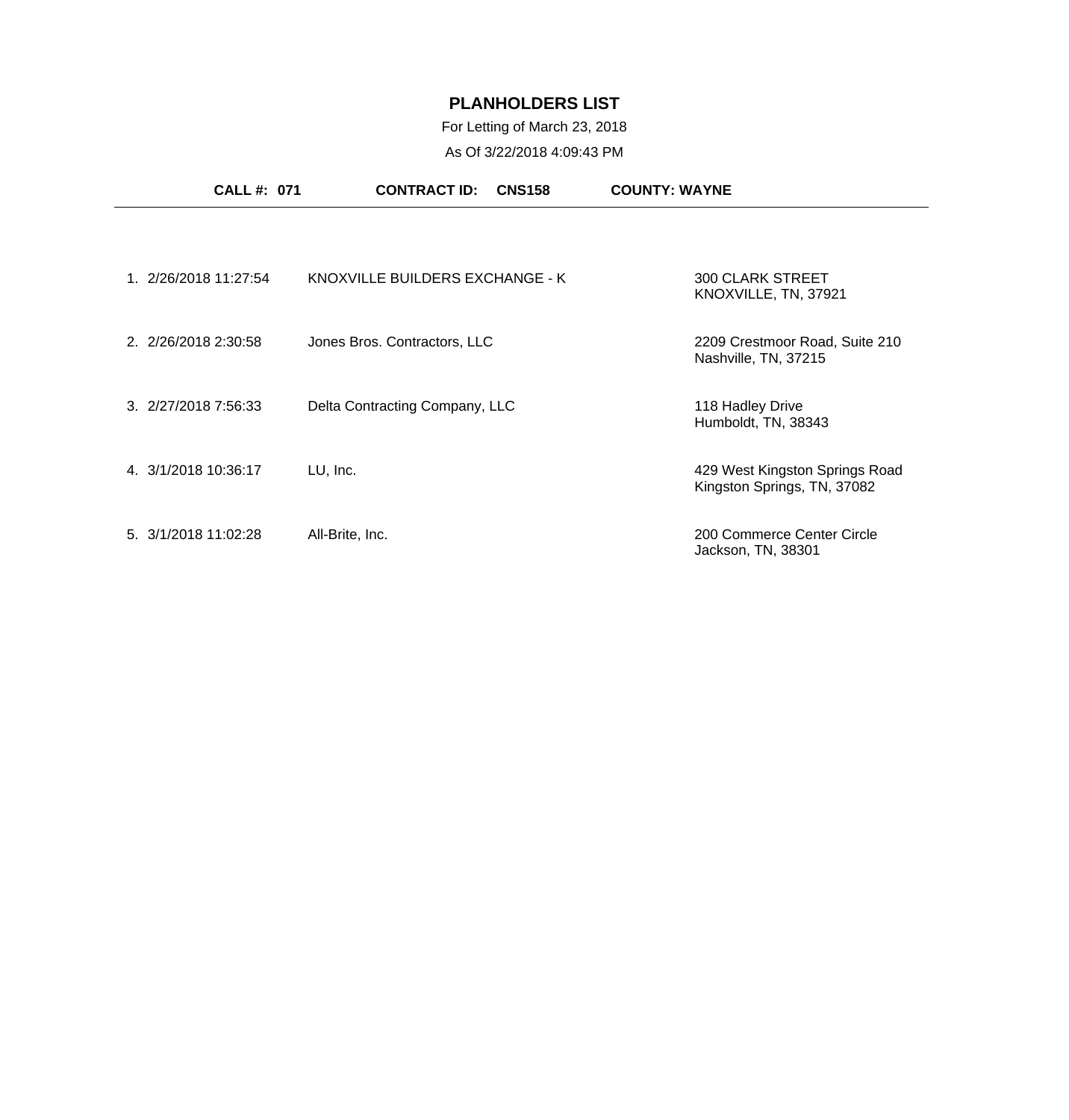## For Letting of March 23, 2018

| <b>CALL #: 072</b>               | <b>CONTRACT ID:</b>              | <b>COUNTY: WEAKLEY</b><br><b>CNS136</b> |                                                               |
|----------------------------------|----------------------------------|-----------------------------------------|---------------------------------------------------------------|
|                                  |                                  |                                         |                                                               |
| 1. 2/26/2018 11:27:54            | KNOXVILLE BUILDERS EXCHANGE - K  |                                         | <b>300 CLARK STREET</b><br>KNOXVILLE, TN, 37921               |
| 2. 2/26/2018 2:30:59             | Jones Bros. Contractors, LLC     |                                         | 2209 Crestmoor Road, Suite 210<br>Nashville, TN, 37215        |
| $3. \ \frac{2}{27}{20188:05:33}$ | <b>Ford Construction Company</b> |                                         | 1311 East Court Street<br>Dyersburg, TN, 38024                |
| 4. 3/1/2018 10:36:17             | LU, Inc.                         |                                         | 429 West Kingston Springs Road<br>Kingston Springs, TN, 37082 |
| 5. 3/1/2018 11:02:29             | All-Brite, Inc.                  |                                         | 200 Commerce Center Circle<br>Jackson, TN, 38301              |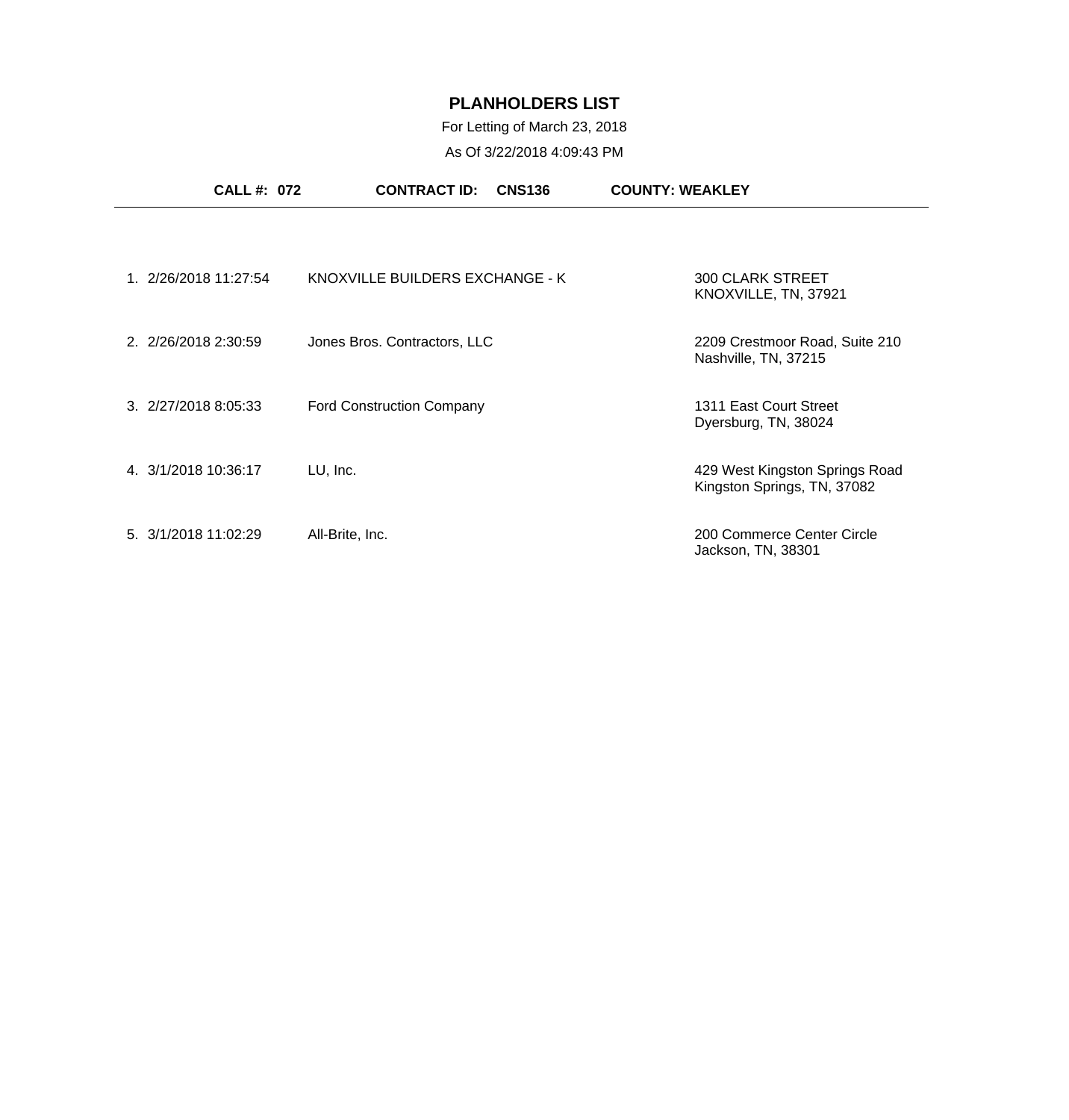### For Letting of March 23, 2018

|                                  | <b>CALL #: 073</b>    | <b>CNS134</b><br><b>CONTRACT ID:</b> | <b>COUNTY: WEAKLEY</b>                                        |
|----------------------------------|-----------------------|--------------------------------------|---------------------------------------------------------------|
|                                  |                       |                                      |                                                               |
|                                  | 1. 2/26/2018 11:27:54 | KNOXVILLE BUILDERS EXCHANGE - K      | <b>300 CLARK STREET</b><br>KNOXVILLE, TN, 37921               |
| 2. 2/26/2018 2:31:01             |                       | Jones Bros. Contractors, LLC         | 2209 Crestmoor Road, Suite 210<br>Nashville, TN, 37215        |
| $3. \ \frac{2}{27}{20188:05:33}$ |                       | <b>Ford Construction Company</b>     | 1311 East Court Street<br>Dyersburg, TN, 38024                |
| 4. 3/1/2018 10:36:18             |                       | LU, Inc.                             | 429 West Kingston Springs Road<br>Kingston Springs, TN, 37082 |
| 5. 3/1/2018 11:02:29             |                       | All-Brite, Inc.                      | 200 Commerce Center Circle<br>Jackson, TN, 38301              |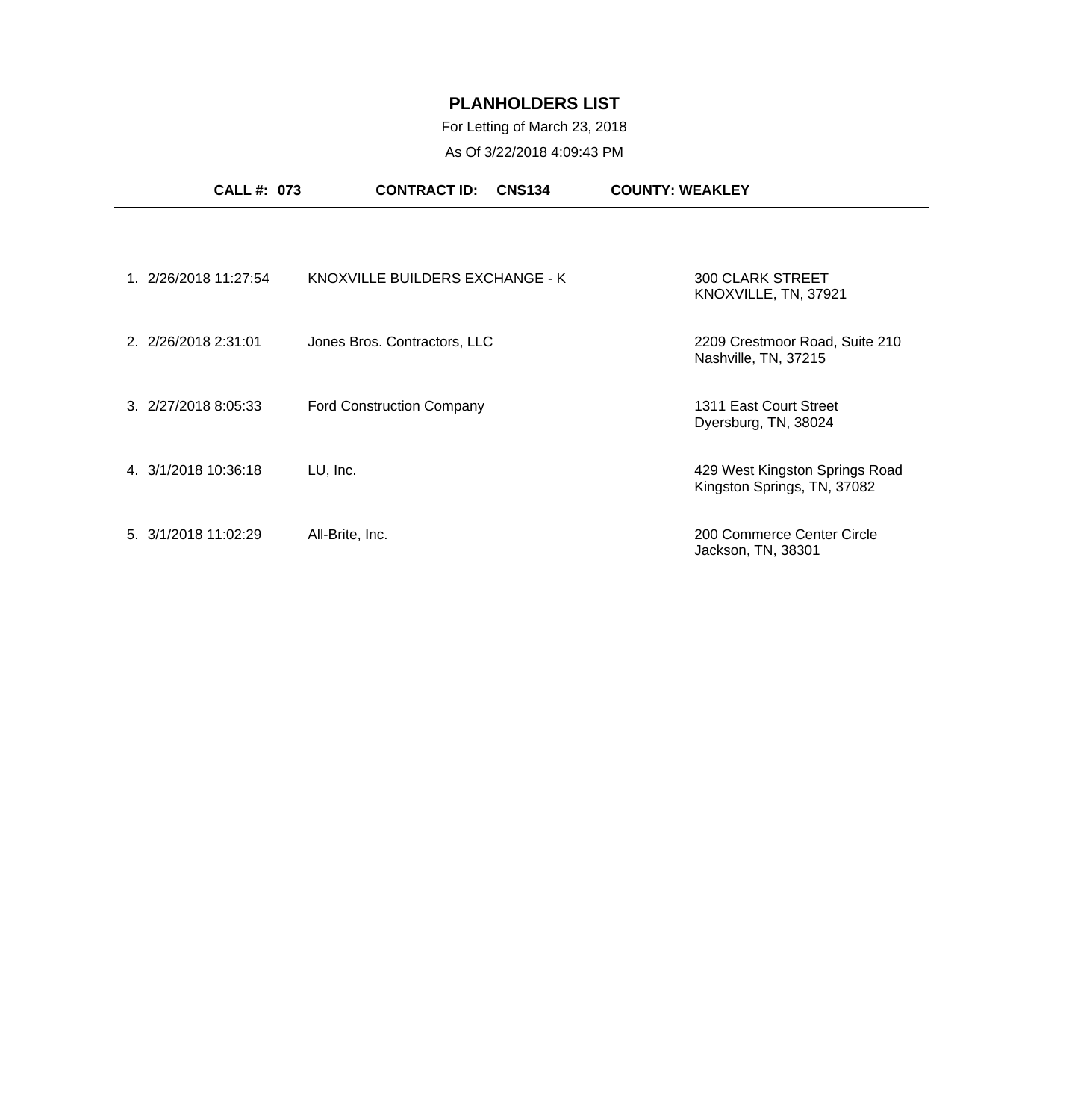# For Letting of March 23, 2018

| <b>CALL #: 074</b>             | <b>CONTRACT ID:</b><br><b>CNS115</b>      | <b>COUNTY: WILLIAMSON</b>                                     |
|--------------------------------|-------------------------------------------|---------------------------------------------------------------|
|                                |                                           |                                                               |
| 1. 2/26/2018 11:27:55          | KNOXVILLE BUILDERS EXCHANGE - K           | <b>300 CLARK STREET</b><br>KNOXVILLE, TN, 37921               |
| 2. 2/26/2018 2:31:04           | Jones Bros. Contractors, LLC              | 2209 Crestmoor Road, Suite 210<br>Nashville, TN, 37215        |
| $3. \frac{3}{1/2018}$ 10:36:18 | LU, Inc.                                  | 429 West Kingston Springs Road<br>Kingston Springs, TN, 37082 |
| 4. 3/8/2018 9:33:53            | <b>Vulcan Construction Materials, LLC</b> | 3556 Hermitage Industrial Drive<br>Hermitage, TN, 37076       |
| 5. 3/8/2018 9:49:39            | Tennessee Valley Paving Co., Inc.         | 135 Old Carters Creek Pike<br>Franklin, TN, 37064             |
| 6. 3/8/2018 10:14:10           | International Traffic Systems, Inc.       | 2401 Cleveland Heights Boulevard<br>Lakeland, FL, 33803       |
| 7. 3/15/2018 8:50:39           | Volunteer Paving, LLC                     | 720 Cool Springs Blvd., Suite 140<br>Franklin, TN, 37068      |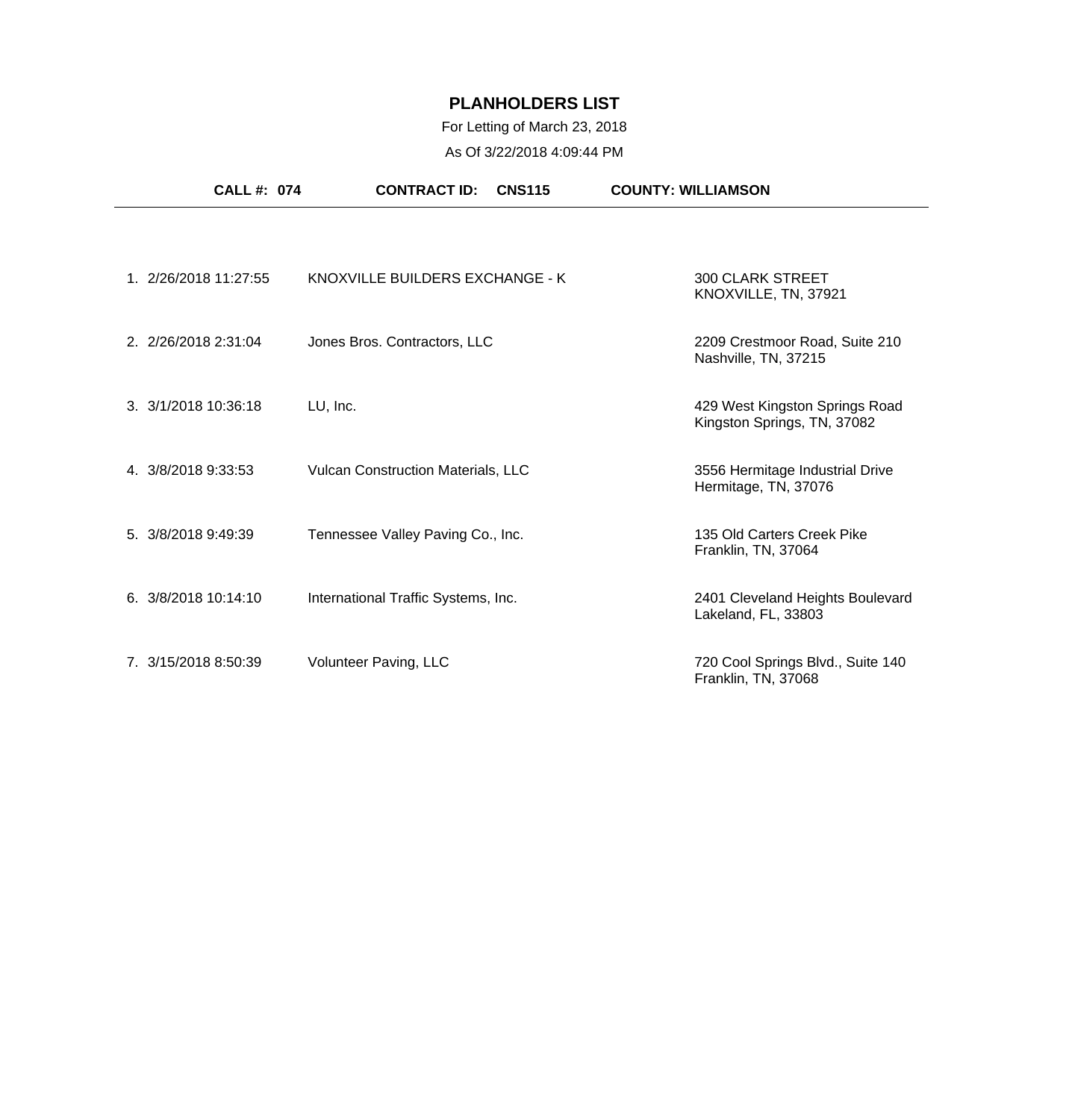Letting Date

As Of 3/22/2018 4:09:44 PM

**CALL #: 075 CONTRACT ID: CNS155** There are no planholders for this proposal.